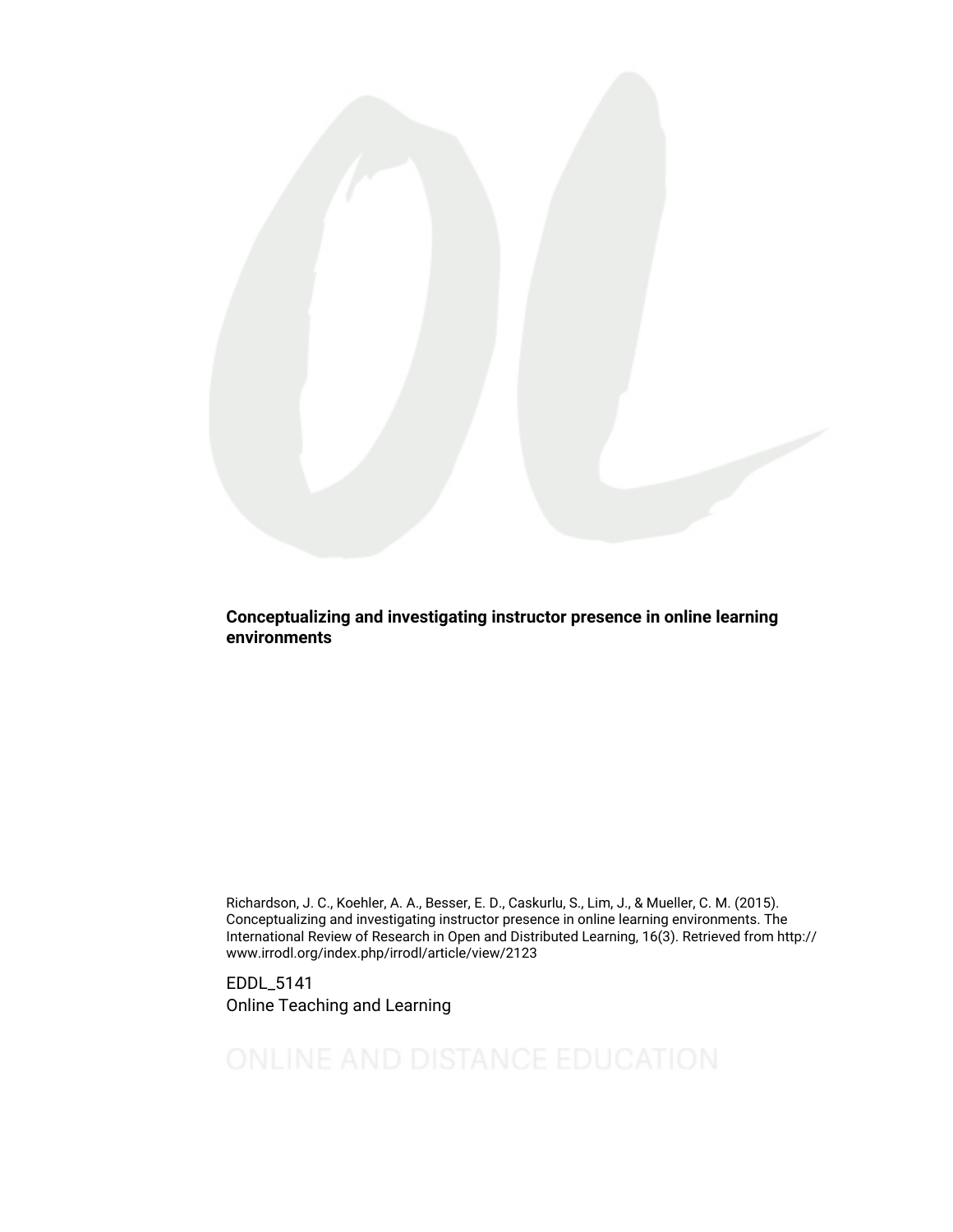l

**June – 2015**

# **Conceptualizing and Investigating Instructor Presence in Online Learning Environments**

**Jennifer C Richardson, Adrie A. Koehler, Erin D. Besser, Secil Caskurlu, JiEun Lim,** and **Chad M. Mueller** Purdue University, United States

## **Abstract**

As online learning opportunities continue to grow it is important to continually consider instructor practices. Using case study methodology this study conceptualizes instructor presence, the intersection of social and teaching presence as defined within the Community of Inquiry literature, and is based in the implementation phase of online courses which is important to note since instructors often teach courses they did not design or develop. The investigation of the instructor presence behaviors of 12 online instructors and the emerging profiles of instructor presence provide a gateway to strategies for online instructors and offer a window into the ways instructional presence elements work together while providing insights into how to make the best use of online instructor time. In practical terms, the profiling method provides a useful way for practitioners to improve their own experiences.

**Keywords**: Distance education; online education; community of inquiry; instructor presence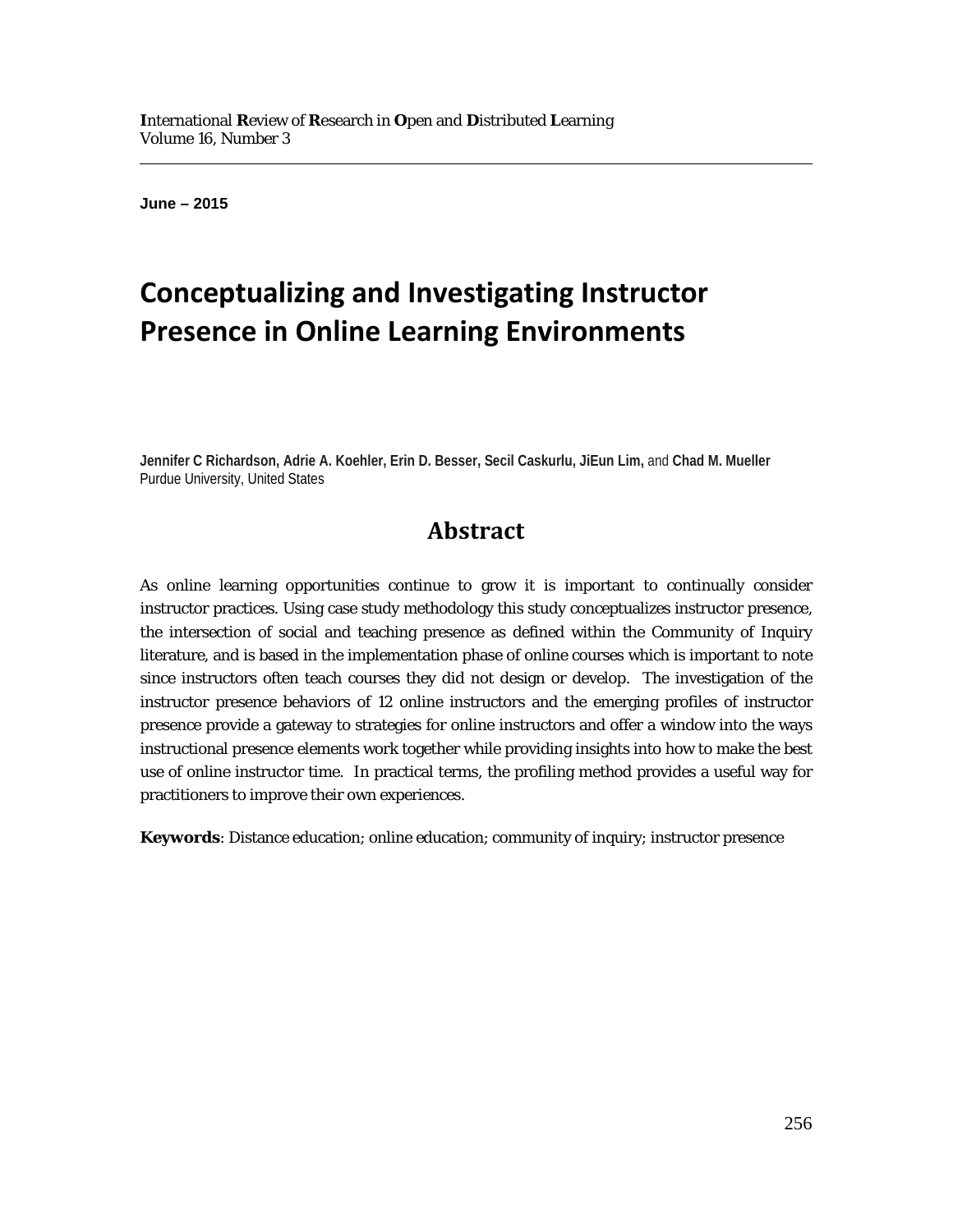## **Introduction**

The past decade has seen an unswerving increase in online learning (Allen & Seaman, 2013). Although online education offers many exciting opportunities, it also presents a number of challenges. For example, many instructors are being asked to teach online with little to no previous experience, and have reported difficulty determining how to make the best use of their time in the online environment (Van de Vord & Pogue, 2012). Also, students participating in online courses have reported that they feel disconnected from their peers and instructor, struggle to understand instructional goals, and miss receiving real-time feedback (Kim, Liu, & Bonk, 2005; Kruger-Ross & Waters, 2013; Song, Singleton, Hill, & Koh, 2004). Many of these reported challenges relate to the frequency, type, and timing of communication methods used in developing relationships and interpersonal connections in the online environment (Swan, 2002).

Researchers have reported that an instructor's ability to establish his/her presence in an online course can potentially mitigate these challenges (Garrison, Anderson, & Archer, 2000; Palloff & Pratt, 2007; Swan, 2002). However, many online instructors have insufficient guidance for enacting their presence in online environments. This study conceptualizes and investigates the concept of instructor presence, the intersection of social and teaching presence as defined within the Community of Inquiry literature, allowing us to glimpse what instructor presence looks like in practice.

## **Community of Inquiry**

To consider the dynamics and challenges present in online instructional environments, many scholars have utilized the Community of Inquiry (CoI) framework to ensure that research explorations are completed in a meaningful and efficient manner (Garrison, 2007). The CoI framework is comprised of three key constructs: social presence, teaching presence, and cognitive presence, and contends that the resulting online educational experience for students is determined by how these three elements interrelate. In general, students reported that feelings of isolation relate to the construct of social presence, while instructors' approaches to addressing this specific challenge relates to the construct of teaching presence (Anderson, Rourke, Garrison, & Archer, 2001; Richardson & Swan, 2003).

## **Social Presence**

Social presence in online learning is commonly defined as the degree to which participants feel connected to one another in an online community (Boston, Diaz, Gibson, Ice, Richardson & Swan, 2009; Garrison & Arbaugh, 2007; Oztok & Brett, 2011). The CoI framework characterizes it as the elements of affective expression ("where learners share personal experiences of emotion, feelings, beliefs, and values"), open communication ("where learners build and sustain a sense of group commitment"), and group cohesion ("where learners interact around common intellectual activities and tasks") (Swan, Garrison & Richardson, 2009, p. 52). These elements are designated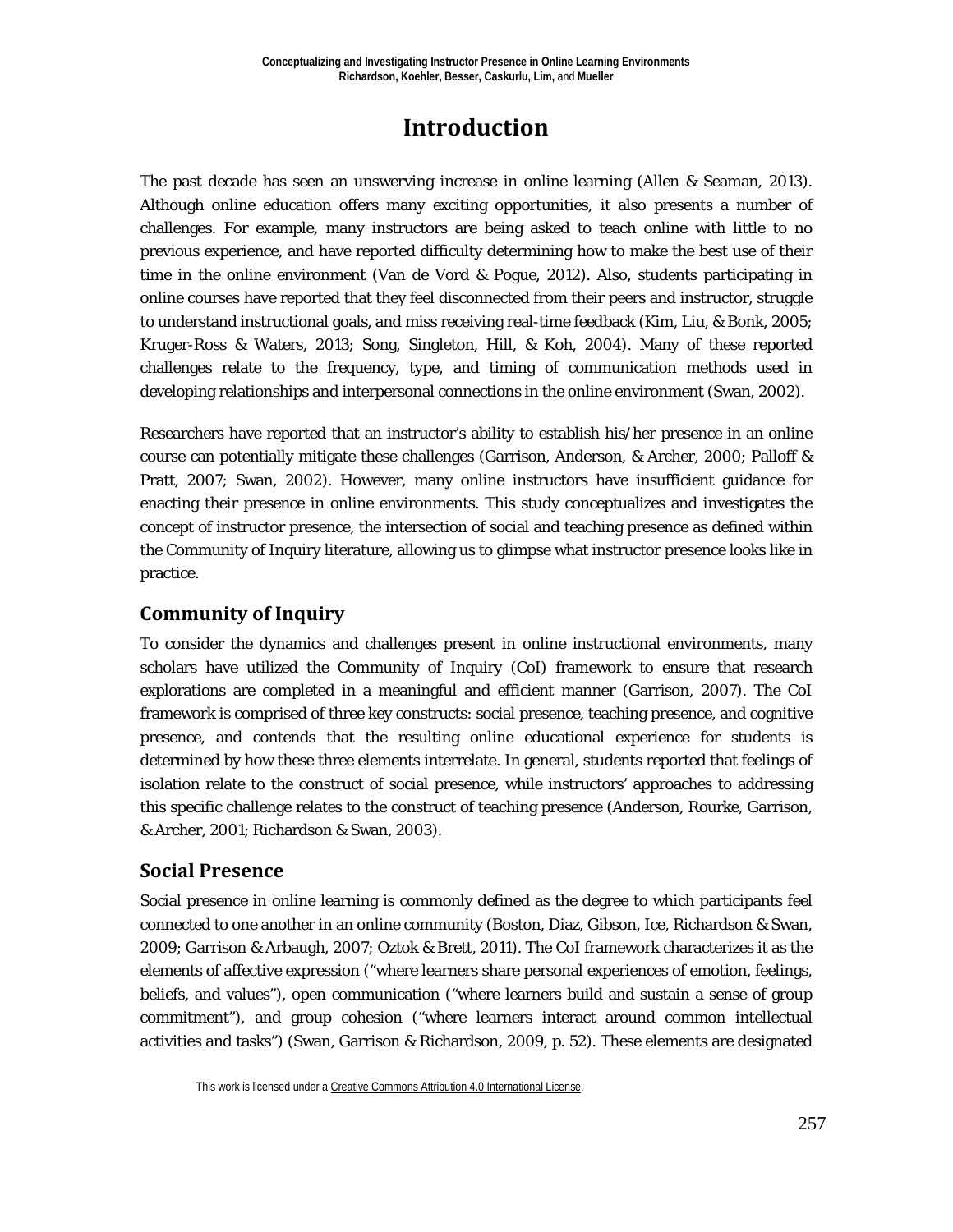by indicators for affective (e.g., paralanguage, emotions, humor), cohesive (e.g., greetings, vocatives, social sharing), and interactive (e.g., invitation, approval, advice) responses (Swan, et. al., , 2009, p. 52). In practice, a number of instructional strategies and behaviors (e.g., providing students timely feedback, using audio feedback, and using digital storytelling) have been found to enhance social presence (Aragon, 2003; Lowenthal & Dunlap, 2010; Rourke, Anderson, Garrison & Archer, 1999). Furthermore, there is general agreement that social presence plays a mediating role for both teaching presence and cognitive presence within a Community of Inquiry (Garrison, 2011; Garrison & Akyol, 2013; Kozan & Richardson, 2014; Oztok & Brett, 2011; Shea, Vickers, & Hayes, 2010).

Moreover, research has demonstrated that social presence is related to students' actual and perceived learning (Hostetter & Busch, 2013; Picciano, 2002; Richardson & Swan, 2003). Researchers have reported a positive relationship between students' perceived social presence and their satisfaction with their instructors (Richardson & Swan, 2003), with their courses (Akyol & Garrison, 2008; Hostetter & Busch, 2006), as well as with retention rates in online courses (Boston, et. al., 2009). These findings point to the importance of social presence in the learning process.

## **Teaching Presence**

Teaching presence is also a critical aspect in creating effective online learning communities. Garrison et al. (2000) argued that even though both social and content-related interactions among participants are necessary in online communities, online interactions are not enough to ensure effective online learning. For this reason, teaching presence is considered important in directing these interactions. Teaching presence represents "the 'methods' that instructors use to create the quality online instructional experiences that support and sustain productive communities of inquiry" (Bangert, 2008, p. 40). Teaching presence behaviors utilized by online instructors can be broken into specific categories: design and organization ("the planning and design of the structure, process, interaction, and evaluation aspects of the online course"), direct instruction ("the instructor provision of intellectual and scholarly leadership in part through the sharing of their subject matter knowledge with the students"), and facilitating discourse ("the means by which students are engaged in interacting about and building upon the information provided in the course instructional materials") (Swan, Shea, Richardson, Ice, Garrison, Cleveland-Innes & Arbaugh, 2008, p. 3). Finally, a more recent fourth category, assessment, includes "both formative and summative assessment across a broad range of instructor and student activities that occur within an online course" (Shea et al., 2010, p. 134).

In addition to defining teaching presence, efforts have been made to identify what teaching presence looks like in practice (Swan, 2002; Shea, et al., 2006; Shea et al., 2010). For instance, using survey data, Shea et al. (2006) found that students were "significantly more likely to report higher levels of learning and community when they perceived higher teaching presence behaviors" (p. 185). Similarly, Kupczynski, Ice, Wiesenmayer, and McCluskey (2010) found that,

This work is licensed under [a Creative Commons Attribution 4.0 International License.](http://creativecommons.org/licenses/by/4.0/)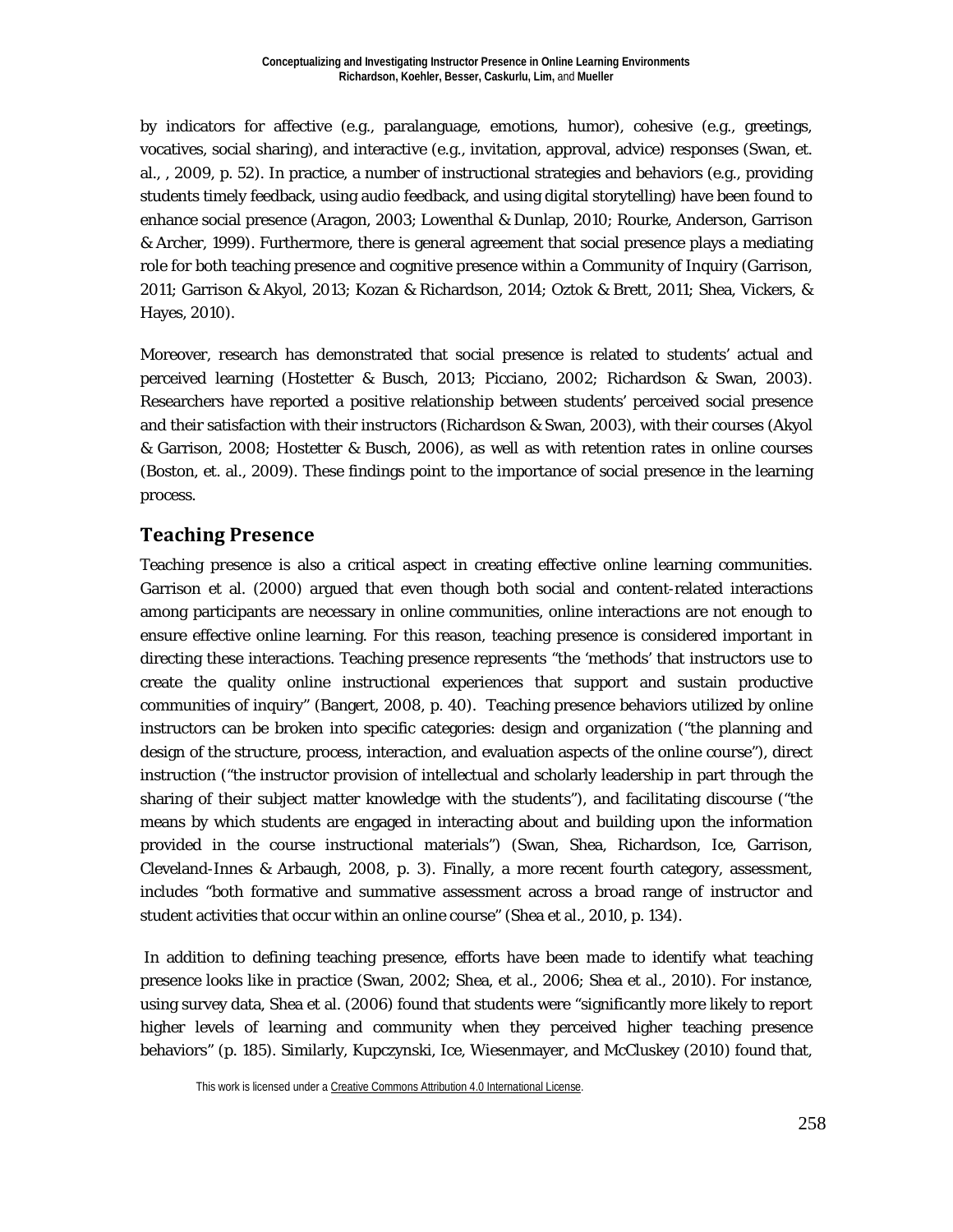depending on student level (i.e., undergraduate vs. graduate), students perceived different teaching presence factors related to their success (e.g., direct instruction, facilitation, and discourse) or lack of success (e.g., lack of feedback, unclear course communications) in an online course.

### **Instructor Presence**

Emerging from the intersection of social presence and teaching presence is the concept of instructor presence. In some cases to date, this term appears to be used interchangeably with teaching presence (Lear, Isernhagen, LaCost, & King, 2009; Sheridan & Kelly, 2010). However, there are distinct differences between these two constructs in that instructor presence is based on more observable instructional behaviors and actions than teaching presence. In other words, instructor presence is more likely to be manifested in the "live" part of courses—as they are being implemented—as opposed to during the course design process. This is important to note since instructors often teach courses they did not design or develop and this practice continues to grow as online learning enrollment numbers continue to grow.

Synthesizing literature focused on aspects of instructor presence is insightful. Students value many actions, attributes, and behaviors of instructors and likely develop a perception of an instructor's presence from their observations of what has been traditionally considered either social or teaching presence. Wise, Chang, Duffy, and Valle (2004) describe instructor social presence as a factor enabling learners to see their instructors as caring, helpful people. Research reveals that students value instructors who are responsive to their needs (Hodges & Cowan, 2012; Sheridan & Kelly, 2010). Additionally, an aspect of instructor presence is instructor immediacy. Based on the reviewed research, instructors reduced the student perception of distance through timely responses and feedback, and developing a sense of community with students (Hodges & Cowan, 2012; Sheridan & Kelly, 2010). Students rated clear directions and course requirements as one of the most important aspects of instructor presence (Hodges & Cowan, 2012; Sheridan & Kelly, 2010). Synthesizing these ideas, we are defining instructor presence as the specific actions and behaviors taken by the instructor that project him/herself as a real person. In other words, instructor presence relates to how an instructor positions him/herself socially and pedagogically in an online community, and would fall at the intersection of teaching presence and social presence within the CoI framework.

Breaking down this construct and describing specific cases of instructor presence allows us to gain a deeper understanding of the online instructor processes, and to consider specific instructor actions, interactions, and styles influencing this process. Therefore, the purpose of this study is to explore the construct of instructor presence in an online environment. Specifically, the following research questions guided this study:

How is instructor presence conceptualized and how do online instructors incorporate instructor presence in their courses?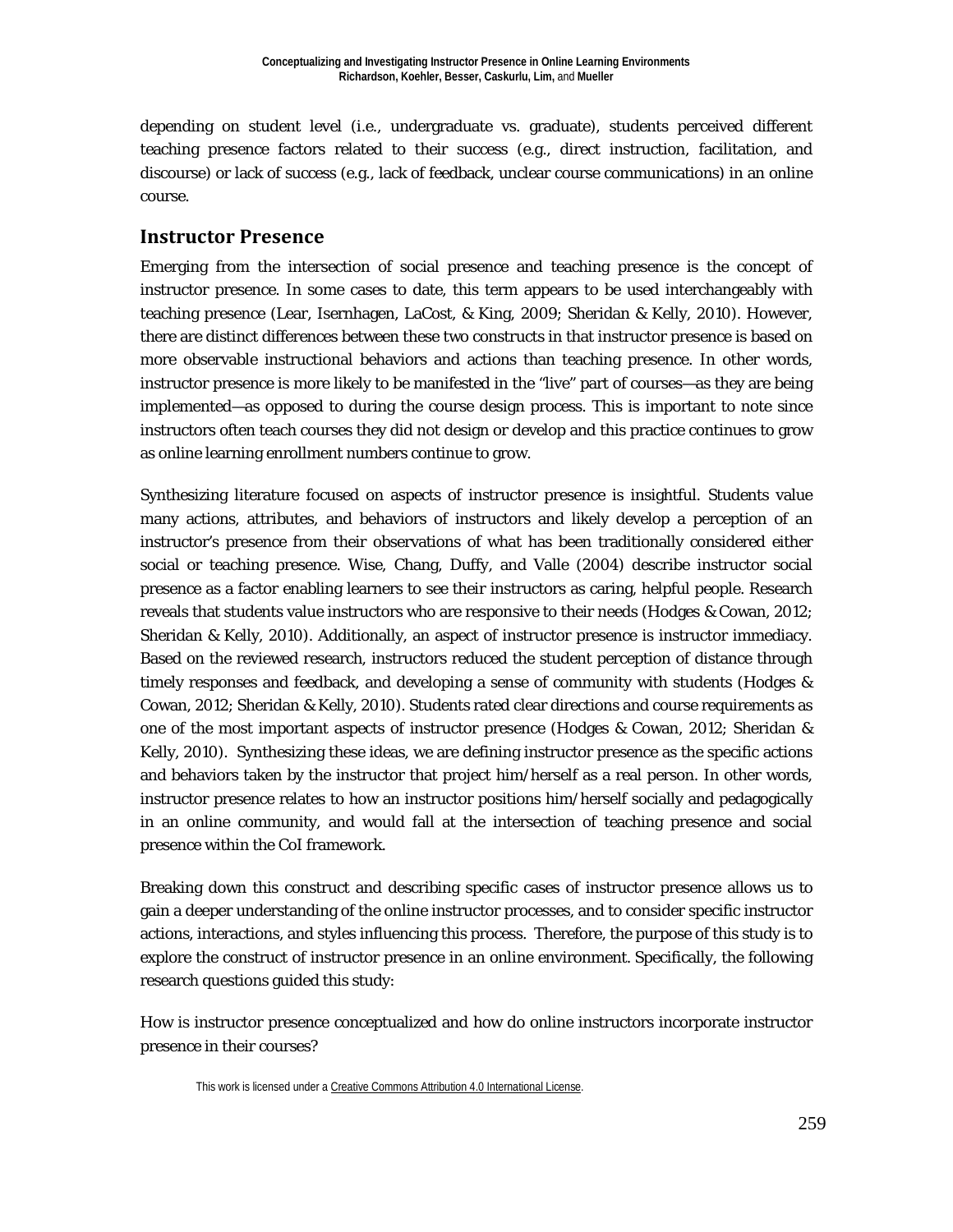How do specific actions and behaviors taken by instructors come together to form profiles of instructor presence?

## **Method**

## **Research Design**

To examine instructor presence in online environments, this research used a descriptive multiplecase study approach (Yin, 2009) with the intent to both build an explanation of instructor presence behaviors and actions and conduct a cross-case synthesis. Descriptive case studies are useful in describing "an intervention or phenomenon and the real-life context in which it occurred" (Baxter & Jack, 2008, p. 548), and using this approach while considering instructor presence in an online instructional environment affords the opportunity to consider this construct while relying on the literature to guide the process (Yin, 2014).

At the same time, using a multiple-case study approach provides the opportunity for a more robust and reliable study and can overcome weaknesses (e.g., uniqueness and artificial conditions) associated with single case studies (Baxter & Jack, 2008; Yin, 2014). By analyzing multiple cases, instructor presence can be more fully understood, as this phenomenon was considered both from studying the individual instructor's approach and the combined methods of all instructors in an online program. Additionally, by examining instructor presence across 12 instructors and 4 courses, we can begin to develop profiles of online instructor presence, or build an explanation of such (Yin, 2009). As a framework for understanding instructor presence, we used the CoI framework and focused on the juncture of teaching presence and social presence, the area that is conceptually most aligned with the role of the instructor.

## **Context and Participants**

The data were gathered from an online Master's Program in Learning Design and Technology (LDT) at a large Midwestern public university. The online Master's Program is a 20-month, fully online program which enrolls approximately 200 students on a continuous basis. Courses in the program run eight weeks in length.

This study examined the instructor presence of 12 instructors in these sections allowing for individual instructors to be the unit of analysis. Instructors for these courses include both fulltime university faculty members  $(n=3)$  and limited-term lecturers  $(n=9)$ . Table 1 presents information regarding instructor information; pseudonyms were assigned.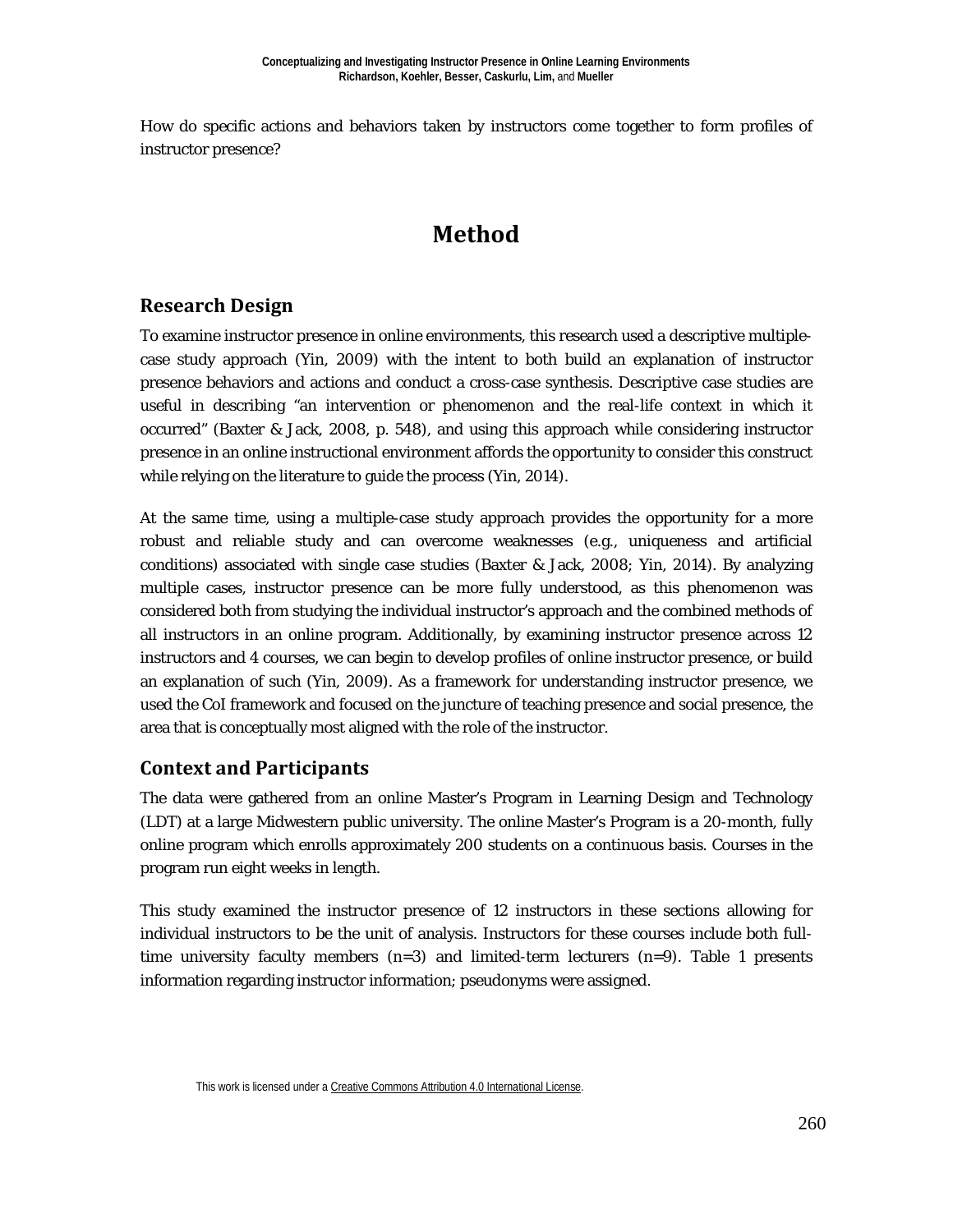#### Table 1

#### *Instructor Information*

| Instructor     | Online<br><b>Teaching</b><br>Experience<br>Level* | <b>Teaching</b><br>background                | First<br><b>Time</b><br><b>Teaching</b><br>course | <b>TA</b>      | #<br><b>Enrolled</b> |
|----------------|---------------------------------------------------|----------------------------------------------|---------------------------------------------------|----------------|----------------------|
| Liam           | High                                              | $K-12$ and<br>Higher Ed                      | <b>Yes</b>                                        | No             | 15                   |
| Isabelle       | High                                              | $K-12$ and<br><b>Higher Ed</b>               |                                                   | <b>Yes</b>     | 13                   |
| Heather        | High                                              | $K-12$ and<br><b>Higher Ed</b>               | Yes                                               | <b>Yes</b>     | 13                   |
| Emma           | High                                              | $K-12$ and<br><b>Higher Ed</b>               |                                                   | <b>Yes</b>     | 14                   |
| Amy            | High                                              | <b>Higher Ed</b>                             | Yes                                               | No             | 15                   |
| Ava            | High                                              | <b>Higher Ed</b>                             |                                                   | No             | 19                   |
| Ethan          | Medium                                            | Higher Ed                                    |                                                   | No             | 13                   |
| Sophia         | Medium                                            | Higher Ed                                    |                                                   | No             | 13                   |
| Julie          | Medium                                            | <b>Higher Ed</b>                             | Yes                                               | N <sub>0</sub> | 13                   |
| Daniel         | High                                              | Higher Ed                                    |                                                   | No             | 11                   |
| Jake<br>Olivia | High<br>High                                      | Higher Ed<br>Corporate &<br><b>Higher Ed</b> | Yes                                               | Yes<br>No      | 13<br>13             |

\*High Experience level indicates 5 years or more experience teaching online or 10+ courses, Medium 2-4 years

Purposive sampling was employed when selecting instructors for the study. In this research, three required courses were selected to explore instructor presence: EDCI 53100 (Learning Theories and ID), EDCI 57200 (Learning Systems Design), and EDCI 67200 (Advanced Practices in Learning Systems Design). These courses were chosen as they represent three diverse experiences and perspectives including both introductory and advanced coursework. These sections were offered during the summer and fall of 2013 and spring of 2014. The courses were designed by fulltime faculty members and common elements (e.g., weekly overviews, discussion question prompts) across each section of a course were present.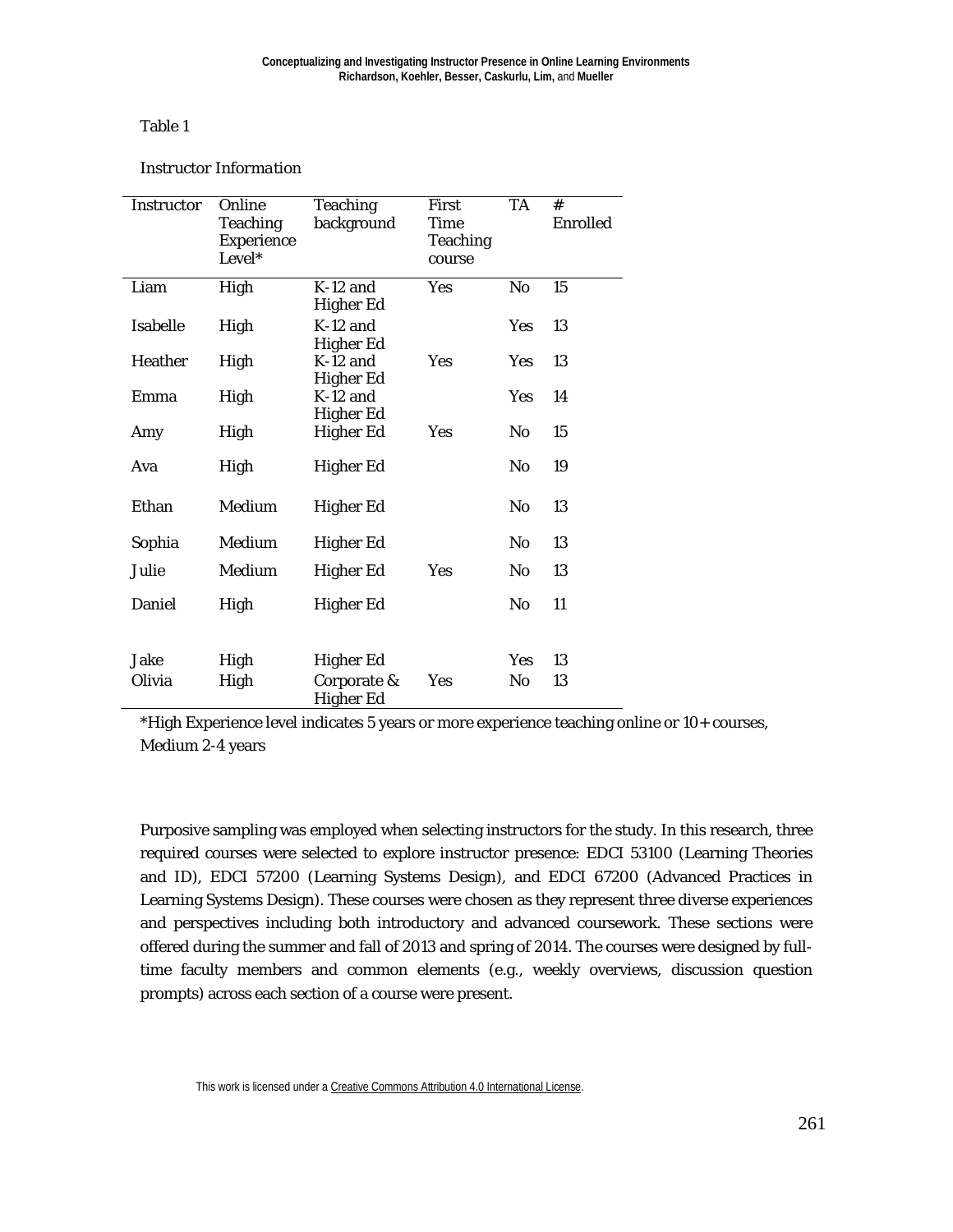## **Data Sources and Analysis**

#### **Archived course observations.**

From Blackboard, instructors' communications, interactions, and actions were collected for each course instructor within the learning management system. Any interactions that may have occurred outside of the BB system (e.g., e-mail communications with students) were not included as we did not have complete access to those aspects for each instructor. The data sources were coded at the sentence level.

#### **Data analysis.**

To conceptualize instructor presence and answer the first research question, the research team began by developing instructor audits or individual instructor case studies (Creswell, 2014, p. 193). We developed a coding schema which was based on social presence and teaching presence indicators presented by previous researchers (Akyol, 2009; Rourke et al., 1999; Shea et al., 2010; Swan, 2002); deductive and inductive methods were utilized. After piloting the initial codes, the research team met on multiple occasions to further enhance the coding schema through an analytic induction process that included (1) the development of emergent codes, (2) broadening or narrowing of previous codes, (3) collapsing codes, and (4) deletion of codes not related to the instructor's actions or behaviors.

Considering that the previous teaching and social presence indicators and codes were based not only on instructor's actions and behaviors but also student action and behaviors, our first step was to delete codes that were not directly related to our instructors. Next, codes were modified generally based on a need to narrow, broaden, or fine tune codes, based on their previous use. For example, Swan's "social sharing", "course reflection", and "paralanguage" were modified in our coding schema (2002). Social sharing was broken out into several other codes, including Affective (AF)-Self-disclosure, AF-Value, and AF-Humor. Paralanguage had previously been used to convey emotions outside of formal text (Swan, 2002, p. 37); in our case, we found some paralanguage examples were based in emotion while others were used to add emphasis (e.g., due date reminders). This also led to the code AF-Emphasis being added. An example of broadening a code is Shea et al.'s (2010) Summarizing Discussion to our facilitating discussion (FD-Summ) to be inclusive of all course activities and not just discussions. Additionally, the development of emergent codes was an ongoing process that mostly began with noting codes that seemed to fall outside current codes. Finally, we felt it was necessary to include new social presence Cohesive codes (CO) related to collaboration and diversity—two aspects that the program in the study has been working to integrate. The new codes were piloted and modified or collapsed in a number of cases. Emergent codes were considered acceptable once 5 or more instances were located within the data. See Appendix A for the final coding schema with definitions, examples, notes on revisions, and number of observed occurrences.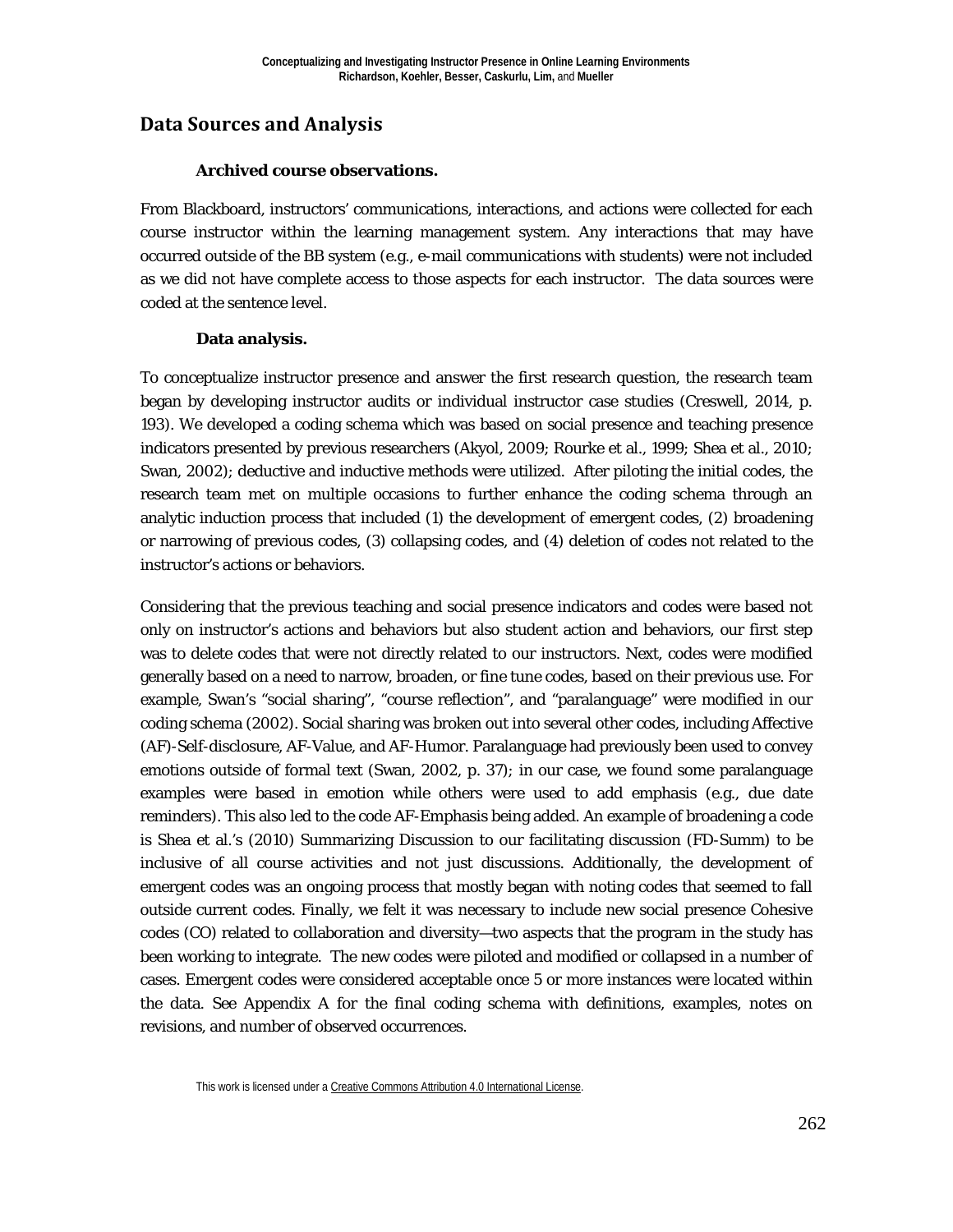Upon reaching the point of saturation within the codes (Creswell, 2014), the final coding schema led to 43 items focusing on the two main categories: teaching presence (28 indicators) and social presence (15 indicators). A total of 12,602 references were coded.

For the second research question, using the indicators as a descriptive framework, the research team organized and grouped data to form instructor presence profiles (Yin, 2014). Specifically, this process was completed by making connections across teaching presence categories through grouping similar indicators together. Once indicators were grouped based on similarity, prominent roles were identified in order to describe and classify the indicators. Then, for each instructor, a teaching presence profile was constructed by calculating the percentage each role represented of the total number of indicators observed in a particular course. Finally, social presence indicators were considered in combination with the teaching presence profiles. For each of the roles indicated from the teaching presence indicators, ways that social presence indicators enhanced the instructional approach were identified and described.

#### **Reliability and validity.**

In order to establish the reliability of the coding procedure, three researchers independently coded instructors' postings allowing for triangulation of coding. We then compared the results and consensus building allowed for 100 % inter-coder agreement for all courses (Creswell, 2014). Additionally, the research team avoided "code drifting" by meeting regularly and discussing any misunderstandings or uncommon coding aspects as they arose (e.g., peer debriefing) (Creswell, 2014, p. 203).

When ensuring validity of the research, it is important to note that each member of the research team was familiar, either as a student or instructor, with the online program under study, which allowed for insight into the general operations of and layout of the courses (e.g., prolonged engagement). We attempted to overcome any bias in their association with the program by engaging in researcher reflexivity (Creswell, 2014), and ensuring no researcher coded a course in which they were enrolled, served as an instructor/teaching assistant, or was taught by their advisor. As the coding schema developed over time, an audit trail was kept to remind the team where we had been, decisions we had made, and questions we planned to revisit as the schema evolved (Miles, Huberman, & Saldana, 2014).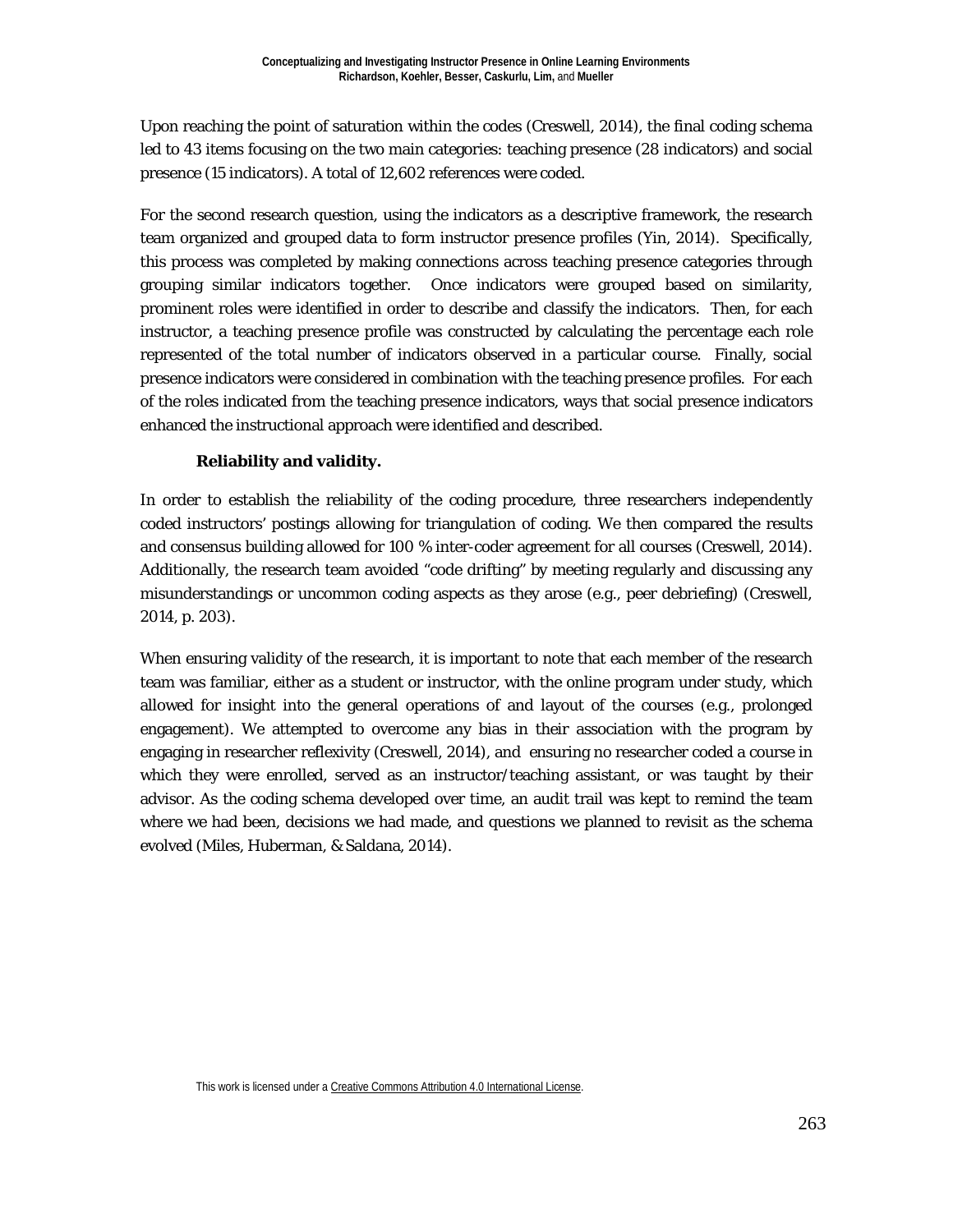## **Results**

## **RQ1: How is instructor presence conceptualized and how do online instructors incorporate instructor presence in their courses?**

Case studies were developed for the twelve instructors and commonalities and differences were noted as a means to better understand what was happening across the courses and what instructor presence "looked like". Instructors' involvement levels were the highest in discussion and announcement portions of the courses as was anticipated. As researchers we determined that quantitative content analysis would not be effective as various codes hold more weight than others. In other words, a coded segment that provides a detailed explanation or example would take more effort for an instructor versus a coded segment that was based on highlighting a due date yet each would count as 1 coded segment. However, using the codes is a useful descriptive tool. As evidenced in Table 2, the number of codes for instructors ranged from 478-2,792 for a single course. We can also see that a number of our instructors were fairly balanced (45-55% or 55-45%) between social presence and teaching presence codes. All but three instructors had an equal or greater number of social presence codes compared to teaching presence codes.

#### Table 2

| Course          | Instructor  | <b>Total Coding</b> | % Social        | % Teaching      |
|-----------------|-------------|---------------------|-----------------|-----------------|
|                 |             | <b>References</b>   | <b>Presence</b> | <b>Presence</b> |
|                 |             |                     | Codes           | Codes           |
| <b>EDCI 531</b> | Instructor1 | 2792                | 77              | 23              |
|                 | Instructor2 | 783                 | 59              | 41              |
|                 | Instructor3 | 1178                | 47              | 53              |
|                 | Instructor4 | 1074                | 54              | 46              |
| <b>EDCI 572</b> | Instructor1 | 239                 | 45              | 55              |
|                 | Instructor2 | 498                 | 48              | 52              |
|                 | Instructor3 | 926                 | 51              | 49              |
|                 | Instructor4 | 690                 | 50              | 50              |
| <b>EDCI 672</b> | Instructor1 | 1587                | 62              | 38              |
|                 | Instructor2 | 478                 | 54              | 46              |
|                 | Instructor3 | 1177                | 66              | 34              |
|                 | Instructor4 | 1180                | 74              | 26              |
|                 | TOTAL       | 12602               | 57              | 43              |

#### *Number and Percent of Codes per Instructor*

\*Pseudonyms have been removed to ensure privacy

The categories for the social presence (Affective, Cohesive, Interactive) and teaching presence codes (Design and Organization, Direct Instruction, Facilitating Discussion, and Assessment) were examined to identify potential patterns in the instructor cases. For each instructor, the two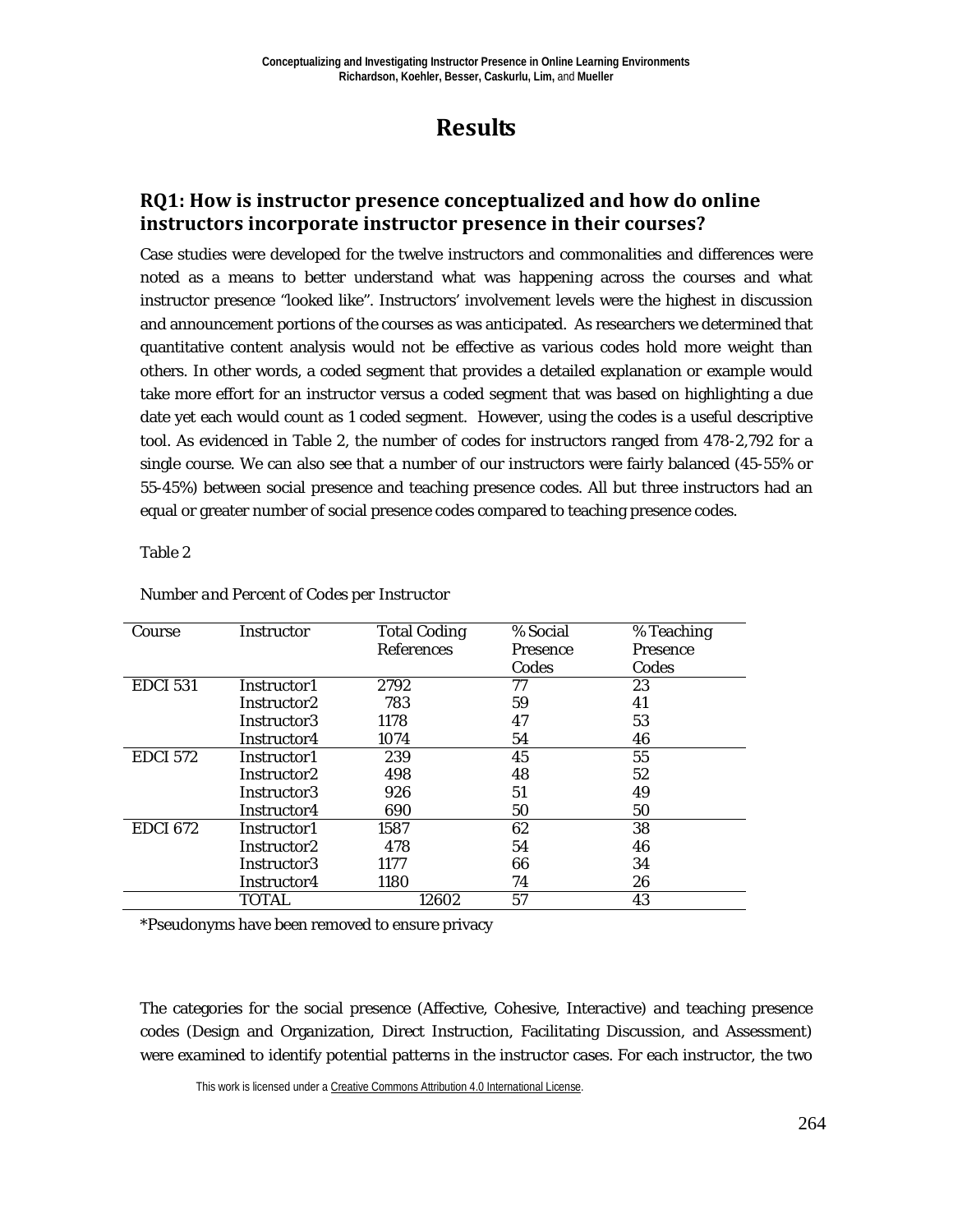categories with the most observed indicators were identified (see Table 3). Across all instructors, the categories that were most prevalent were Affective (AF) (n=7), Design and Organization (DE)  $(n=7)$ , Interactive (I)  $(n=5)$ , and Cohesive (CO)  $(n=3)$ . Direct Instruction (DI) was only the most popular for one instructor and Assessment (AS), as would be expected, was not the most popular for any instructor. However, it was interesting to note that Facilitating Discourse (FD) was also not highly represented.

Next, we examined the instructor cases for specific codes from within the categories, specifically the number of observations. Table 3 shows the codes with the highest number of observations.

#### Table 3

| Rank                    | Code                                 | Number of    |
|-------------------------|--------------------------------------|--------------|
|                         |                                      | observations |
|                         | <b>Top 10 Codes Overall</b>          |              |
| $\mathbf{1}$            | <b>AF-Emphasis</b>                   | 1793         |
| $\boldsymbol{2}$        | AF-Emot                              | 1346         |
| 3                       | I-Approval                           | 927          |
| 4                       | CO-Name                              | 806          |
| 5                       | DE-Info                              | 755          |
| 6                       | <b>CO-</b> Greetings                 | 738          |
| 7                       | CO- Group                            | 561          |
| 8                       | I-Acknowledgement                    | 541          |
| 9                       | DI-Clarify                           | 424          |
| 10                      | FD-Tips                              | 417          |
|                         | <b>Top 5 Social Presence Codes</b>   |              |
| $\mathbf{1}$            | <b>AF-Emphasis</b>                   | 1793         |
| 2                       | AF-Emot                              | 1346         |
| 3                       | I-Approval                           | 927          |
| $\overline{\mathbf{4}}$ | CO-Name                              | 806          |
| $\mathbf 5$             | <b>CO-</b> Greetings                 | 738          |
|                         | <b>Top 5 Teaching Presence Codes</b> |              |
| $\mathbf{1}$            | DE-Info                              | 755          |
| $\boldsymbol{2}$        | DI-Clarify                           | 424          |
| 3                       | FD-Tips                              | 417          |
| 4                       | DE-Establishing time parameters      | 396          |
| 5                       | <b>FD-Prompt</b>                     | 377          |

*Instructor Presence Codes with the Highest Number of Observations*

Interestingly, of the top ten codes observed across the cases, seven fell within the social presence category. However, a closer look at the actual categories reminds us of the differing weight that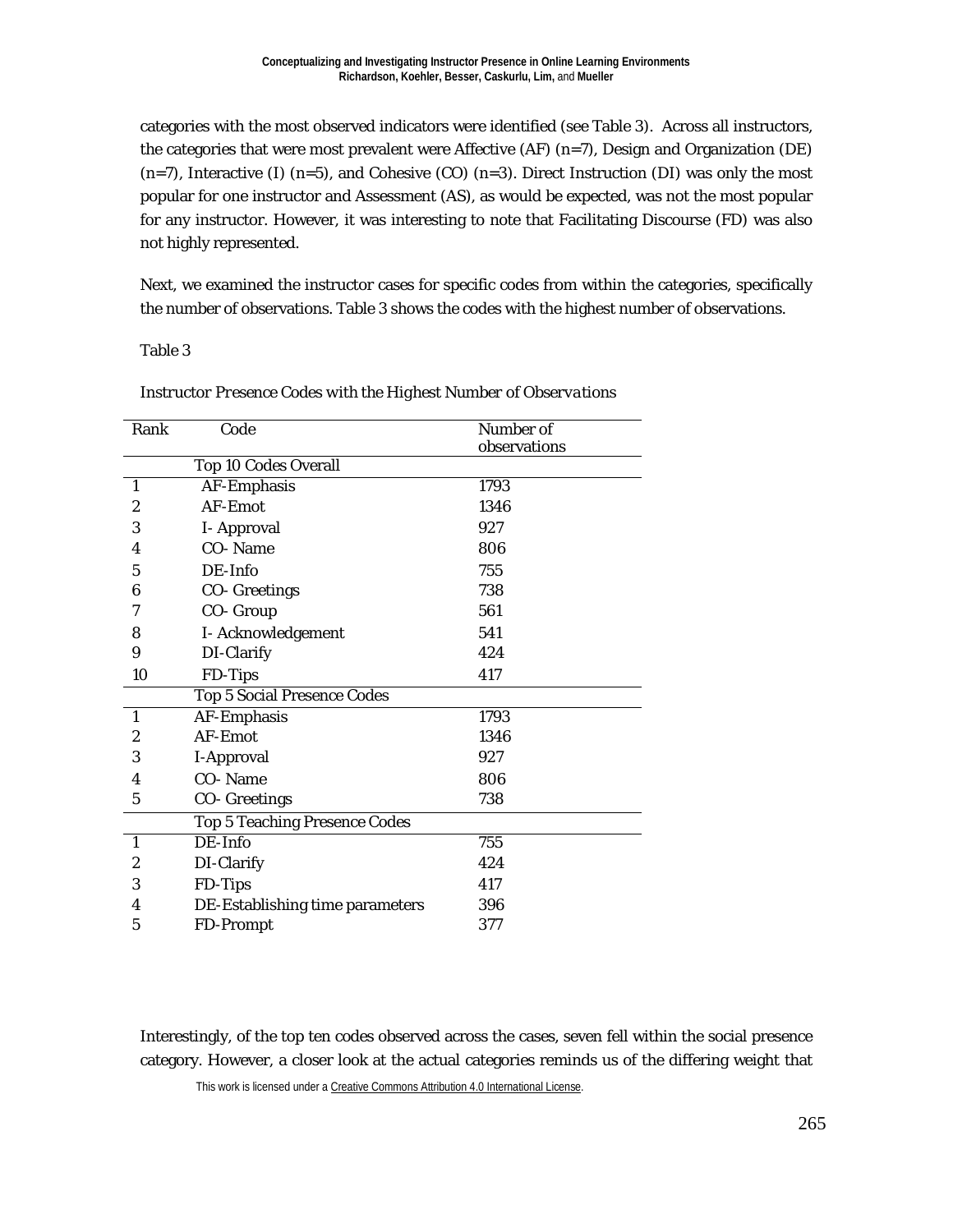should be given to codes based on instructor effort. Codes such as AF-Emphasis (e.g., highlighting), AF-Emotions (e.g., the use of text, emoticons, or unusual punctuation to express "nonverbal" emotions), and CO-Name (e.g., use of student's name) are easily added without much instructor effort, yet are very important in the scope of the instructor role. The top five teaching presence indicators tell us that the instructors' actions and behaviors go a long way to trying to help keep students on track and informed (e.g., establishing time parameters for learning activities), clarifying misunderstandings, providing tips on how to succeed, and moving their thinking and knowledge forward through the use of required prompts. By looking at the most common codes observed, we can get a sense of the instructors' role in an online course and even the ease of being present with behaviors and actions that are not very time consuming (e.g., due date reminders).

## **RQ2: How do specific actions and behaviors taken by instructors come together to form profiles of instructor presence?**

To develop meaningful profiles for researchers and practitioners we began by identifying prominent instructional roles, by grouping similar teaching presence indicators together. From this process, five distinct instructional roles emerged: advocating, facilitating, sense making, organizing, and maintaining.

While teaching presence is a well-established construct (Garrison et al., 2000, 2001) and a number of indicators for teaching presence have been established (Shea et al., 2010), the roles described here attempt to connect aspects of the teaching presence construct across teaching presence categories. Table 4 includes a full description of each role and the indicators that illustrate that role.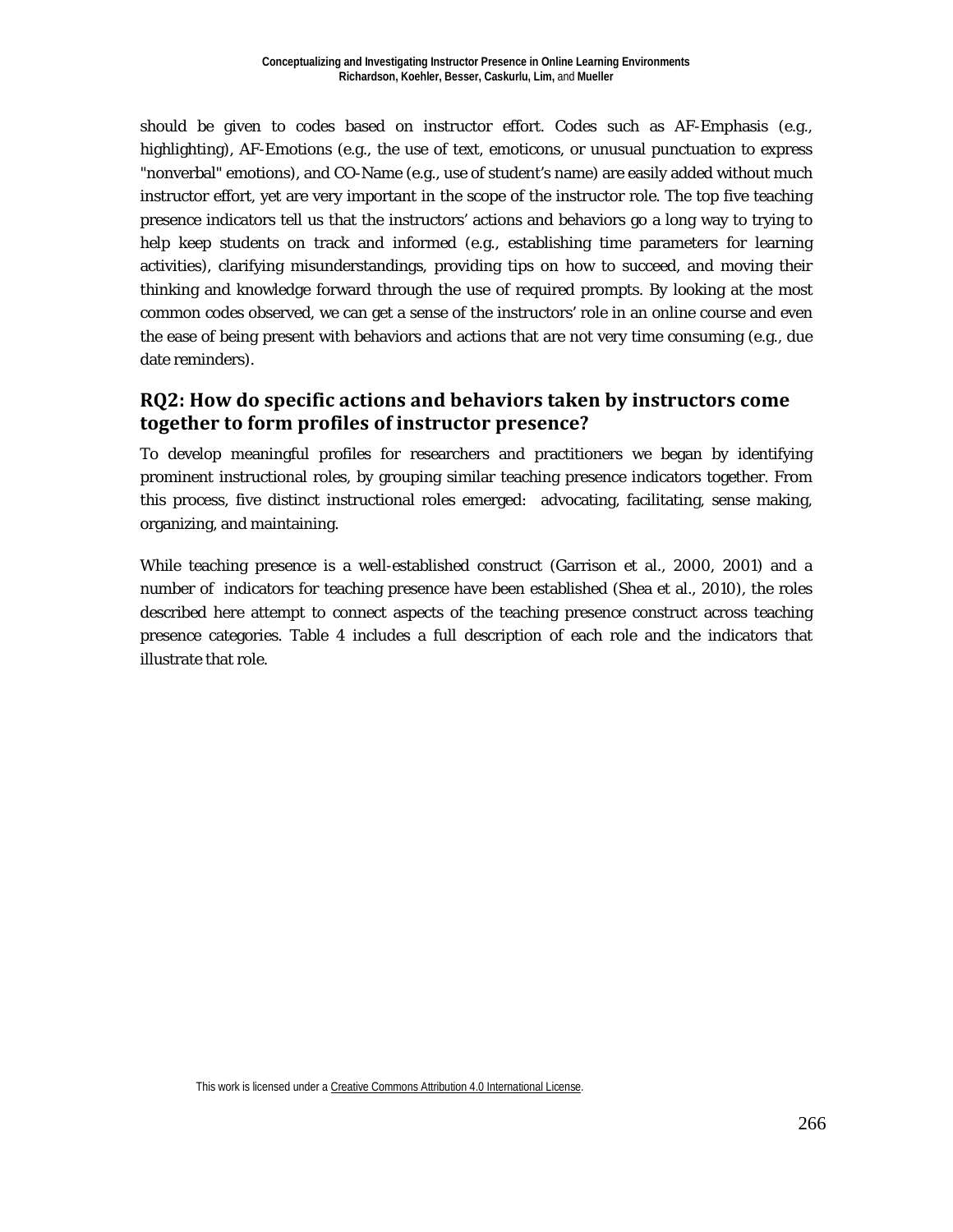#### Table 4

*Overview of Instructors' Teaching Presence Roles*

| Role                | <b>Description</b>                                                                        | <b>Indicators</b>          |
|---------------------|-------------------------------------------------------------------------------------------|----------------------------|
| Advocating          | In this role, the instructor serves as an                                                 | FD-Encourage               |
|                     | advocate in students' learning. He or she                                                 | FD-Tips                    |
|                     | supports students by encouraging them                                                     | FD-TipsOutside             |
|                     | through assignments and providing tips                                                    | DE-Climate                 |
|                     | for being successful both on assignments                                                  | DE-Avail                   |
|                     | and beyond the course (e.g., in the                                                       |                            |
|                     | instructional design field). At the same                                                  |                            |
|                     | time, this advocacy can be seen in the                                                    |                            |
|                     | course climate being set by the instructor                                                |                            |
|                     | and the instructors' willingness to be                                                    |                            |
|                     | available as necessary to support students'<br>needs. Overall, these actions and          |                            |
|                     | behaviors can empower students to take                                                    |                            |
|                     | ownership and to have confidence as they                                                  |                            |
|                     | participate in course activities.                                                         |                            |
|                     |                                                                                           |                            |
| Facilitating        | As an instructor facilitates, he or she takes                                             | <b>FD-Prompt</b>           |
|                     | an active voice in the course discourse,                                                  | I-Invitation               |
|                     | while providing direction to the ideas                                                    | FD-Summary                 |
|                     | being considered and discussed. While                                                     | FD-Alt                     |
|                     | facilitating, instructors will set the initial                                            |                            |
|                     | direction of the discussion through                                                       |                            |
|                     | prompting students to consider specific                                                   |                            |
|                     | questions or to participate from assigned<br>perspectives. At the same time, facilitation |                            |
|                     | also includes the continued conversation                                                  |                            |
|                     | that instructors encourage through asking                                                 |                            |
|                     | important questions at appropriate times.                                                 |                            |
|                     | Through these processes, instructors will                                                 |                            |
|                     | summarize ideas and provide alternative                                                   |                            |
|                     | ideas to prompt students to consider                                                      |                            |
|                     | course topics more fully.                                                                 |                            |
| <b>Sense Making</b> | Instructor provides support to students by                                                | DI-Resource                |
|                     | helping students make sense of course and                                                 | DI-Example                 |
|                     | field concepts and ideas. As the instructor<br>is promoting sense-making, he or she       | DI-Clarify<br>DI-Demo      |
|                     | scaffolds in a variety of ways: clarifying                                                | <b>AS-FRMDSC</b>           |
|                     | points, providing resources and examples,                                                 | <b>AS-FRMOTHER</b>         |
|                     | demonstrating expected behaviors, and                                                     | <b>AS-SUMDSC</b>           |
|                     | sharing both formative and summative                                                      | <b>AS-SUMOTHER</b>         |
|                     | feedback on course discussions and                                                        |                            |
|                     | assignments. Generally, when in this role,                                                |                            |
|                     | instructors are supporting, modeling, and                                                 |                            |
|                     | clarifying as students make sense of course                                               |                            |
|                     | and program objectives.                                                                   |                            |
| Organizing          | One role of an instructor in an online                                                    | DE-Info                    |
|                     | course is to provide structure to course                                                  | <b>DE-Designing Method</b> |
|                     | organization and activities. An instructor                                                | DE-Resource                |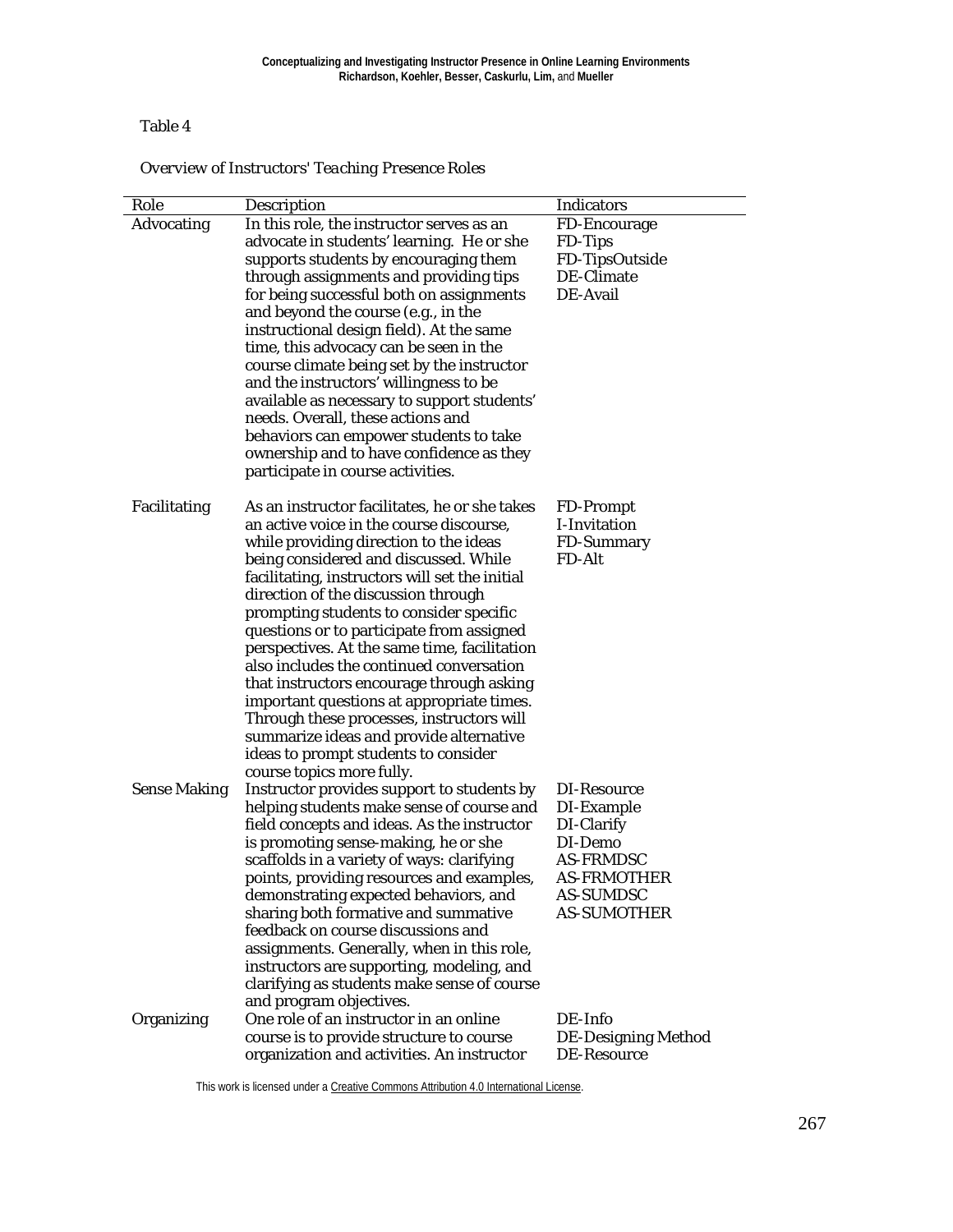|             | provides this necessary structure through<br>communicating to students general<br>information, expectations/requirements of<br>course assignments, and due dates.<br>Additionally, instructors will share course-<br>level resources that are helpful for<br>students as the complete requirements.                                                                                                                                                                                                                                                                                                                                                              | DE-Example<br><b>DE-Time Parameters</b><br>AS-Info                                         |
|-------------|------------------------------------------------------------------------------------------------------------------------------------------------------------------------------------------------------------------------------------------------------------------------------------------------------------------------------------------------------------------------------------------------------------------------------------------------------------------------------------------------------------------------------------------------------------------------------------------------------------------------------------------------------------------|--------------------------------------------------------------------------------------------|
| Maintaining | To maintain course flow, instructors<br>utilize multiple administrative actions.<br>First, instructors direct students on where<br>to find course elements and how to<br>navigate the course. Additionally,<br>instructors will address any technology<br>concerns and share any necessary<br>technology platforms for course<br>communication. As instructors coordinate<br>course aspects and logistics, they will also<br>remind students of important course<br>information (e.g., due dates, assignment<br>criteria, etc.) and clarify procedural<br>requirements of the course. Finally, they<br>will solicit course evaluation feedback<br>from students. | DE-Nav<br>DE-Tech<br>DE-Remind<br>DE-Clarify<br><b>AS-FRMCOURSE</b><br><b>AS-SUMCOURSE</b> |

Placing an instructor in only one role seems inaccurate and impractical, as effective instructors appear to take on all of these instructional roles at some point as they teach an online course (Anderson et al., 2001). For this reason, the profiles for instructors' teaching presence were constructed by calculating the percentage each role comprised an instructor's total teaching presence. As a result, each instructor profile reflects how an individual teaching presence breaks down across all teaching roles. It is important to note that these profiles do not consider the number of indicators observed for an instructor, rather they provide an illustration of how the indicators fulfill specific teaching roles. In addition, while evidence suggests that all instructors have taken on all five roles, for a given instructor, a given role may represent less than 10% or as much as 50% of an instructor's total teaching presence indicators. Many instructor profiles have a balance across the various teaching presence roles. Table 5 shows percentages for each instructor in this study.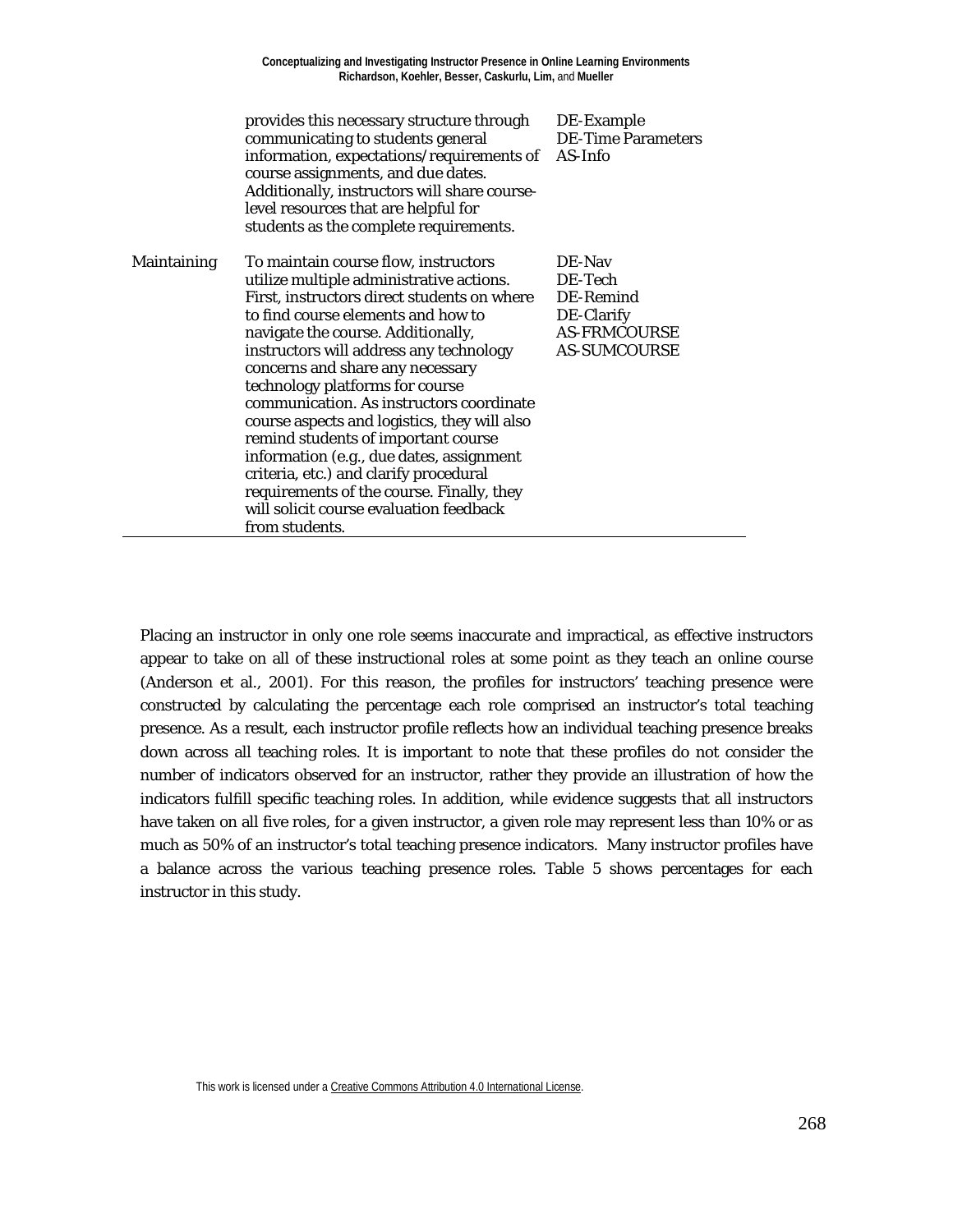#### Table 5

| Instructor | <b>Teaching Presence Roles</b> |              |               |            |             |
|------------|--------------------------------|--------------|---------------|------------|-------------|
|            | <b>Advocating</b>              | Facilitating | <b>Sense</b>  | Organizing | Maintaining |
|            |                                |              | <b>Making</b> |            |             |
| Amy        | 22%                            | 24%          | 8%            | 28%        | 18%         |
| Liam       | 16%                            | 7%           | 29%           | 30%        | 18%         |
| Ava        | 25%                            | 18%          | 24%           | 21%        | 12%         |
| Isabelle   | 31%                            | 12%          | 19%           | 21%        | 17%         |
| Olivia     | 23%                            | 19%          | 27%           | 11%        | 19%         |
| Jake       | 23%                            | 6%           | 11%           | 33%        | 27%         |
| Heather    | 14%                            | 26%          | 13%           | 25%        | 22%         |
| Emma       | 10%                            | 26%          | 28%           | 20%        | 16%         |
| Ethan      | 12%                            | 6%           | 50%           | 18%        | 13%         |
| Sophia     | 19%                            | 12%          | 6%            | 44%        | 19%         |
| Julie      | 14%                            | 15%          | 28%           | 29%        | 14%         |
| Daniel     | 23%                            | 6%           | 32%           | 24%        | 15%         |

#### *Instructor Teaching Presence Profiles*

Considering how the various roles work together is very useful in describing an instructor's teaching presence. For instance, an instructor whose teaching presence is dominated by administrative roles projects a different presence than an instructor whose prominent teaching roles consist of facilitating and helping students make sense of the course's various activities. At the same time, examining the combination of the roles is interesting when considering the ways in which an instructor teaches a course. Some instructors dedicate time consistently across many roles, while others direct efforts to primarily one or two roles. While the ideal combination of roles is unclear, an instructor who dedicates their time to only one or two roles may have gaps in his or her teaching presence (Anderson et al., 2001).

Next, as the instructor presence profiles were constructed, social presence indicators in the courses were considered. In this sense, social presence indicators represent characteristics of instructors, as social presence represents a communication style or the adaptation of a specific communication medium (Dunlap & Lowenthal, 2014) and therefore characteristics that enhanced their teaching presence roles. As an instructor teaches a course, he or she exhibits a certain amount of social presence depending on the particular actions and behaviors taken (Aragon, 2003; Bangert, 2008). At the same time, as instructors project their presence in one of the teaching presence roles, they may exhibit higher or lower social presence. For example, as Olivia advocates for students, her social presence is very high yet her social presence level is moderate when facilitating and organizing, and low when sense making and maintaining.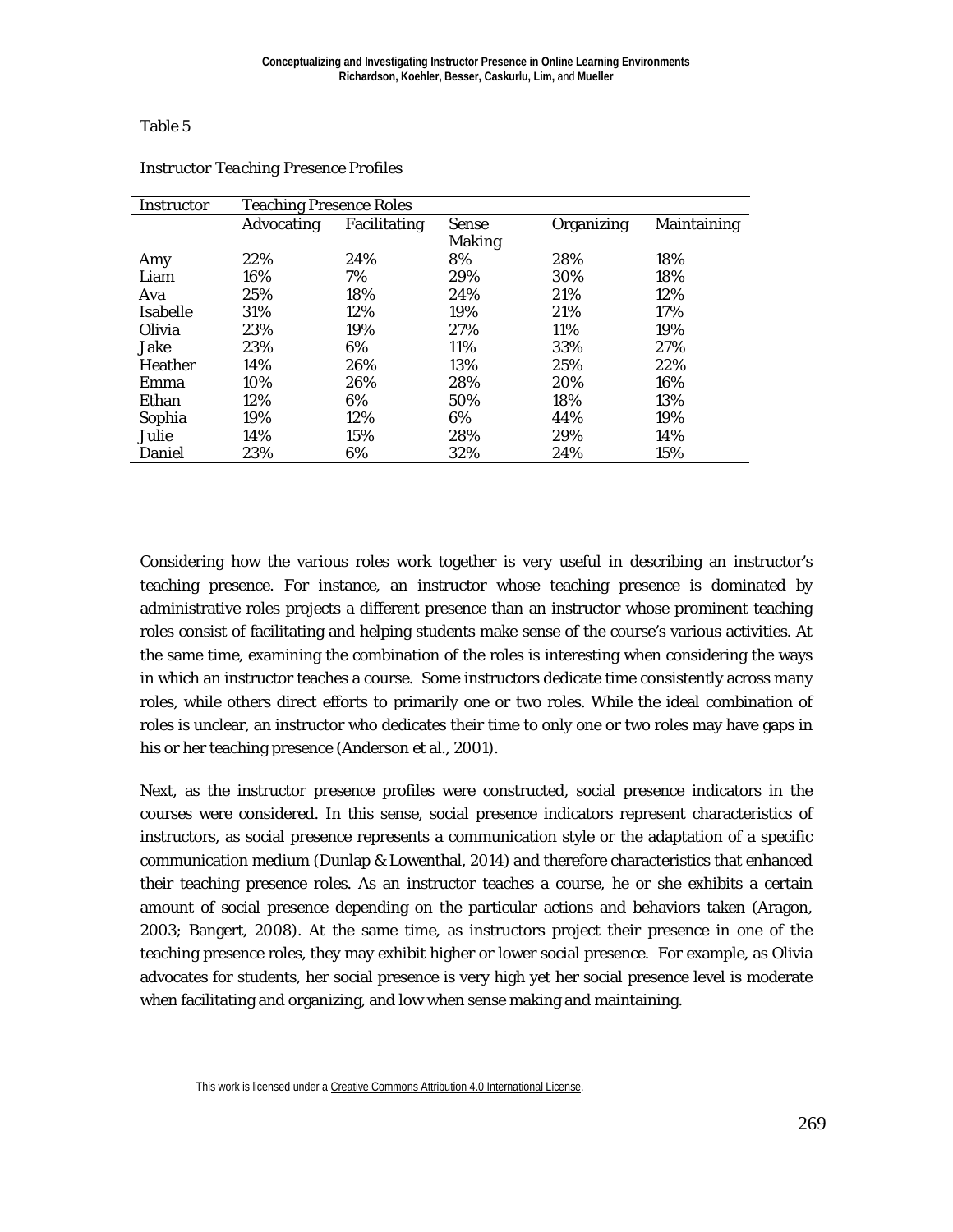When considering the role of social presence features in instructor presence, a couple of aspects must be acknowledged. First, the number of observed indicators can impact an instructor's presence. For instance, students will likely have different perceptions of an instructor who discloses only a few pieces of information compared to an instructor who actively shares personal details. Second, an instructor's use of social presence indicators can communicate a specific overall style to students (e.g., formality vs. informality). Finally, when considering the role of both teaching presence and social presence in forming instructor presence profiles, the interaction between these elements appears to be essential (Bangert, 2008). Specifically, social presence indicators appear to play an enhancing and enabling role (Bangert, 2008; Schutt, Allen, & Laumakis, 2009; Swan & Shih, 2005) to the five teaching presence roles. When social presence indicators work with the teaching presence roles, the resulting instructor presence can be more meaningful and very powerful. Table 6 provides examples of how teaching presence roles can be enhanced by social presence indicators.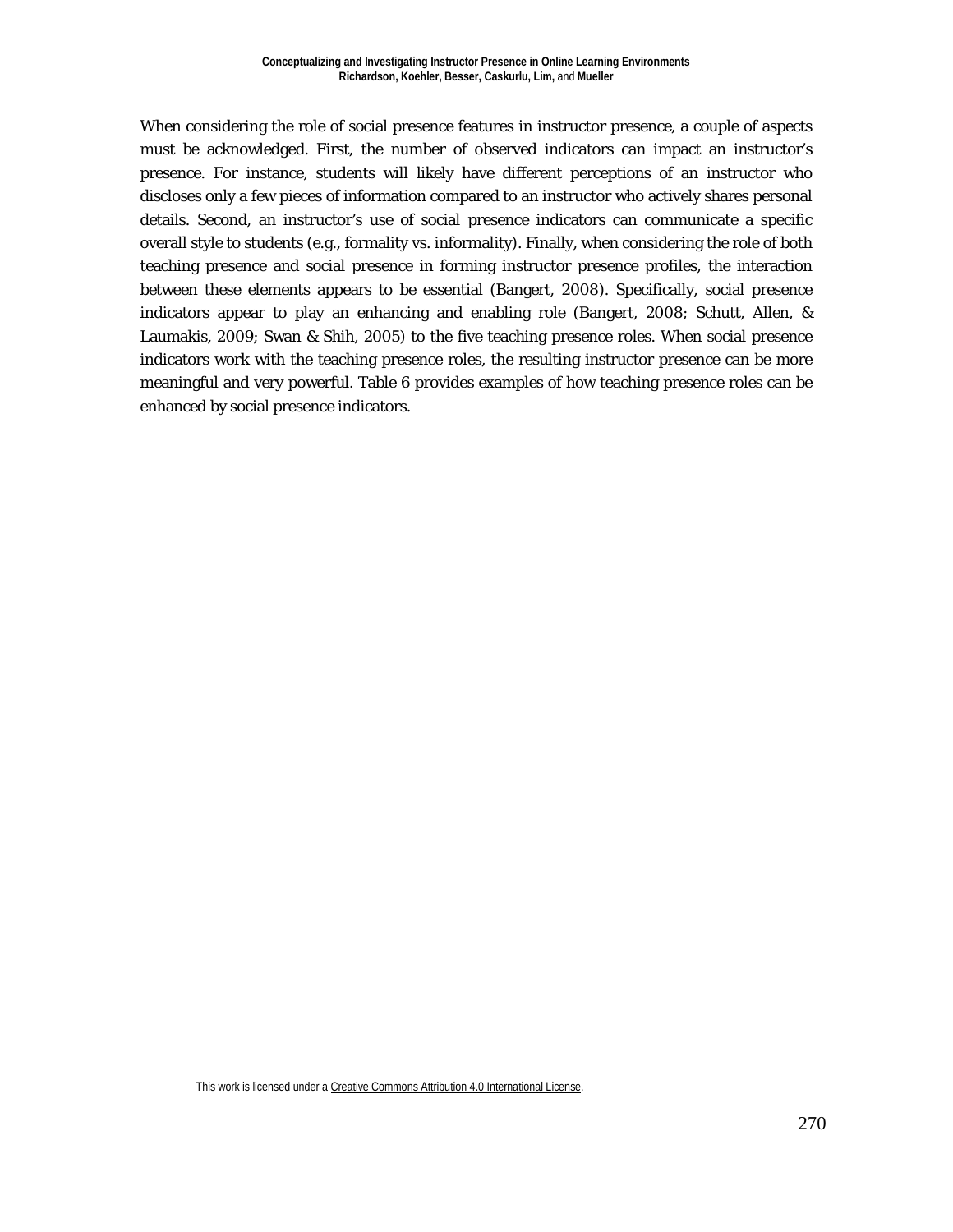Table 6

| <b>Teaching</b><br><b>Presence</b><br>Role | <b>Example of Less</b><br><b>Rich Social</b><br><b>Presence</b>                                                                                                                                    | <b>Example with Rich</b><br><b>Social Presence</b>                                                                                                                                                                                                                                                                                                                                                                                                                                              | <b>Role of Social Presence</b>                                                                                                                                                                                                                                                                  |
|--------------------------------------------|----------------------------------------------------------------------------------------------------------------------------------------------------------------------------------------------------|-------------------------------------------------------------------------------------------------------------------------------------------------------------------------------------------------------------------------------------------------------------------------------------------------------------------------------------------------------------------------------------------------------------------------------------------------------------------------------------------------|-------------------------------------------------------------------------------------------------------------------------------------------------------------------------------------------------------------------------------------------------------------------------------------------------|
| <b>Advocating</b>                          | We are off to a<br>good start.                                                                                                                                                                     | Very rich first<br>discussion going on in<br>our forum! The posts<br>have been very good,<br>so you can count on<br>the comments made<br>by your classmates as<br>being truly<br>worthwhile. Please<br>remember, try to<br>enjoy exploring the<br>dense philosophical<br>ideas rather than<br>feeling lost! The<br>discussion has been<br>far better than I had<br>expected, so thanks<br>for the nice job on<br>taking on the<br>challenging discussion<br>questions we have for<br>this week. | In the less rich example,<br>while the instructor does<br>use cohesive language, no<br>emotion can really be<br>detected from the post.<br>Contrastingly, in the rich<br>example, the instructor is<br>acknowledging and<br>approving the student<br>work, while also expressing<br>excitement. |
| Facilitating                               | Outside of the<br>funding issue<br>due to the subset<br>of students, do<br>you (or does<br>anyone else) see<br>other potential<br>drawbacks to<br>starting with the<br>after school<br>activities? | Lisa adds: Great ideas,<br>Joan and<br>CareyThese are<br>some great strategies<br>for helping teachers<br>feel more comfortable<br>with the technology,<br>in general, and the<br>game, more<br>specifically. Can we<br>assume, then, that if<br>they get this training<br>and we add this<br>support, that they will<br>use the game as<br>intended?                                                                                                                                           | In these examples, both<br>instructors are prompting<br>the students to think<br>deeper on the topic.<br>However, the instructor<br>with rich social presence<br>uses cohesive language and<br>approves/acknowledges of<br>students' ideas.                                                     |

### *Teaching Presence Roles Enhanced by Social Presence Features*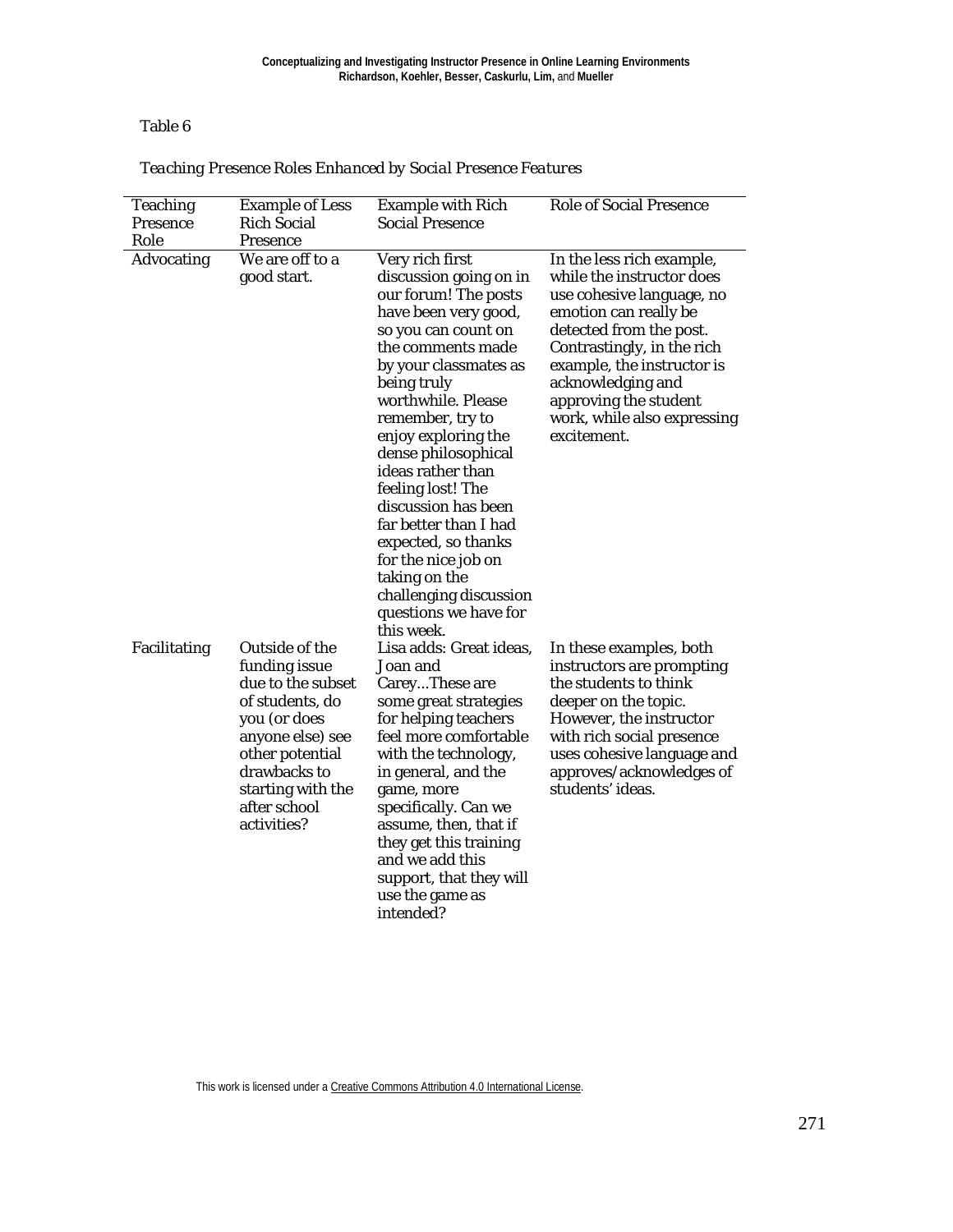| <b>Sense</b><br><b>Making</b> | <b>Today education</b><br>is no longer<br>limited to the<br>brick-and-mortar<br>settings, and<br>the ever-<br>expanding world<br>of online<br>education has<br>made cross-<br>cultural<br>awareness an<br>absolute<br>necessity. | The time limits for<br>this course are insane.<br>However, I have had a<br>few contracts that<br>have been totally<br>insane. For one, we<br>had to hire $50+$<br>developers (about 1/2<br>were ID grad students<br>and the other 1/2 Ed<br>Psych or other grad<br>students) We had to<br>really template things<br>to get things up and<br>running quickly. We<br>had 8 weeks to spend<br>1 million dollars.<br>Leading it I had<br>experienced IDers<br>leading 8 teams. | <b>Both instructors are</b><br>explaining an idea or<br>concept. While the<br>instructor with the less<br>rich presence does provide<br>an example, the other<br>instructor clarifies by<br>disclosing a project he had<br>personally worked on. |
|-------------------------------|----------------------------------------------------------------------------------------------------------------------------------------------------------------------------------------------------------------------------------|----------------------------------------------------------------------------------------------------------------------------------------------------------------------------------------------------------------------------------------------------------------------------------------------------------------------------------------------------------------------------------------------------------------------------------------------------------------------------|--------------------------------------------------------------------------------------------------------------------------------------------------------------------------------------------------------------------------------------------------|
| Organizing                    | I will be<br>submitting these<br>final grades on<br>Monday<br>morning, at<br>which time it will<br>be too late to<br>make any<br>adjustments.                                                                                    | Your final assignment<br>and participation<br>grades are posted -<br>congratulations to<br>everyone. All bonus<br>points and all other<br>assignments have<br>been recorded and<br>know that the grade<br>you see in the<br>gradebook is out of<br>100!                                                                                                                                                                                                                    | At first glance, these<br>examples appear to be<br>fairly similar. However,<br>the rich example uses<br>approval and emotion,<br>making the message more<br>personal.                                                                            |
| Maintaining                   | I strongly urge<br>you to participate<br>in the evaluation<br>system.                                                                                                                                                            | You should have all<br>received your<br>university level course<br>evaluation links<br>earlier this week! Joe<br>and I would<br>appreciate it if you<br>could complete the<br>university level<br>survey. Please<br>remember that there<br>are 5 bonus points<br>available if 90% of you<br>complete this.                                                                                                                                                                 | While both examples are<br>urging students to<br>complete the course<br>evaluation, the use of<br>emotion, emphasis, and<br>detail makes the rich<br>example more convincing.                                                                    |

These samples highlight the richness social presence adds to a teaching presence role. While the message may be similar across the same role with or without social presence indicators, an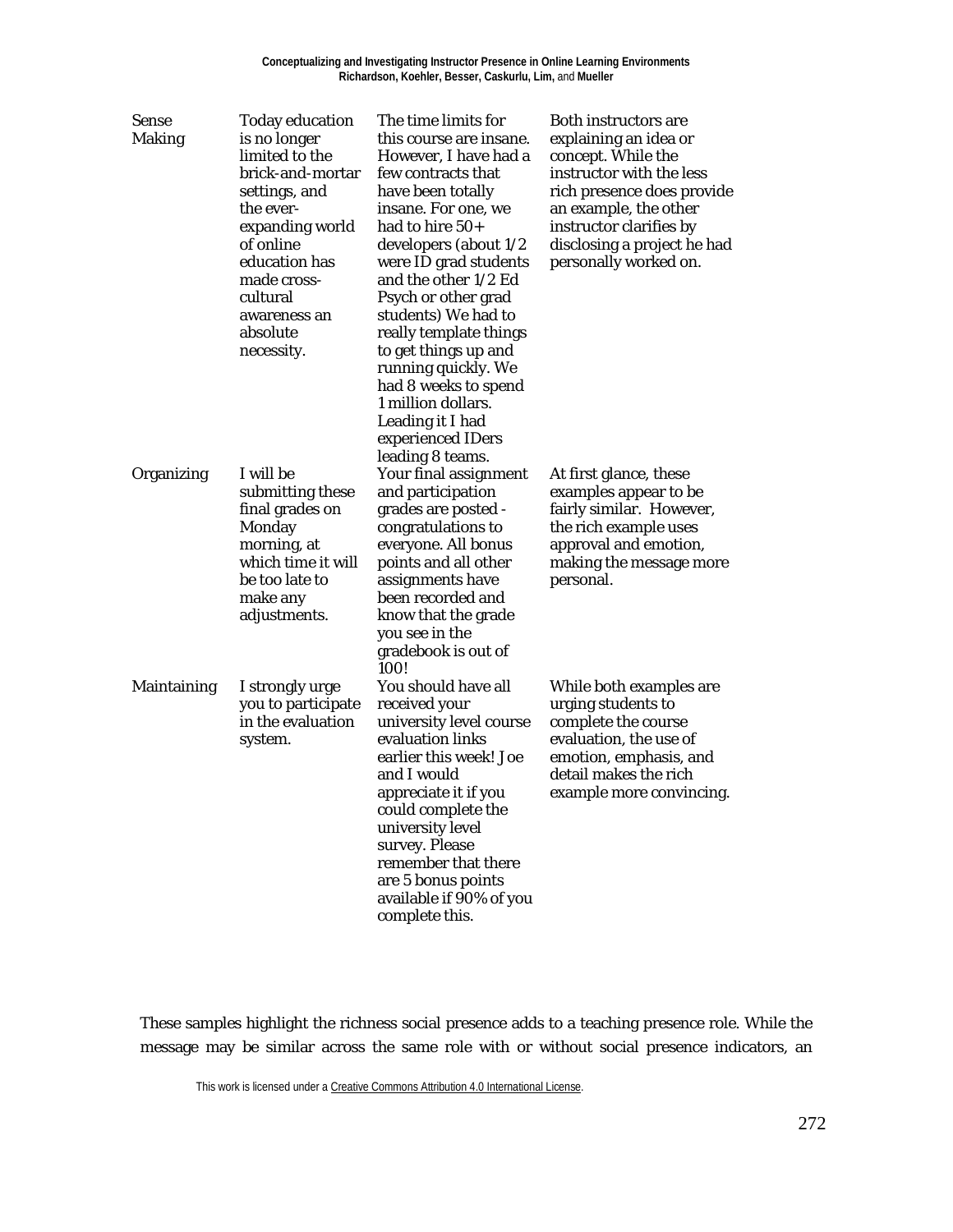instructor utilizing emotion or emphasis can communicate additional importance when sharing a due date—just like an instructor clarifying a concept can help promote deeper connections and sense making by sharing a professional experience. Figure 1 helps to demonstrate this conception.

#### Low

- Minimal SP indicators present
- Most prominent indicators used include greetings, acknowledgement, emotion, names, and emphasis
- Less likely to see the use of humor, cohesive, rich media, and values indicators

#### High

- . Many SP indicators present
- In addition to using greetings/names, emotion, & emphasis consistently, strong cohesive & interactive indicators
- More likely to see disclosures, approval, and invitation

*Figure 1*. Social presence continuum.

## **Discussion**

This study examined the instructor's role as a whole during the course implementation process. Instructor presence, at the intersection of social and teaching presence as defined within the CoI framework, allows researchers and practitioners to better understand that role regardless if an instructor is teaching a pre-designed course or is a course designer-instructor. Perhaps one of the most notable aspects of this study is the fact that the instructor plays so many roles and they use strategies across the continuum of the codes.

By examining the 12 instructor cases we were able to observe the activities of the instructors, the "what and how" of their actions and behaviors, allowing us to see what instructor presence looks like and provide insight into the behaviors and action of instructors as they go about their routines within an online course. Each indicator provides a definition and example which can serve as a gateway to strategies (See Appendix A). This can be especially helpful for those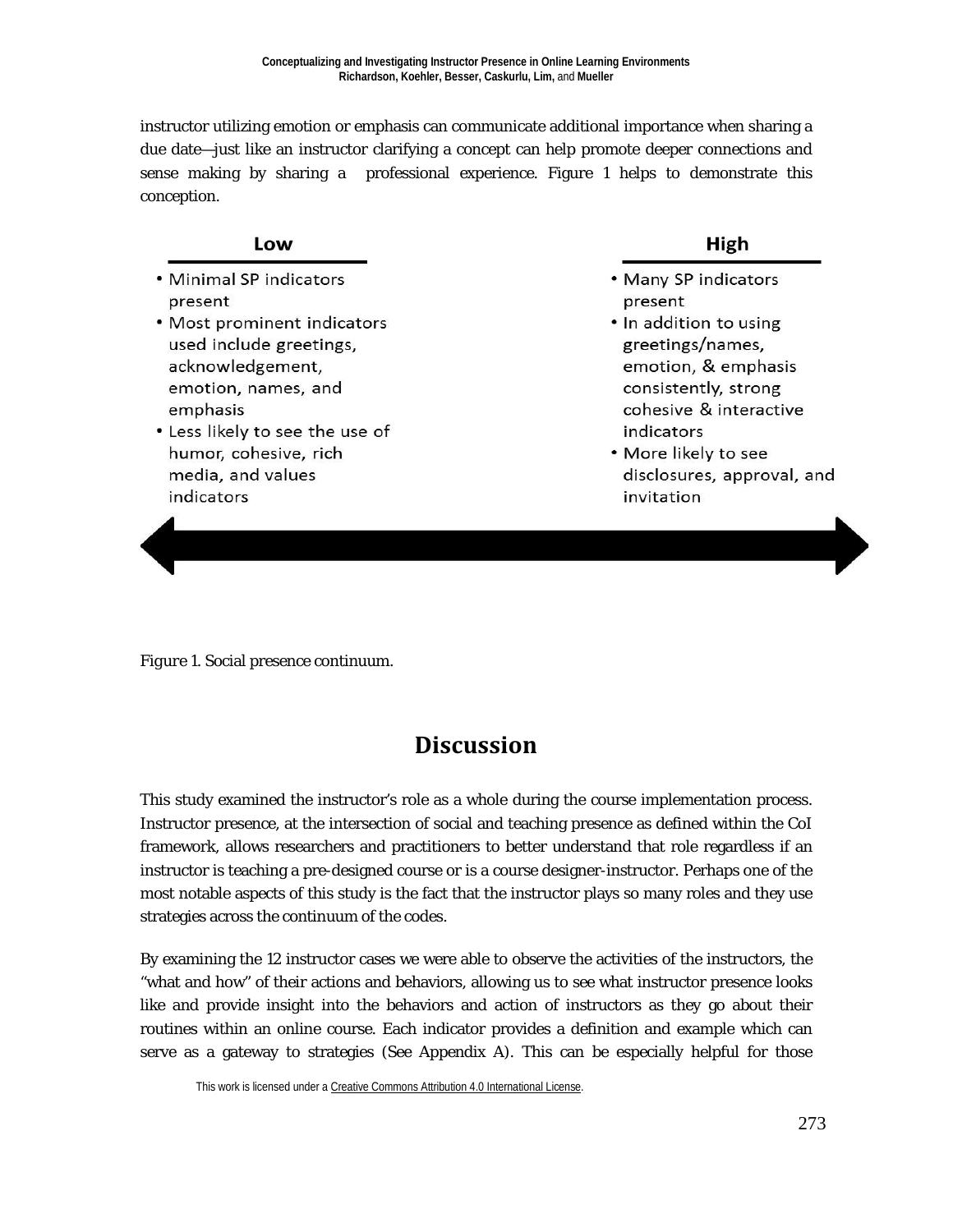instructors new to online teaching and learning because when viewed as a playbook of strategies, they can use it as they embark on new ventures. Similarly, determining the balance between teaching presence and social presence can be difficult to gauge for new to online instructors. However, the instructors in this study demonstrate the multiple styles taken while also providing insight into that balance; in this case we found that instructor actions and behaviors were fairly balanced (45-55% or 55-45%) between social presence and teaching presence.

The instructors in this study also demonstrated the relative ease with which one can provide social and learning supports to students by the sheer number of "easily inserted" or low effort behaviors that include such effects as emphasis, use of student names, and reminders of upcoming due dates. As Van de Vord & Pogue (2012), reported many online instructors have difficulty determining how to make the best use of their time in the online environment and these observations help with that challenge. In addition, course designers equipped with more knowledge about what instructor presence looks like will enable the design of online learning environments where instructors are able to more effectively leverage strategies that enhance their presence. Specifically, shifting instructors' attention on the importance of instructor presence can eliminate the common technological distractors associated with online teaching (Ladyshesky, 2013). Most importantly, instructors are able to begin to develop their own "online teacher personas" (Baran, Correia & Thompson, 2011; Richardson & Alsup, 2015).

While the focus of this study did not garner learner perspectives regarding instructor presence, it has been well documented that the online "social exchange" with their instructors is paramount to their own sense of social presence and overall satisfaction within an online learning environment (Boling, Hough, Krinsky, Saleem, & Stevens, 2012, p. 123; Liaw, 2008). Depending on whether an instructor showcases high or low levels of instructor presence can considerably impact this part of the teaching and learning dynamic. Thus, this study provides guidance for current and future online instructors to develop a deeper understanding of how to increase sense of community in the course, how to use social and teaching aspects of learning in online environments, and how to establish more effective online communication with learners.

What we observed also suggests that online teaching has indeed evolved since its major launch over a decade ago. By examining the list of indicators resulting from this study (See Appendix A) we can witness the evolution taking place in online environments as they become more commonplace. For example, we can see that the online instructors in this study transcend expectations of the early years of online learning—when providing direct instruction was considered the major task—and now incorporate a number of social presence behaviors to help students overcome the feeling of isolation, engage in a safe learning environment, and interact around common intellectual activities and tasks to build a community of inquiry. Moreover, the inclusion of new codes, such as our Cohesive codes (CO) for diversity and collaboration, demonstrate the evolution of what is important to us as instructors and designers in the area of online learning. We also know that this is an area to be visited and revisited again as the online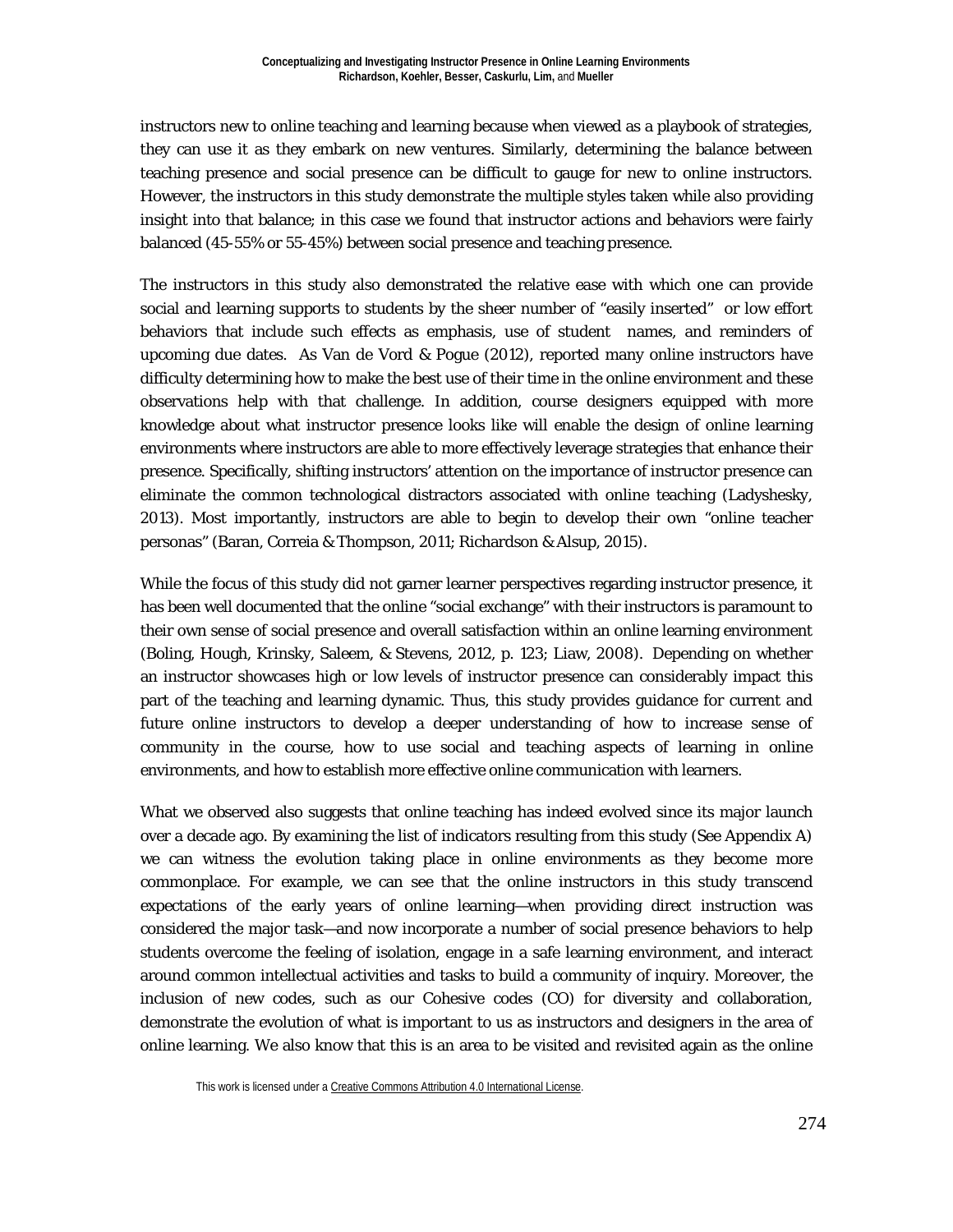learning community increases in number of instructors, students, new technologies, and online models.

The results of our second research question provide a rich description of instructor presence, as well as the various intricacies involved in its formation. The results highlight how instructor presence can vary even within the same course. Moreover, the profiles offer a window into the ways instructional presence elements work together.

In practical terms, the profiling method provides a useful way for practitioners to improve their own experiences. Examining specific instructor presence profiles reveals that social presence behaviors enhance the teaching roles that an online instructor assumes when teaching a course. Depending on whether an instructor utilizes high or low social presence actions can considerably change the resulting instructional efforts. While we cannot determine from this study if one profile is more meaningful than another, we can examine the roles and behaviors utilized individually and appreciate where there is room for improvement. By examining the sample profiles established here and the examples provided by instructor profiles, online educators can reflect on their own experiences, which in turn can help them locate strengths and weaknesses within their online instructional approaches. As Baran, Correia, and Thompson (2011) suggest, the research of online teaching practices not only informs future online design and teaching, but can provide a roadmap for the training and support of online instructors as well.

## **Limitations and Suggestions for Future Research**

Limitations for this study include observations that were limited to the actions of the course instructor within a learning management system. Additionally, online educational programs vary in course structure, design, and teaching methods, and therefore, these findings may not apply to all online educational programs. This research focuses on a single graduate program and findings may not be applicable to other graduate programs, programs in other disciplines, or to undergraduate programs (Liu et al., 2005).

The limitations in our research suggest some important directions for further research. First, future research should explore the possibility of course design as a mediating factor for the role of instructor presence. Next, this study identified how instructors project their presence by analyzing their course postings; but further research should consider how instructors perceive their instructor presence and should identify the extent to which the instructors' perceptions coincide with their behaviors. Future research should also seek to identify the students' perceptions and attitudes toward instructor presence to the degree to which it impacts their perceived or actual learning and possibly allowing us to determine ideal profiles.

While the results from this study underscore the importance of instructor presence, more research is needed to confirm and to expand on these findings. As the prominence of the online learning format for instructional experiences continues to grow, understanding these constructs

This work is licensed under [a Creative Commons Attribution 4.0 International License.](http://creativecommons.org/licenses/by/4.0/)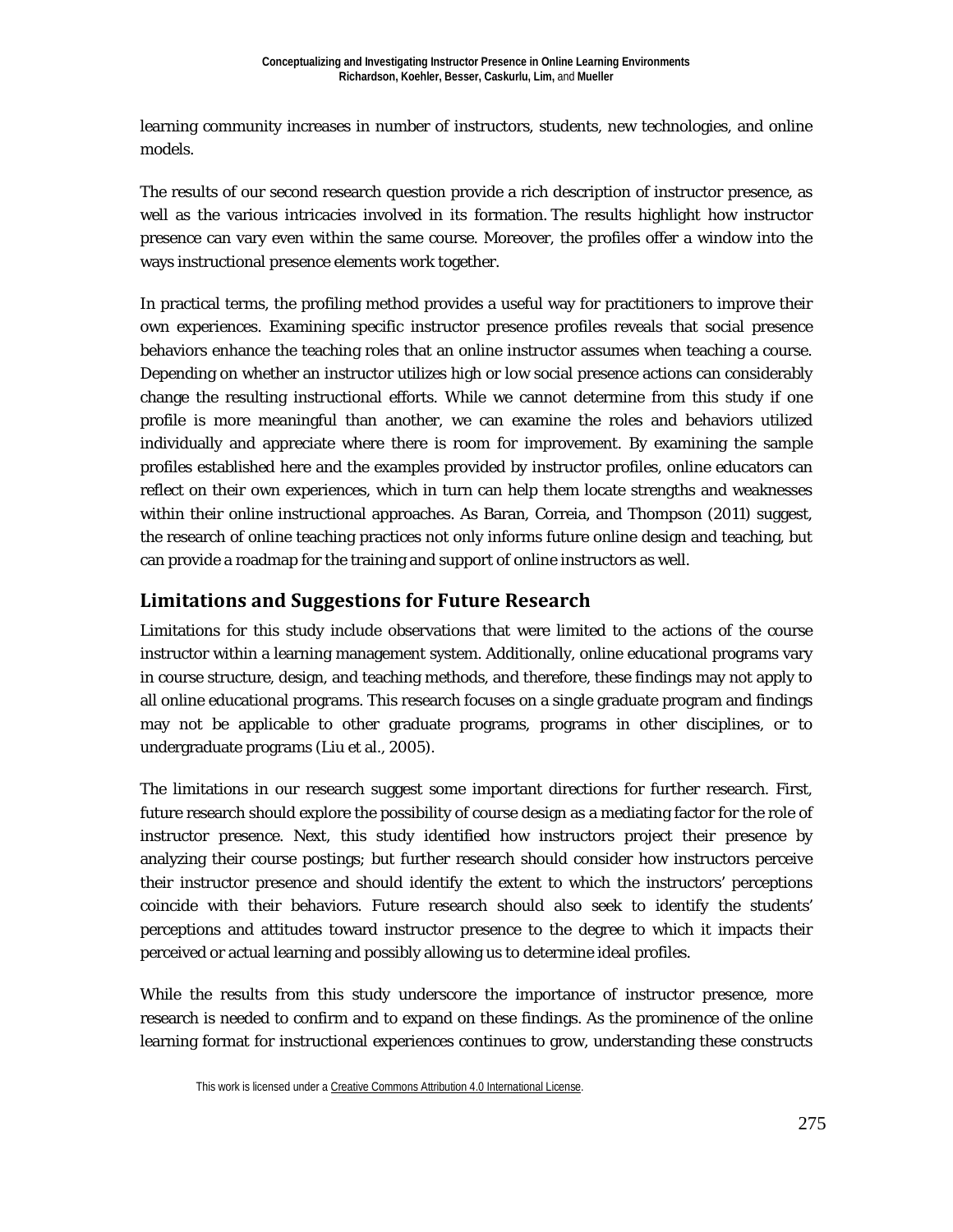will ensure the further improvement of the online experiences for both students and instructors. As we have seen in the research, the role of the instructor has and will continue to evolve over time, as will instructor presence.

## **Acknowledgements**

This project stemmed from a doctoral research seminar and we would like to extend our thanks to the other members of that course who were involved in the protocol development and data collection: Dr. Marisa Exter, Elizabeth Beese, Clark Cory, Steven Lancette, Yizhou Qian, Rodolfo (Rudy) Rico, and Lauren Sperlak.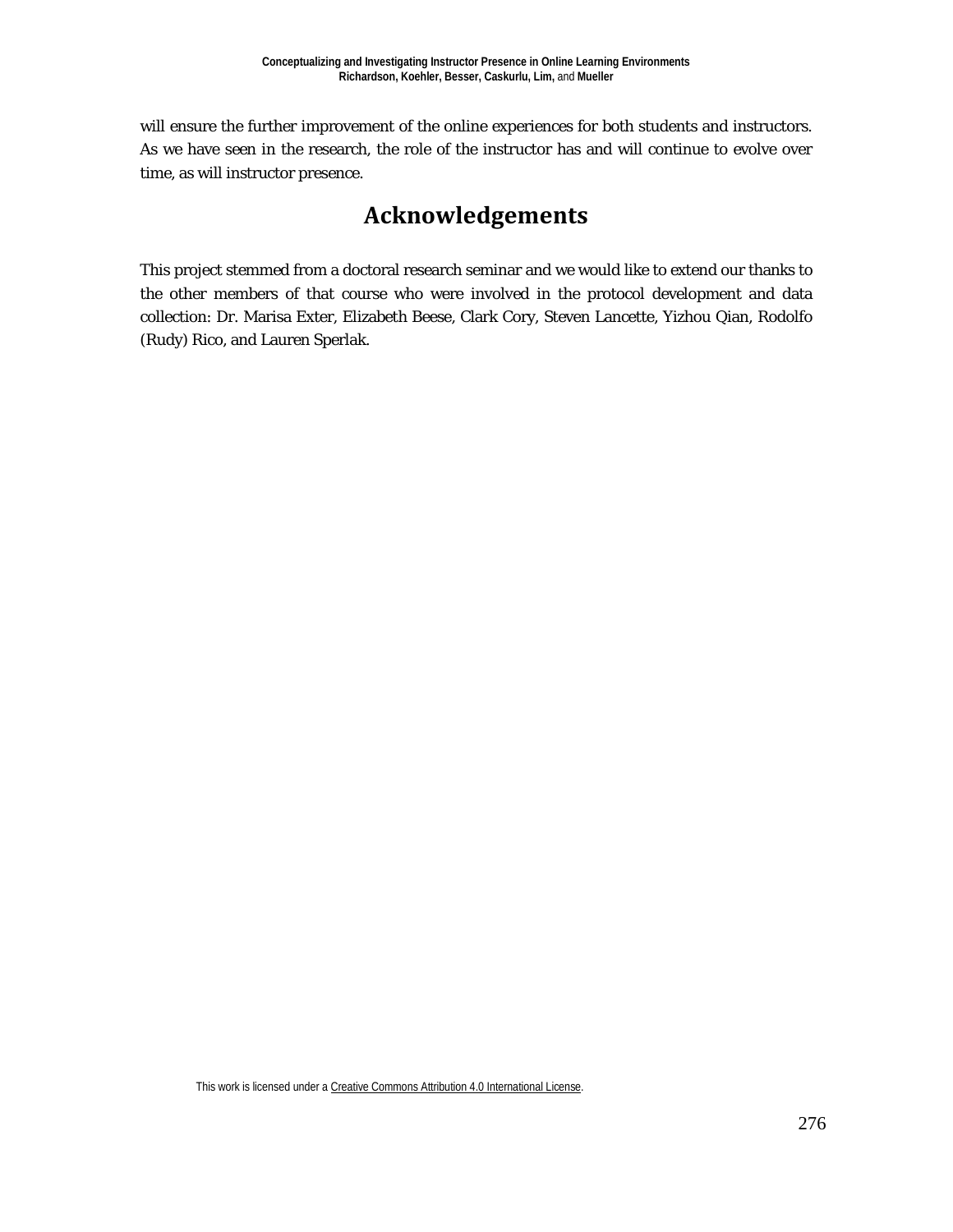## **References**

- Akyol, Z. (2009). *Examining teaching presence, social presence, cognitive presence, satisfaction and learning in online and blended course contexts* (Unpublished doctoral dissertation). Middle East Technical University, Ankara.
- Akyol, Z., & Garrison, D. R. (2008). The Development of a community of inquiry over time in an online course: Understanding the progression and integration of social, cognitive and teaching presence. *Journal of Asynchronous Learning Networks, 12*(3-4), 3-22.
- Allen, I. E., & Seaman, J. (2013). *Changing course: Ten years of tracking online education in the United States*. Newburyport, MA: Sloan Consortium.
- Anderson, T., Rourke, L., Garrison, D. R., & Archer, W. (2001). Assessing teacher presence in a computer conferencing context. *Journal of Asynchronous Learning Networks, 5*(2), 1-17.
- Aragon, S. R. (2003). Creating social presence in online environments. *New Directions for Adult and Continuing Education, 2003*(100), 57-68.
- Bangert, A. (2008). The influence of social presence and teaching presence on the quality of online critical inquiry. *Journal of Computing in Higher Education, 20*(1), 34-61.
- Baran, E., Correia, A. P., & Thompson, A. (2011). Transforming online teaching practice: critical analysis of the literature on the roles and competencies of online teachers. *Distance Education, 32*(3), 421-439.
- Baxter, P. & & Jack, S. (2008). Qualitative case study methodology: Study design and implementation for novice researchers. *The Qualitative Report , 13*(4), 544-559. Retrieved on April 1, 2015 from <http://www.nova.edu/ssss/QR/QR13-4/baxter.pdf>
- Bawane, J., & Spector, J. M. (2009). Prioritization of online instructor roles: implications for competency‐based teacher education programs. *Distance Education, 30*(3), 383-397.
- Boling, E. C., Hough, M., Krinsky, H., Saleem, H., & Stevens, M. (2012). Cutting the distance in distance education: Perspectives on what promotes positive, online learning experiences. *The Internet and Higher Education , 15*(2), 118-126.
- Boston, W., Diaz, S., Gibson, A., Ice, P., Richardson, J., & Swan, K. (2009). An exploration of the relationship between indicators of the Community of Inquiry framework and retention in online programs. *Journal of Asynchronous Learning Networks, (13)*3, 67-83.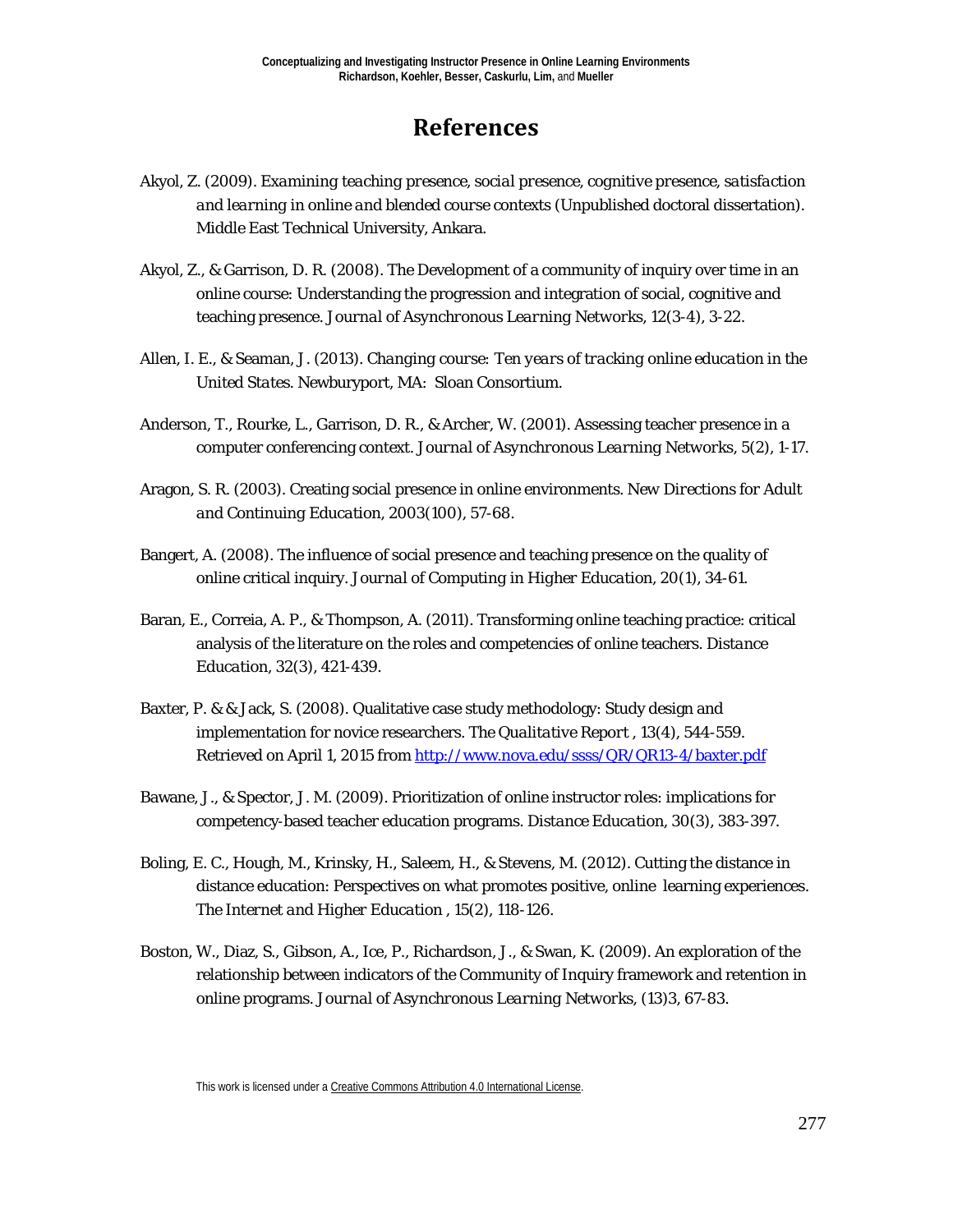- Creswell, J. W. (2014). *Research design: Qualitative, quantitative, and mixed methods approaches* (4th ed.). Thousand Oaks, CA: Sage Publications.
- Dunlap, J. C., & Lowenthal, P. R. (2014). The Power of presence: Our quest for the right mix of social presence in online courses. In A. A. Piña & A. P. Mizell (Eds.) *Real life distance education: Case studies in practice* (pp. 41-66). Greenwich, CT: Information Age Publishers.
- Garrison, D. R. (2007). Online community of inquiry review: Social, cognitive, and teaching presence issues. *Journal of Asynchronous Learning Networks, 11*(1), 61-72.
- Garrison, D. R. (2011). *E-learning in the 21st century: A framework for research and practice* (2nd ed.). New York, NY: Routledge.
- Garrison, D. R., & Akyol, Z. (2013). The community of inquiry theoretical framework. In M. G. Moore (Ed.), *Handbook of distance education* (pp. 104-119). New York, NY: Routledge.
- Garrison, D. R., Anderson, T., & Archer, W. (2000). Critical inquiry in a text-based environment: Computer conferencing in higher education. *The Internet and Higher Education, 2*(2), 87-105.
- Garrison, D. R., Anderson, T., & Archer, W. (2001). Critical thinking, cognitive presence, and computer conferencing in distance education. *American Journal of Distance Education, 15*(1), 7-23.
- Garrison, D. R., & Arbaugh, J. B. (2007). Researching the Community of Inquiry Framework: Review, issues, and future directions. *The Internet and Higher Education, 10*(3), 157-172.
- Hodges, C. B., & Forrest Cowan, S. (2012). Preservice teachers' views of instructor presence in online courses. *Journal of Digital Learning in Teacher Education, 28*(4), 139-145.
- Hostetter, C., & Busch, M. (2006). Measuring up online: The relationship between social presence and student learning satisfaction. *Journal of Scholarship of Teaching and Learning, 6*(2), 1-12.
- Hostetter, C., & Busch, M. (2013). Community matters: Social presence and learning outcomes. *Journal of the Scholarship of Teaching and Learning, Vol. 13*, No. 1, February 2013, pp.  $77 - 86.$
- Ke, F. (2010). Examining online teaching, cognitive, and social presence for adult students. *Computers & Education, 55*(2), 808-820.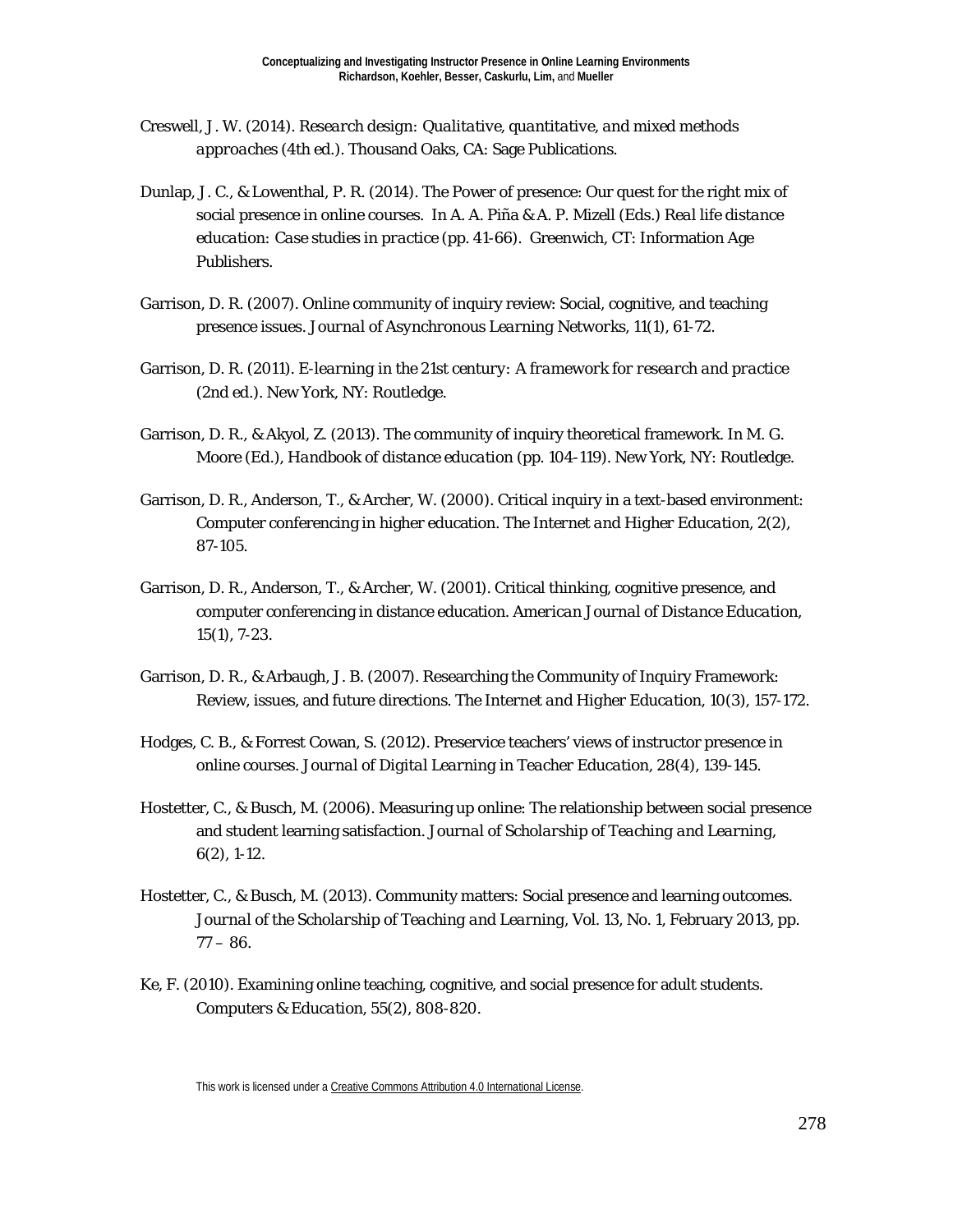- Kim, K., Liu, S., & Bonk, C. J. (2005). Online MBA students' perceptions of online learning: Benefits, challenges, and suggestions. *The Internet and Higher Education, 8*(4), 335-344.
- Kozan, K. & Richardson, J. C. (2014). Interrelationships between and among Social, Teaching and Cognitive Presence. *The Internet and Higher Education, 21*, 68-73.
- Kruger-Ross, M. J., & Waters, R. D. (2013). Predicting online learning success: Applying the situational theory of publics to the virtual classroom. *Computers & Education, 61*, 176- 184.
- Kupczynski, L., Ice, P., Weisenmayer, R., & McCluskey, F. (2010). Student perceptions of the relationship between indicators of teaching presence and success in online courses. *Journal of Interactive Online Learning, 9*(1), 23-43.
- Ladyshewsky, R. K. (2013). Instructor presence in online courses and student satisfaction. *International Journal for the Scholarship of Teaching and Learning, 7*(1), 13.
- Lear, J. L., Isernhagen, J. C., LaCost, B. A., & King, J. W. (2009). Instructor Presence for Web-Based Classes. *Delta Pi Epsilon Journal, 51*(2), 86-98.
- Liaw, S. S. (2008). Investigating students' perceived satisfaction, behavioral intention, and effectiveness of e-learning: A case study of the Blackboard system. *Computers & Education , 51*(2), 864-873.
- Liu, X., Bonk, C. J., Magjuka, R. J., Lee, S. H., & Su, B. (2005). Exploring four dimensions of online instructor roles: A program level case study. *Journal of Asynchronous Learning Networks, 9*(4), 29-48.
- Lowenthal, P. R., & Dunlap, J. C. (2010). From pixel on a screen to real person in your students' lives: Establishing social presence using digital storytelling. *The Internet and Higher Education, 13*(1), 70-72.
- Miles, M. B., Huberman, A. M., & Saldana, J. (2014). *Qualitative data analysis: A methods sourcebook* (3rd ed.). Washington, DC: Sage Publications.
- Oztok, M., & Brett, C. (2011). Social presence and online learning: A review of research. *Journal of Distance Education, 25*(3).
- Palloff, R. M., & Pratt, K. (2007). *Building online learning communities: Effective strategies for the virtual classroom.* San Francisco, CA: Jossey-Bass.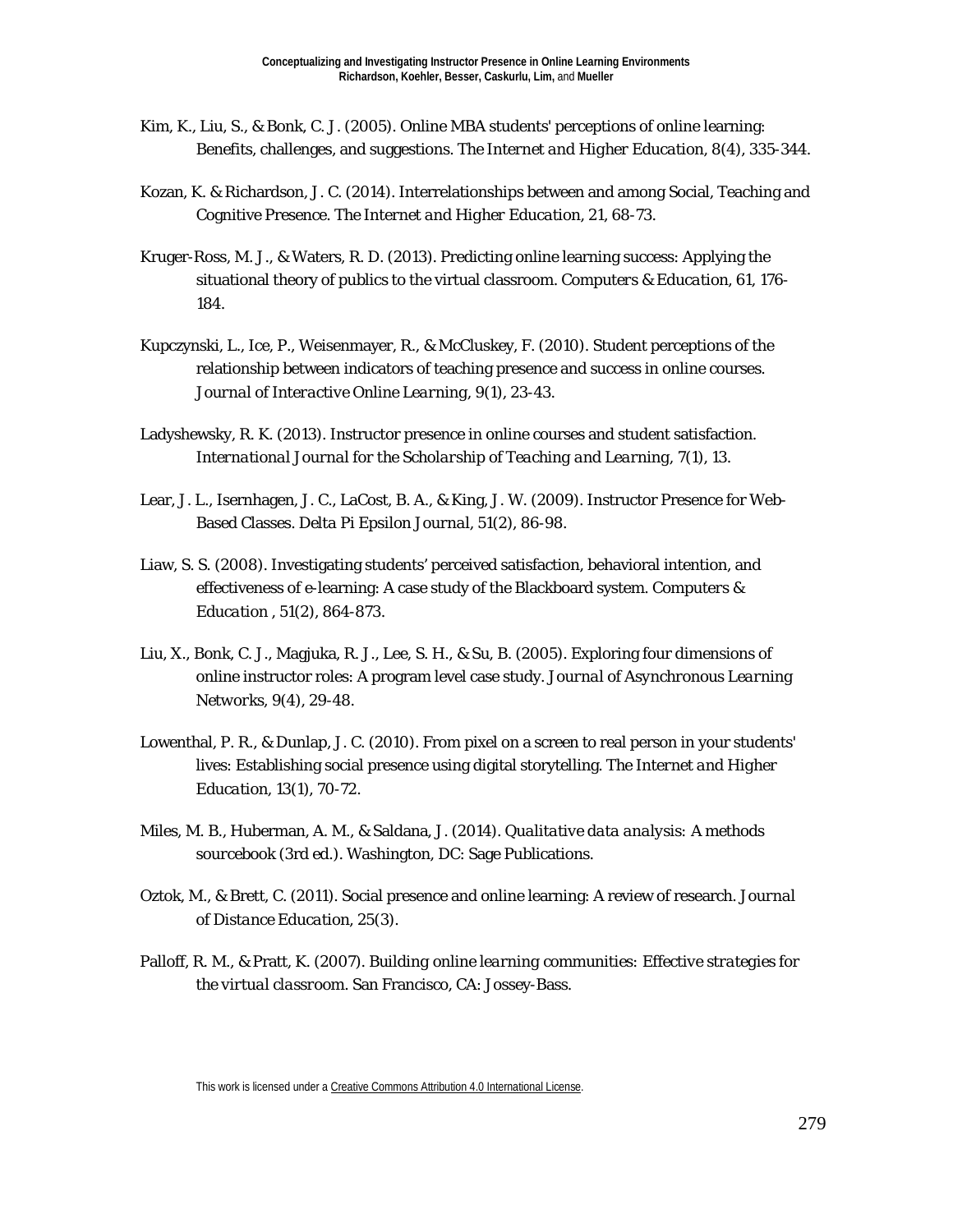- Picciano, A. G. (2002). Beyond student perceptions: Issues of interaction, presence, and performance in an online course. *Journal of Asynchronous Learning Networks, 6*(1), 21- 40.
- Richardson, J.C. & Alsup, J. (2015). Moving from the classroom to the keyboard: How seven teachers created their online teacher identities. *International Review of Research in Open and Distance Learning, 16(1),* 142-167.
- Richardson, J. C., & Swan, K. (2003). Examining social presence in online courses in relation to students' perceived learning and satisfaction. *Journal of Asynchronous Learning Networks, 7*(1), 68-88.
- Roby, T., Ashe, S., Singh, N., & Clark, C. (2013). Shaping the online experience: How administrators can influence student and instructor perceptions through policy and practice. *The Internet and Higher Education , 17* , 29-37.
- Rourke, L., Anderson, T., Garrison, D. R., & Archer, W. (1999). Assessing social presence in asynchronous text-based computer conferencing. *Journal of Distance Education, 14*(2), 50–71.
- Schutt, M., Allen, B. S., & Laumakis, M. A. (2009). The effects of instructor immediacy behaviors in online learning environments. *Quarterly Review of Distance Education, 10*(2), 135- 148.
- Shea, P., Li, C. S., & Pickett, A. (2006). A study of teaching presence and student sense of learning community in fully online and web-enhanced college courses. The *Internet and Higher Education*, 9(3), 175−190.
- Shea, P., Vickers, J., & Hayes, S. (2010). Online instructional effort measured through the lens of teaching presence in the Community of Inquiry Framework: A re-examination of measures and approach. *International Review of Research in Open and Distance Learning, 11*(3), 127-154.
- Sheridan, K., & Kelly, M. A. (2010). The indicators of instructor presence that are important to students in online courses. *MERLOT Journal of Online Learning and Teaching, 6*(4), 767-779.
- Swan, K. (2002). Building learning communities in online courses: The importance of interaction. *Education, Communication & Information, 2*(1), 23-49.
- Swan, K., Garrison, D. R., & Richardson, J. C. (2009). A constructivist approach to online learning: the Community of Inquiry framework. *Information technology and*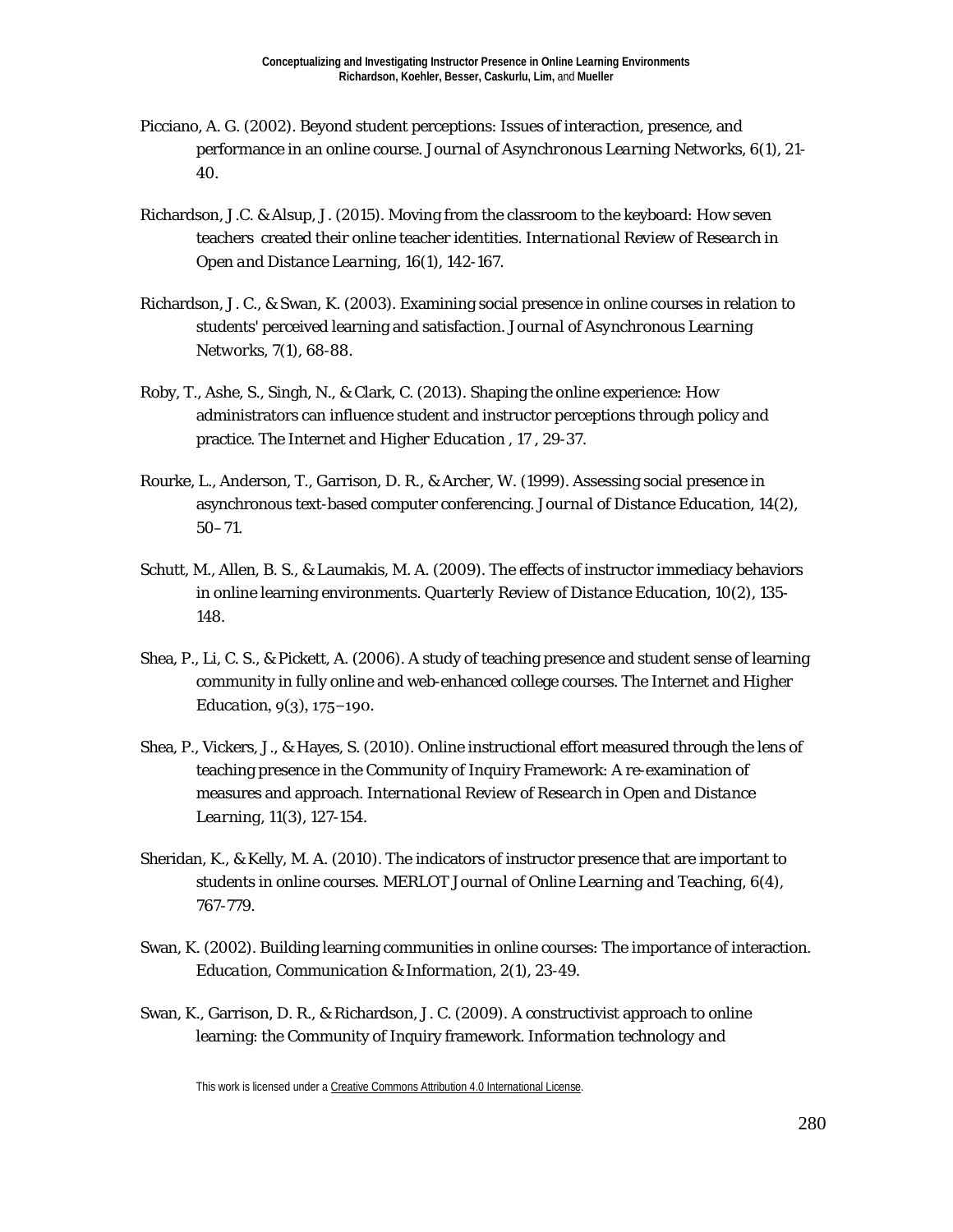*constructivism in higher education: Progressive learning frameworks* (pp. 43-57). Hershey, PA: IGI Global.

- Swan, K., Shea, P., Richardson, J., Ice, P., Garrison, D. R., Cleveland-Innes, M., & Arbaugh, J. B. (2008). Validating a measurement tool of presence in online communities of inquiry. *Ementor*, *2*(24), 1-12.
- Swan, K., & Shih, L. F. (2005). On the nature and development of social presence in online course discussions. *Journal of Asynchronous Learning Networks, 9*(3), 115-136.
- Song, L., Singleton, E. S., Hill, J. R., & Koh, M. H. (2004). Improving online learning: Student perceptions of useful and challenging characteristics. *The Internet and Higher Education, 7*(1), 59-70.
- Van de Vord, R., & Pogue, K. (2012). Teaching time investment: Does online really take more time than face-to-face? *International Review of Research in Open & Distance Learning, 13*(3), 132-146.
- Wise, A., Chang, J., Duffy, T., & Valle, R. D. (2004). The effects of teacher social presence on student satisfaction, engagement, and learning. *Journal of Educational Computing Research, 31*(3), 247-271.
- Yin, R. K. (2009). *Case study research: Design and methods* (4th ed.). Los Angeles, CA: Sage Publications.
- Yin, R. K. (2014). *Case study research: Design and methods* (5th ed.). Los Angeles, CA: Sage Publications.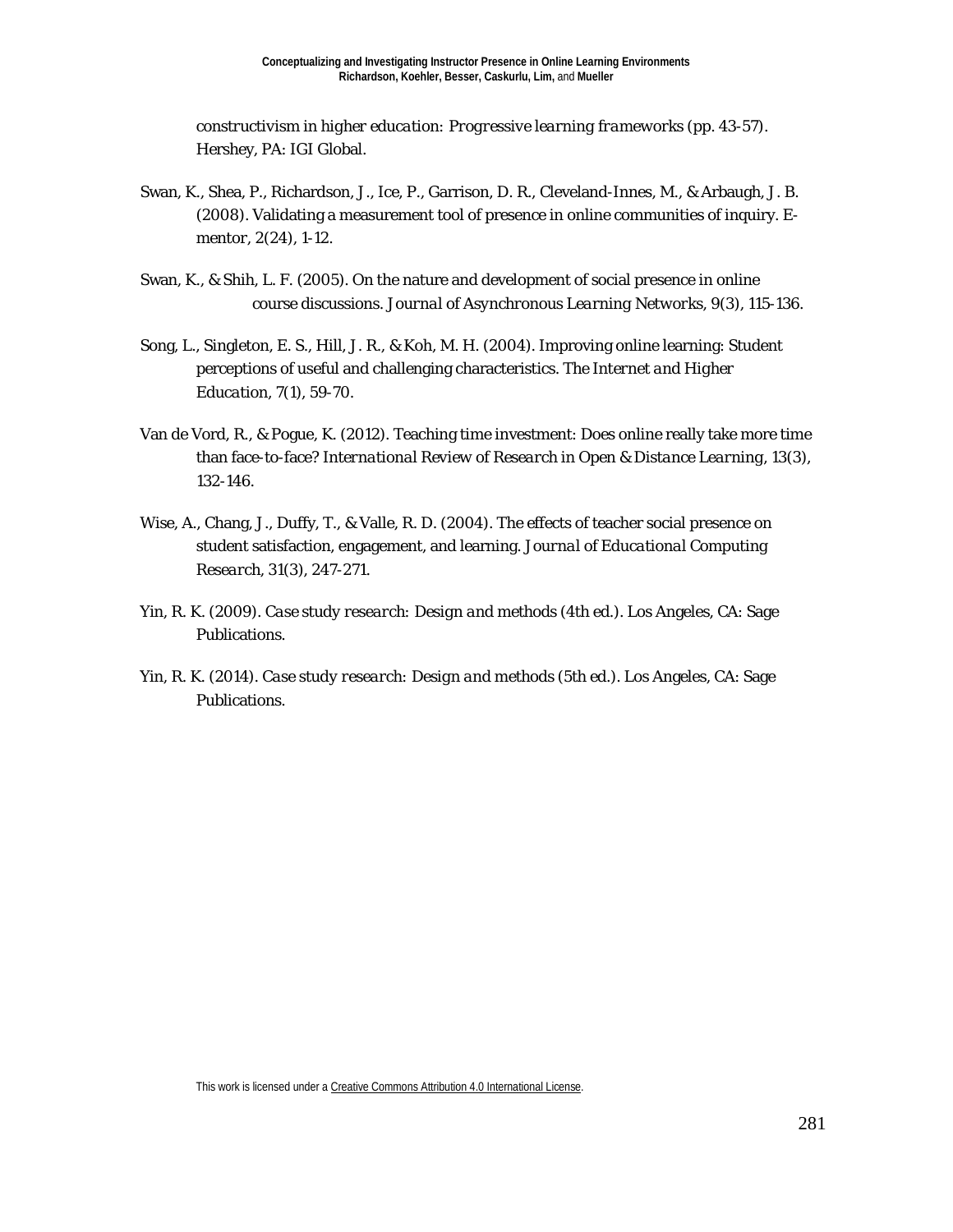# **Appendix A: Final Coding Schema and Indicator Counts**

| Category       | Indicators/Codes                           | Definition                                                                                                                                                                        | <b>Examples</b>                                                                                                                                                                                                                                         | Revisions/Notes                                                                                                                               |
|----------------|--------------------------------------------|-----------------------------------------------------------------------------------------------------------------------------------------------------------------------------------|---------------------------------------------------------------------------------------------------------------------------------------------------------------------------------------------------------------------------------------------------------|-----------------------------------------------------------------------------------------------------------------------------------------------|
|                | AF-Self-<br><b>Disclosure</b><br>$(n=269)$ | Self-disclosure<br>(e.g., instructor<br>discloses about<br>current events in<br>their<br>lives/educational<br>background, family<br>background, social<br>manner, and<br>hobbies) | The Park family<br>spent the weekend<br>in Indianapolis for<br>our cousin's baby<br>shower, so it was a<br>weekend full of cute<br>baby stuff!                                                                                                          | <b>Based on</b><br><b>Swan's 2002</b><br>code but the<br>concept of<br>"expressing<br>vulnerability"<br>has been<br>reconfigured<br>elsewhere |
|                | <b>AF-Value</b><br>$(n=172)$               | <b>Expressing</b><br>personal values,<br>beliefs & attitudes                                                                                                                      | I value students'<br>eager to learn from<br>this course. After<br>all, the main<br>purpose of you<br>taking this course<br>and me teaching<br>this course is to<br>help you learn, and<br>I do not want to<br>punish you with a<br>dissatisfying grade. | Swan, 2002                                                                                                                                    |
| Affective (AF) | <b>AF-Emotion</b><br>$(n=1346)$            | The use of text,<br>emoticons, or<br>unusual<br>punctuation to<br>express<br>"nonverbal"<br>emotions (i.e.<br>exaggerated<br>punctuation or                                       | Great job !!!<br>Thank you so much<br>for allowing me to<br>work and learn with<br>you these past eight<br>weeks. What a                                                                                                                                | <b>Based on Swan's</b><br>2002<br><b>Emotion</b> code<br>and broadened<br>to include<br>portion of<br>Paralanguage<br>code that               |

*Social Presence Indicators*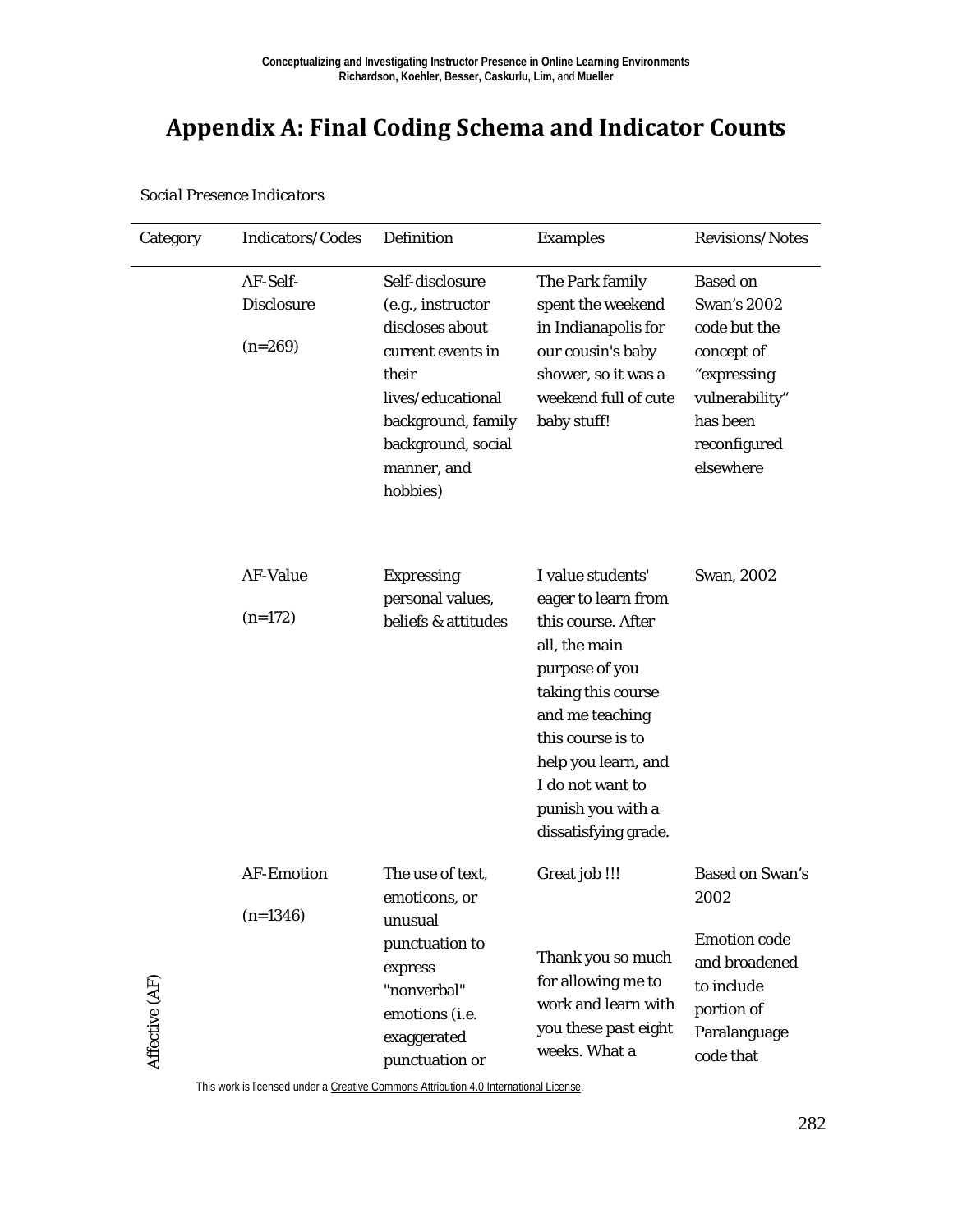**Conceptualizing and Investigating Instructor Presence in Online Learning Environments Richardson, Koehler, Besser, Caskurlu, Lim,** and **Mueller**

spelling) and use of privilege to share

specifies

|                             | descriptive words<br>that indicate<br>feelings (i.e. love,<br>sad, hate, silly),<br>enthusiasm, or<br>social excitement                                                                        | this part of your<br>professional<br>journey with you                                                                                                                                                                                                        | emotion                                                                         |
|-----------------------------|------------------------------------------------------------------------------------------------------------------------------------------------------------------------------------------------|--------------------------------------------------------------------------------------------------------------------------------------------------------------------------------------------------------------------------------------------------------------|---------------------------------------------------------------------------------|
| AF-Emphasis<br>$(n=1793)$   | Highlighting,<br>capitalization, or<br>colored fonts to<br>make a concept or<br>course activity<br>stand out; purpose<br>is to heighten<br>awareness, add<br>intonation, or<br>stress a point. | <b>Week 6 Activities</b><br>This week, we will<br>be exploring Robert<br>Gagne's<br>contributions to the<br>field.<br>We will first talk<br>about specific types<br>of learning and then<br>also discuss<br>his outlining of the<br>events of<br>instruction | <b>Emergent</b><br>Stems in part<br>from Swan's<br>2002<br>Paralanguage<br>code |
| <b>AF-Humor</b><br>$(n=80)$ | Use of humor-<br>teasing, cajoling,<br>irony, sarcasm,<br>understatement                                                                                                                       | Good morning<br>everyone -- and<br>what a beautiful<br>morning it is. You<br>know why of course.<br>Because you don't<br>have an assignment<br>due tonight!                                                                                                  | Swan, 2002                                                                      |
| AF-Richmedia<br>$N=(27)$    | Shares personal<br>pictures; Use of<br>rich media to<br>project instructor's<br>voice or face                                                                                                  | Posts pictures of<br>self, family, pets,<br>etc.; records and<br>posts video of his or<br>her voice or face                                                                                                                                                  | <b>Emergent</b>                                                                 |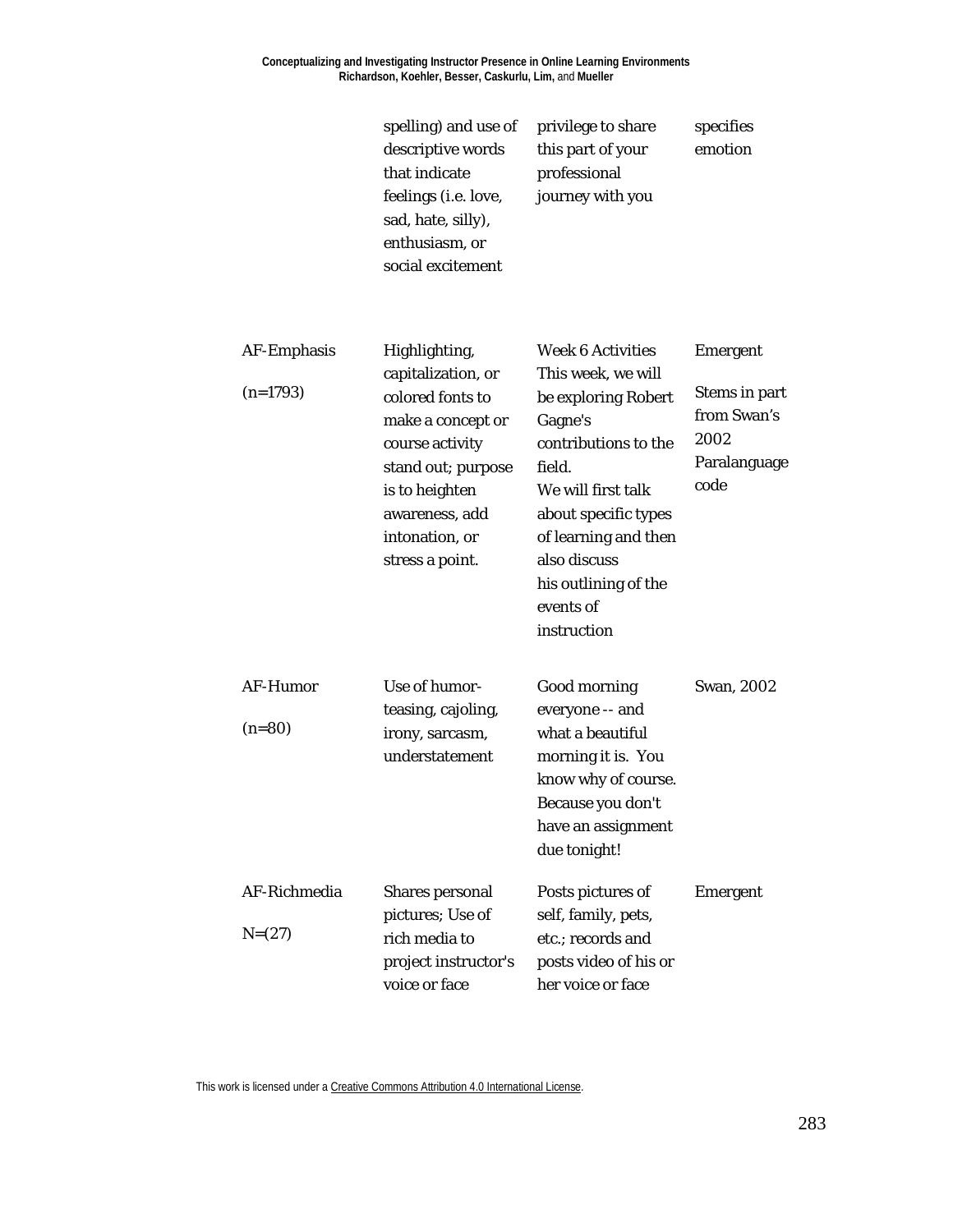| <b>CO-</b> Greetings<br>and Salutations<br>$(n=738)$ | Salutations,<br>greetings, closures                                       | Hi folks! I hope you<br>had a great<br>weekend!                                                                                                                                                                                                                                            | Rourke et al.,<br>1999, Swan,<br>2002  |
|------------------------------------------------------|---------------------------------------------------------------------------|--------------------------------------------------------------------------------------------------------------------------------------------------------------------------------------------------------------------------------------------------------------------------------------------|----------------------------------------|
| CO-Name<br>$(n=806)$                                 | Addressing<br>students/peers by<br>name                                   | Great, Mary. I<br>particularly like the<br>use of stories to aid<br>in<br>learning/encoding.                                                                                                                                                                                               | <b>Swan's 2002</b><br>"Vocatives" code |
| CO- Group<br>Reference<br>$(n=561)$                  | Referring to the<br>group as "we," "us,"<br>"our"                         | We need to<br>represent<br>information in an<br>appropriate manner<br>for the needs and<br>preferences of our<br>learners                                                                                                                                                                  | Rourke et al.,<br>1999; Swan,<br>2002  |
| <b>CO-Collaborative</b><br>$(n=201)$                 | <b>Promotes</b><br>collaboration or<br>working-together<br>among students | I also encourage<br>you to really<br>collaborate with<br>each other in the<br>forums as well as<br>your project teams.<br>This is a<br>collaborative effort<br>and your<br>contributions to<br>your own, as well as<br>your peers'<br>learning, will go a<br>long way to<br>maximizing the | <b>Emergent</b>                        |

Cohesive

Cohesive

(CO)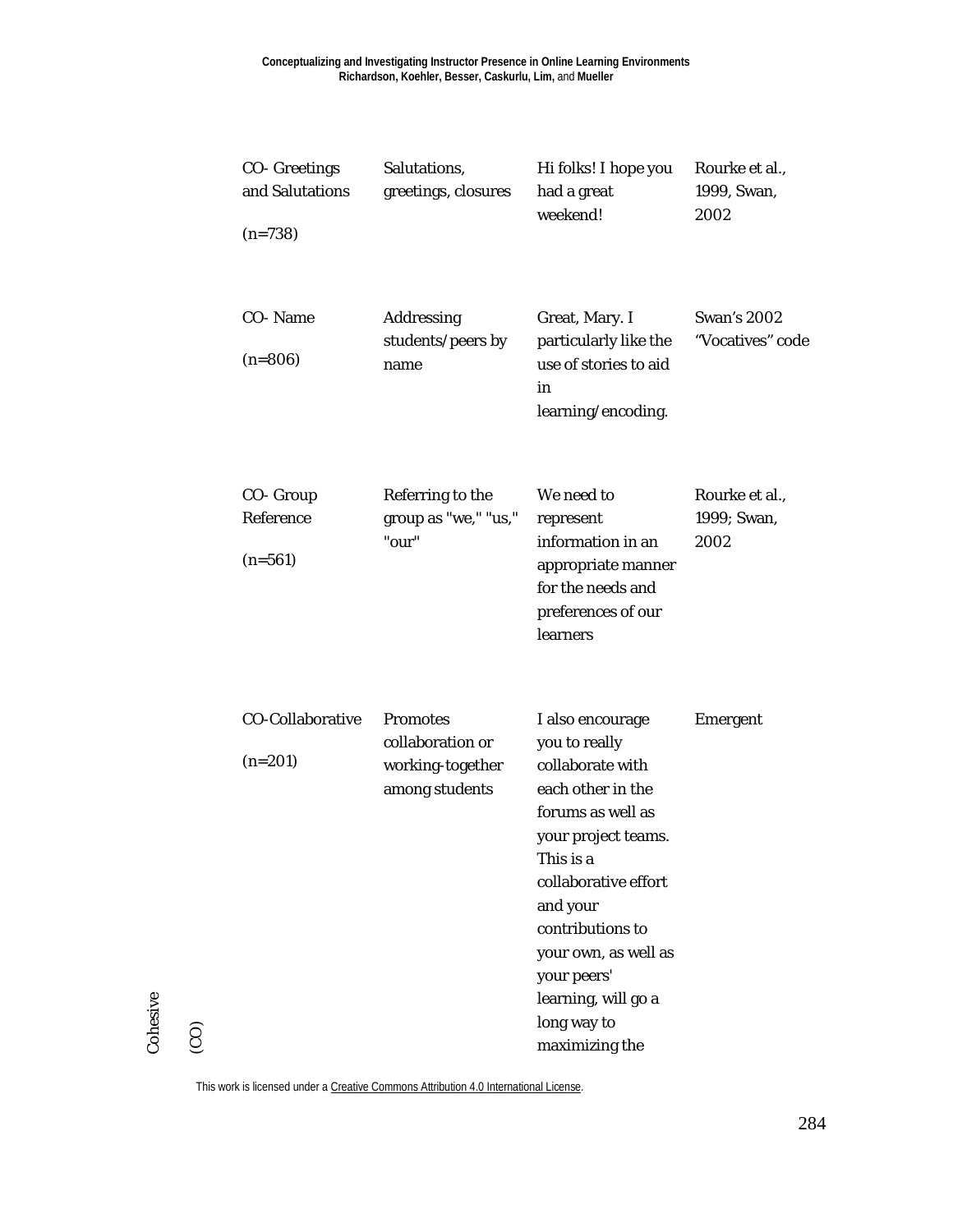learning opportunities the course presents.

|   | <b>CO-Diversity</b><br>$(n=20)$                  | Communicates<br>acceptance of<br>diverse learners                                                                                                          | If you have any<br>questions or special<br>needs, please feel<br>free to let me know. | Emergent                                                   |
|---|--------------------------------------------------|------------------------------------------------------------------------------------------------------------------------------------------------------------|---------------------------------------------------------------------------------------|------------------------------------------------------------|
|   | I-Acknowledge<br>$(n=541)$                       | <b>Referring directly</b><br>to the contents of<br>others' messages;<br>quoting from<br>others' messages,<br>acknowledging<br>student<br>work./submissions | I see your<br>submissions and<br>am reviewing them<br>now                             | Rourke et al.,<br>1999, Swan,<br>2002                      |
|   | I-Agreement/<br><b>Disagreement</b><br>$(n=133)$ | <b>Expressing</b><br>agreement or<br>disagreement with<br>others' messages                                                                                 | I'm with you on<br>that; I think what<br>you are saying is so<br>right                | Rourke et al.,<br>1999; Swan,<br>2002                      |
|   | I-Approval<br>$(n=927)$                          | <b>Expressing</b><br>approval, offering<br>praise,<br>encouragement                                                                                        | <b>GO TEAM!</b><br><b>Wow! Excellent</b><br>work. You give great<br>examples.         | Swan, 2002                                                 |
| ε | <b>I-Invitation</b><br>$(n=338)$                 | Asking questions or<br>otherwise inviting<br>response. Note:<br>these prompts are                                                                          | <b>Excellent question.</b><br>Does anyone have<br>thoughts on this?                   | <b>Based on Rourke</b><br>et al., 1999;<br>Swan, 2002, and |

This work is licensed under [a Creative Commons Attribution 4.0 International License.](http://creativecommons.org/licenses/by/4.0/)

Interactive

Interactive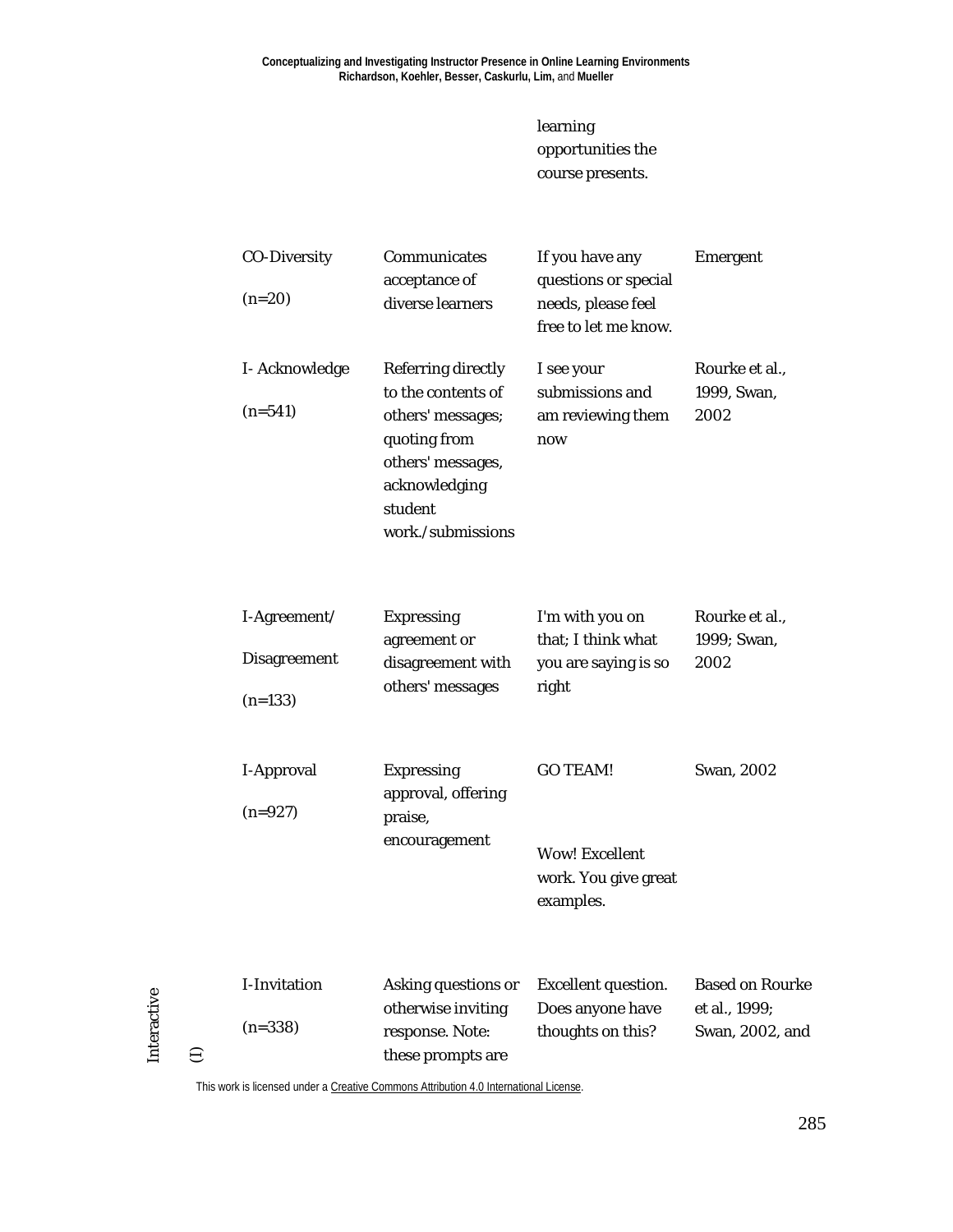designed to invite students to continue a conversation but are not required

Shea et al., 2010

#### Teaching Presence Indicators

| Categories                  | Indicators/Codes        | Definition                                                                                                                               | <b>Examples</b>                                                                                                                                                                                             | Revisions/Notes                                                                                                                                                                                     |
|-----------------------------|-------------------------|------------------------------------------------------------------------------------------------------------------------------------------|-------------------------------------------------------------------------------------------------------------------------------------------------------------------------------------------------------------|-----------------------------------------------------------------------------------------------------------------------------------------------------------------------------------------------------|
|                             | DE-Avail<br>$(n=294)$   | Communicates<br>availability (i.e.,<br>talking about<br>virtual office<br>hours)                                                         | Always feel free to<br>send me an email<br>with questions                                                                                                                                                   | Emergent                                                                                                                                                                                            |
|                             |                         |                                                                                                                                          | We will be having<br>virtual office hours<br>today from 11:30am -<br>12:30 pm through<br><b>Adobe Connect</b>                                                                                               |                                                                                                                                                                                                     |
| Design & Organization<br>ΈQ | DE-Clarify<br>$(n=222)$ | <b>Instructor</b><br>clarifies<br>instructions or<br>expectations for<br>an assignment,<br>organization of<br>course, logistics,<br>etc. | Please double check<br>that what you have<br>added is a definition<br>of ID (the field, the<br>process) and not ID<br>expertise. I think<br>there might have<br>been some confusion<br>about this last week | Emergent<br>Note: DE-<br><b>Clarify focuses</b><br>on course<br>maintenance,<br>explaining the<br>requirements of<br>an assignment<br>but differs from<br>DI-Clarify which<br>focuses on<br>content |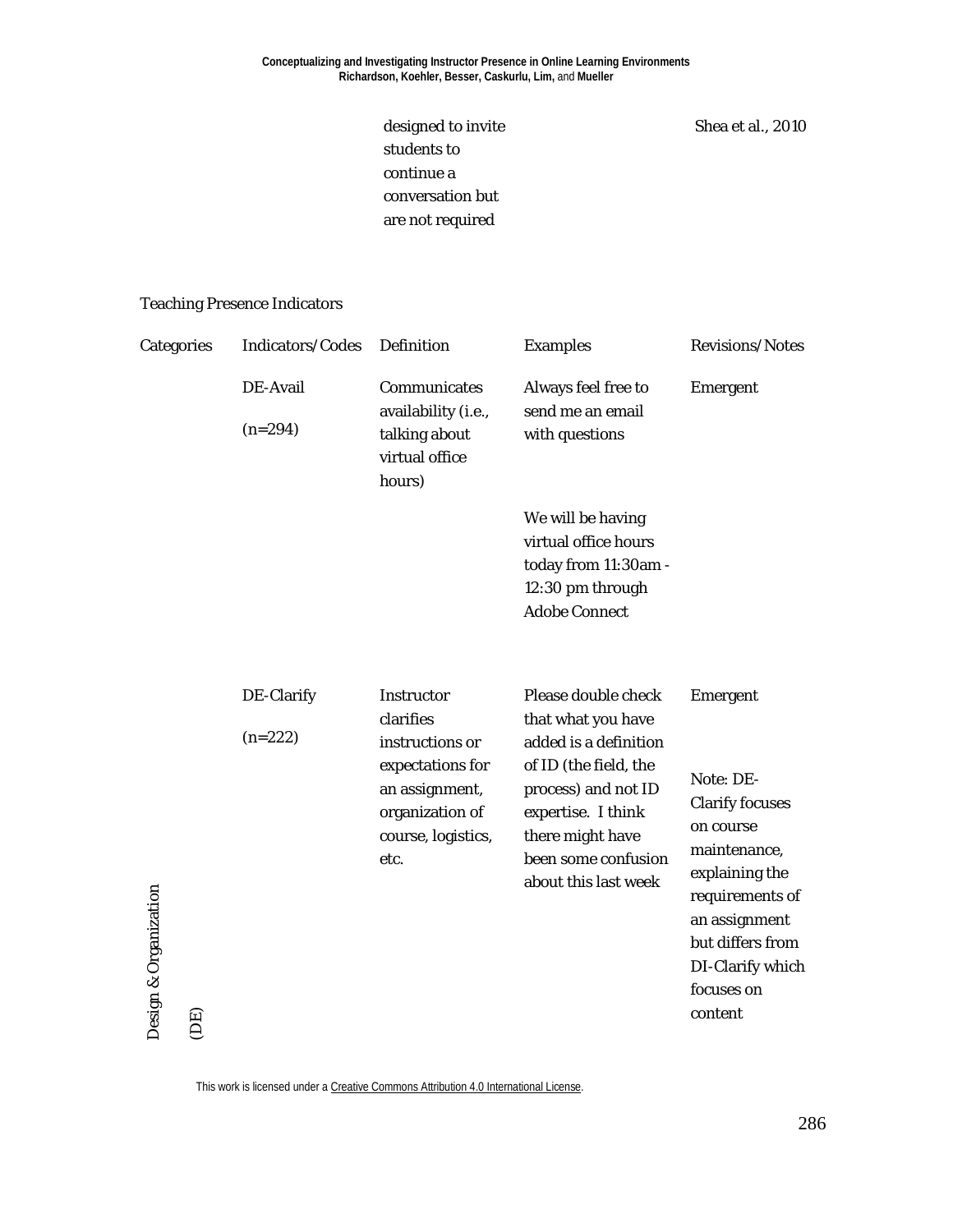| DE-Example<br>$(n=72)$            | <b>Provides</b><br>examples or<br>formatting<br>models to explain<br>instruction or<br>expectation for an<br>assignment or<br>organization of<br>course more<br>clearly. | Please include your<br>name in the subject<br>line of your initial<br>post and the part<br>your post addresses<br>(so if your name is<br>Kitty Kat and you are<br>posting a response to<br>the part 1 discussion<br>prompt your subject<br>line would read:<br>Kitty Kat, part 1) | <b>Emergent</b>                                                                                                                                                        |
|-----------------------------------|--------------------------------------------------------------------------------------------------------------------------------------------------------------------------|-----------------------------------------------------------------------------------------------------------------------------------------------------------------------------------------------------------------------------------------------------------------------------------|------------------------------------------------------------------------------------------------------------------------------------------------------------------------|
| DE-Info<br>$(n=172)$              | Provides general<br>information<br>and/or just-in-<br>time updated<br>information about<br>a course                                                                      | Dave and I will be<br>grading as normal.                                                                                                                                                                                                                                          | <b>Based on</b><br>Anderson et al's<br>code "Setting<br>Curriculum"<br>$(2001)$ and<br>Akyol's code for<br>"macro-level<br>comments<br>about course<br>content" (2009) |
| <b>DE-Navigation</b><br>$(n=755)$ | <b>Explains how</b><br>course operates<br>and how to<br>navigate within in<br>the course                                                                                 | Intro video reviewing<br>course layout,<br>response in Ask the<br><b>Instructor thread</b><br>about where to find<br>an item.                                                                                                                                                     | <b>Emergent</b>                                                                                                                                                        |
| DE-Remind                         | <b>Reminds students</b><br>about important<br>course                                                                                                                     | <b>Complete Course</b><br><b>Signals Reflection</b><br>and Shared                                                                                                                                                                                                                 | Emergent                                                                                                                                                               |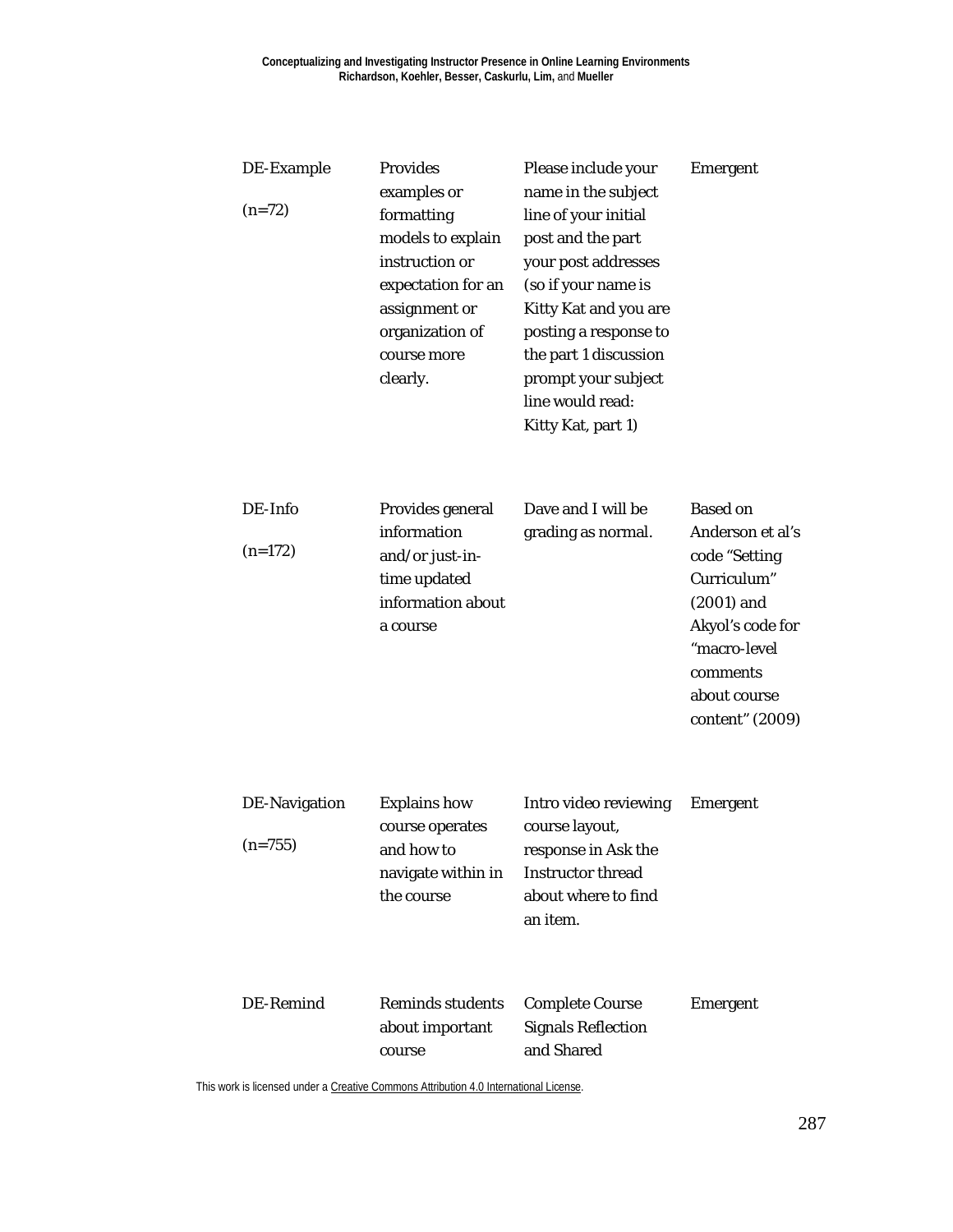**Conceptualizing and Investigating Instructor Presence in Online Learning Environments Richardson, Koehler, Besser, Caskurlu, Lim,** and **Mueller**

| $(n=263)$                                       | information                                                                                                                                                                         | Reflection Wiki - you<br>need to complete<br>both of these in order<br>to receive your final<br>10 discussion points!                                                                                                                                                                                                                                                                                                         |                                                |
|-------------------------------------------------|-------------------------------------------------------------------------------------------------------------------------------------------------------------------------------------|-------------------------------------------------------------------------------------------------------------------------------------------------------------------------------------------------------------------------------------------------------------------------------------------------------------------------------------------------------------------------------------------------------------------------------|------------------------------------------------|
| DE-Establishing<br>time parameters<br>$(n=342)$ | Communicates<br>important due<br>dates/time frames<br>for learning<br>activities to help<br>students keep<br>pace with the<br>course, e.g.<br>accurate course<br>schedule           | Please note that your<br>final case study is<br>due tomorrow -<br>Sunday, 23rd at<br>midnight                                                                                                                                                                                                                                                                                                                                 | Anderson et al.,<br>2001; Shea et<br>al., 2010 |
| DE-Designing<br><b>Methods</b><br>$(n=396)$     | Provides clear<br>instructions how<br>to participate in<br>course learning<br>activities, e.g.,<br>clear explanation<br>of how to<br>complete course<br>assignments<br>successfully | Describe a key<br>principle (or<br>principles) taken<br>from a specific theory<br>and explain and<br>justify how the<br>chosen theory should<br>be applied to solve<br>the learning problem<br>presented in the case<br>(minimum 400<br>words). This doesn't<br>have to be the<br>definitive "answer" to<br>the case, but it<br>should address the<br>key theoretical<br>principles of the<br>chosen theory and<br>apply them | Anderson et al.,<br>2001; Shea et<br>al., 2010 |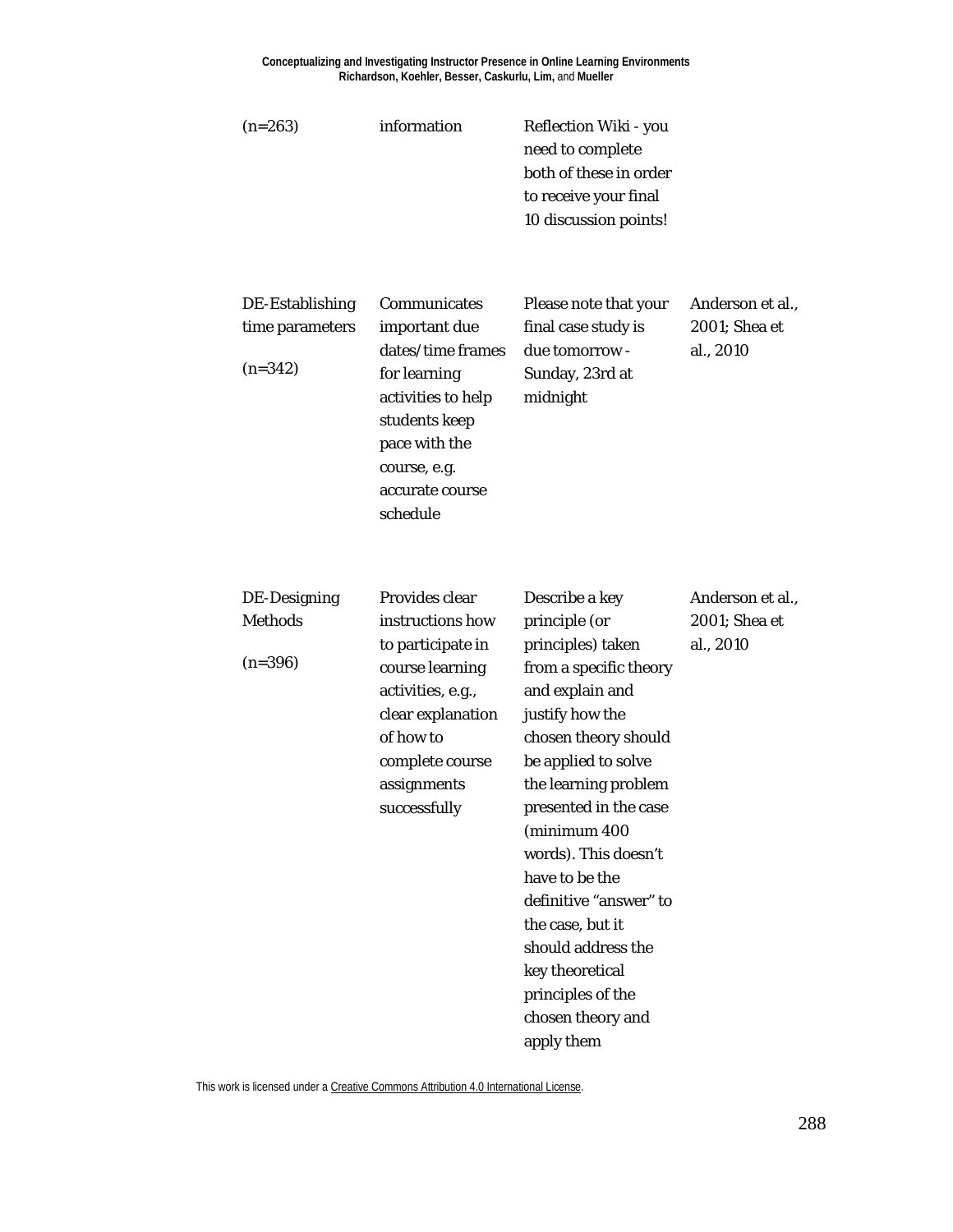#### appropriately.

| DE-Technology<br>$(n=358)$ | Use of tools<br>outside and inside<br>LMS; Assists<br>students to take<br>advantage of the<br>online<br>environment to<br>enhance learning                                                                                                                                                                                      | Due to compatibility<br>problems with Word<br>documents on<br>computers abroad,<br>please use the Save<br>As option on the File<br>Menu to save your<br><b>Week 6 Case Study 3</b><br>assignment for week<br>as an older Word<br>.doc format file<br>(Microsoft Word<br>97/2000/XP) or an<br>.rtf file format.                                              | Definition<br>broadened from<br>Shea et al., 2010                                                                       |
|----------------------------|---------------------------------------------------------------------------------------------------------------------------------------------------------------------------------------------------------------------------------------------------------------------------------------------------------------------------------|-------------------------------------------------------------------------------------------------------------------------------------------------------------------------------------------------------------------------------------------------------------------------------------------------------------------------------------------------------------|-------------------------------------------------------------------------------------------------------------------------|
| DE-Climate<br>$(n=90)$     | Setting a (safe)<br>climate for<br>learning<br><b>Helps students</b><br>understand and<br>practice the kinds<br>of behaviors that<br>are acceptable in<br>online learning,<br>e.g., providing<br>documentation on<br>polite forms of<br>online interaction<br>(establishing<br>netiquette)<br>and/or<br>encouraging<br>students | Here I will model<br>how to provide<br>constructive<br>feedback to a peer<br>Also, let's make sure<br>to be extra respectful<br>of each other in our<br>comments, as it is a<br>debate setting. In<br>role play or debate<br>sessions, online<br>postings can quickly<br>take on an insensitive<br>tone when you do not<br>intend them to, and<br>in online | <b>Based on Shea</b><br>et al.'s 2010<br>"Establishing<br>netiquette" and<br>"Setting climate<br>for learning"<br>codes |
|                            | exploration of                                                                                                                                                                                                                                                                                                                  | communication in<br>general sometimes                                                                                                                                                                                                                                                                                                                       |                                                                                                                         |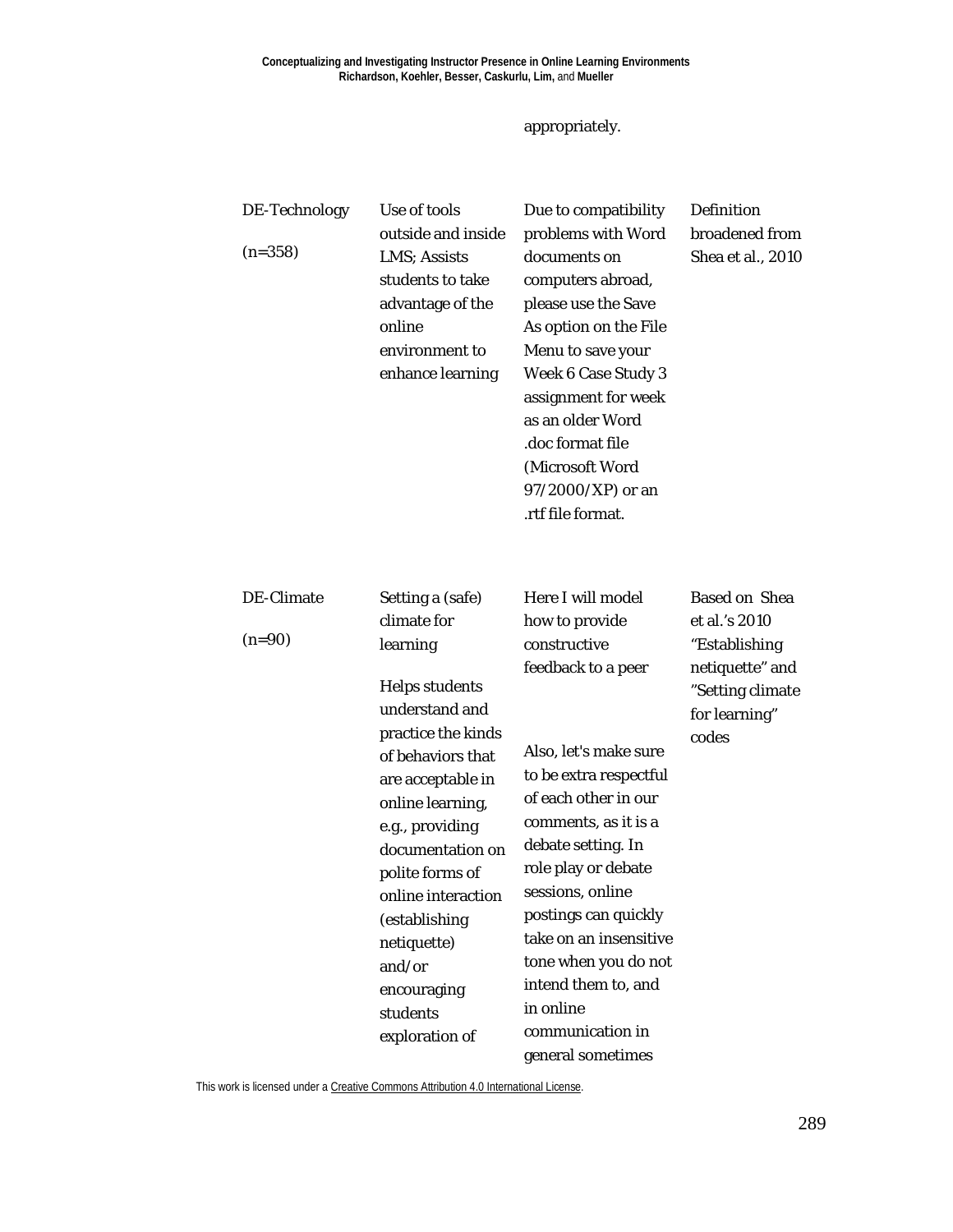#### **Conceptualizing and Investigating Instructor Presence in Online Learning Environments Richardson, Koehler, Besser, Caskurlu, Lim,** and **Mueller**

| ideas. | meaning and intent |
|--------|--------------------|
|        | can go astray. So  |
|        | please take a      |
|        | moment to be extra |
|        | cautious with the  |
|        | words and tone - I |
|        | appreciate it!     |
|        |                    |

| DE-Resource | Refers to           | If you haven't visited | Emergent |
|-------------|---------------------|------------------------|----------|
|             | inclusion of        | the concept of         |          |
| $(n=121)$   | resources to assist | multimedia and         |          |
|             | student, whether    | copyright in a while   |          |
|             | technology,         | be sure to visit this  |          |
|             | formatting,         | site for a refresher.  |          |
|             | looking for jobs,   |                        |          |
|             | etc. but that are   |                        |          |
|             | outside realm of    |                        |          |
|             | direct instruction  |                        |          |
|             |                     |                        |          |

| FD-Encourage | <b>Encourages</b>                 | Let's take today to                                                           | <b>Based on Shea</b>                                              |
|--------------|-----------------------------------|-------------------------------------------------------------------------------|-------------------------------------------------------------------|
| $(n=365)$    | students through<br>current tasks | show them how it's<br>done. Okay - I'll<br>admit it - I AM<br>competitive! GO | et al.'s 2010<br>"Encouraging,<br>acknowledging<br>or reinforcing |
|              |                                   |                                                                               |                                                                   |
|              |                                   | TEAM!                                                                         | students'                                                         |
|              |                                   |                                                                               | contribution"                                                     |
|              |                                   |                                                                               | code                                                              |

| FD-Prompt | Provides a        | Why do you think     | <b>Narrows</b>  |
|-----------|-------------------|----------------------|-----------------|
|           | prompt for        | theory is important? | definition of   |
| $(n=377)$ | students to       | What do you think    | Shea et al.'s   |
|           | answer. Note:     | we can get out of "a | 2010 code       |
|           | these prompts are | good theory"?        | "Drawing in     |
|           | designed to be    |                      | participants,   |
|           | required by       |                      | Prompting       |
|           |                   |                      | discussions (ad |
|           |                   |                      |                 |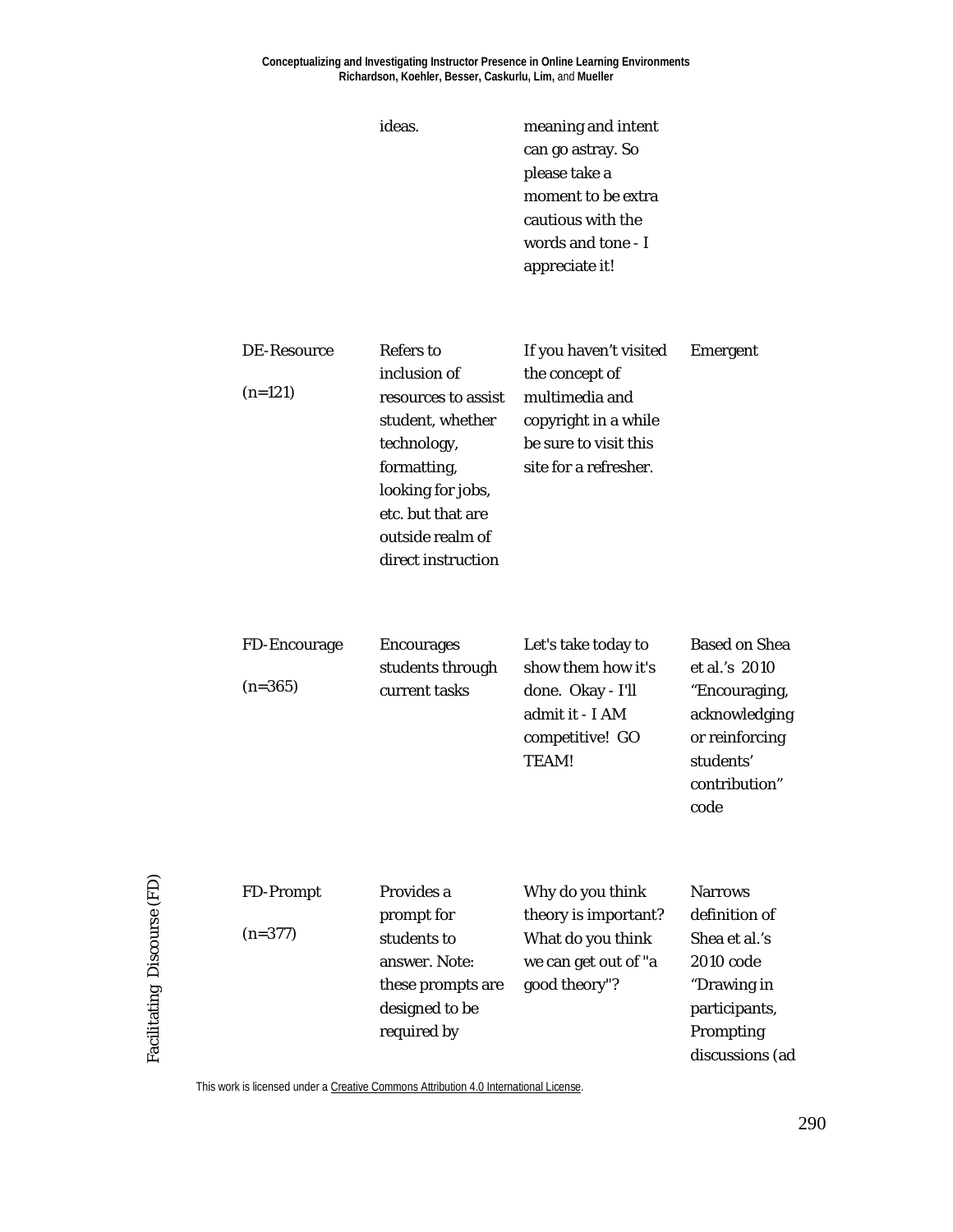| students                                                                                                                                                                                                                                      |                                                                                                                                                                                                                                                                                                                                           | hoc)"                                                   |
|-----------------------------------------------------------------------------------------------------------------------------------------------------------------------------------------------------------------------------------------------|-------------------------------------------------------------------------------------------------------------------------------------------------------------------------------------------------------------------------------------------------------------------------------------------------------------------------------------------|---------------------------------------------------------|
| <b>Provides tips</b>                                                                                                                                                                                                                          | It is important to                                                                                                                                                                                                                                                                                                                        | <b>Emergent</b>                                         |
| well in this course                                                                                                                                                                                                                           | of the course (when<br>readings, discussion<br>posts, and<br>assignments are due)<br>and plan ahead for<br>your project<br>assignments;                                                                                                                                                                                                   |                                                         |
|                                                                                                                                                                                                                                               | Reminder: be sure to<br>include an evaluation<br>component for full<br>credit                                                                                                                                                                                                                                                             |                                                         |
| Instructor                                                                                                                                                                                                                                    |                                                                                                                                                                                                                                                                                                                                           | <b>Emergent</b>                                         |
| provides<br>alternative<br>perspectives to<br>broaden students'<br>thinking about<br>content. This can<br>include instructor<br>challenges to<br>student<br>statements,<br>providing parallel<br>examples, serving<br>as devil's<br>advocate. | instructional<br>designer is<br>everything they need<br>to be in their role"<br>seems a little vague,<br>as does this "An<br>expert instructional<br>designer identifies<br>the problem and sees<br>the solution". I would<br>argue that a novice<br>designer probably<br>also sees <a><br/>solution, it just may<br/>not be the same</a> |                                                         |
|                                                                                                                                                                                                                                               | about how to do                                                                                                                                                                                                                                                                                                                           | understand the flow<br>An expert<br>solution envisioned |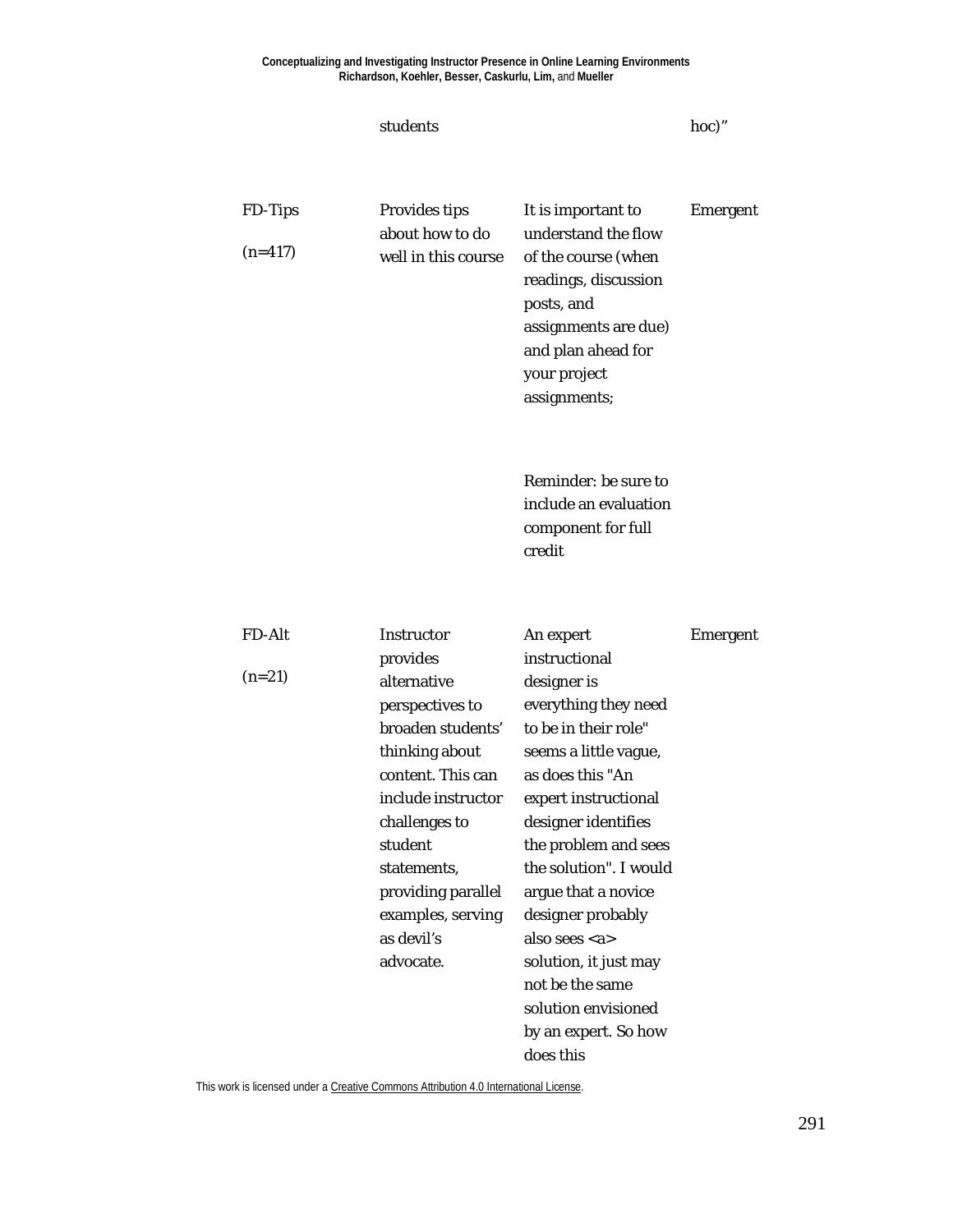differentiate novice from expert in your definition?

| FD-Summ<br>$(n=62)$                | <b>Summarizes</b><br>collective findings                                                         | I enjoyed reading<br>your ideas on how<br>you would convince<br>the Happy Valley<br>community that the<br>nuclear power plant<br>is a good or bad idea<br>using what you know<br>about learning<br>theories and schema<br>theory.                                                                                                                                                                                                                                                  | <b>Broadens Shea</b><br>et al.'s 2010<br>code for<br>summarizes<br>discussion to<br>include all<br>activities |
|------------------------------------|--------------------------------------------------------------------------------------------------|------------------------------------------------------------------------------------------------------------------------------------------------------------------------------------------------------------------------------------------------------------------------------------------------------------------------------------------------------------------------------------------------------------------------------------------------------------------------------------|---------------------------------------------------------------------------------------------------------------|
| <b>FD-Tips Outside</b><br>$(n=38)$ | Provides tips on<br>life, career,<br>program in<br>general, anything<br>outside of the<br>course | The former director<br>of our multimedia<br>center on campus<br>used to use a case<br>study from the<br>CaseBook as part of<br>the<br>application/interview<br>process. I don't<br>think folks had to<br>solve the case on the<br>spot but they were<br>given it ahead of time<br>and then had a<br>chance to discuss<br>their ideas for a<br>solution during the<br>interview. However,<br>it would probably be<br>even MORE<br>instructive if they did<br>have to solve the case | <b>Emergent</b>                                                                                               |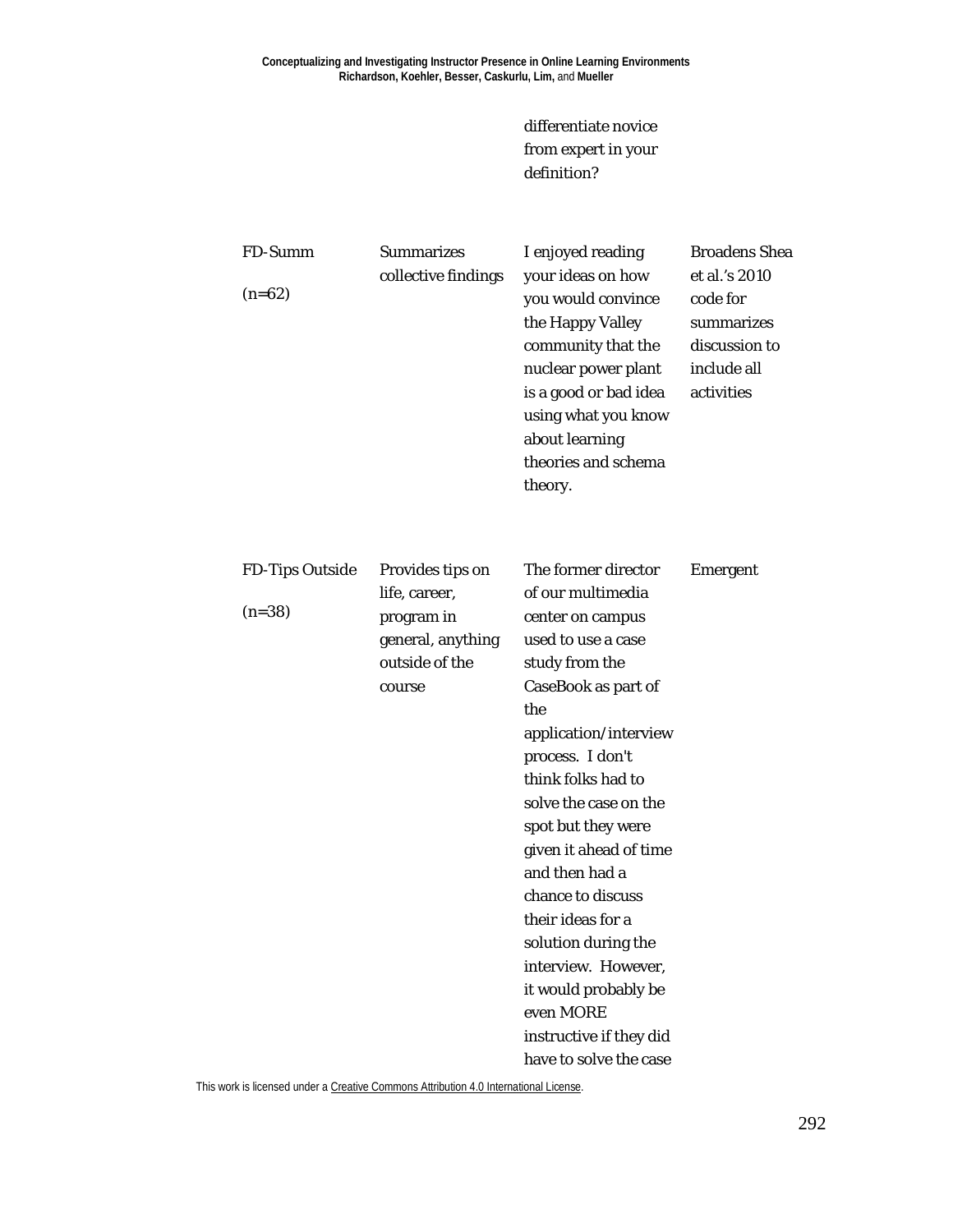on the spot. Demonstrate some real problem-solving skills!

| DI-Clarify | <b>Clarifying for</b>                                                                                    | Anecdotal evidence,                                                                                                        | <b>Based on Shea</b>                                                                                 |
|------------|----------------------------------------------------------------------------------------------------------|----------------------------------------------------------------------------------------------------------------------------|------------------------------------------------------------------------------------------------------|
|            | instructional                                                                                            | however interesting                                                                                                        | et al.'s 2010                                                                                        |
| $(n=424)$  | purposes;<br>Clarifies/explains<br>academic<br>concepts, topics,<br>or processes, in<br>other words      | and relevant, and<br>whether it is your<br>own experience or<br>someone else's<br>experience, is<br>typically not credible | "Supplying<br>clarifying<br>information"<br>code                                                     |
|            | clarification of<br>course content<br>during course<br>(considered to be<br>just-in-time<br>instruction) | in scholarly work.<br>Avoid it. This means<br>that you cannot<br>argue that                                                | Note: DI-Clarify<br>focuses on<br>content while<br>DE-Clarify<br>focuses on<br>course<br>maintenance |

| DI-Example | Attempts to make   | In the spirit of      | Collapsed        |
|------------|--------------------|-----------------------|------------------|
|            | course content     | sharing, I invite you | several          |
| $(n=197)$  | more               | to look at my use of  | categories from  |
|            | comprehensible     | situated cognition in | Shea, et. al.,   |
|            | by providing       | an online music       | 2010 (analogies, |
|            | examples,          | course (at the        | illustrations)   |
|            | analogies, or      | undergraduate         | due to limited   |
|            | illustrations that | college level) in     | number of        |
|            | are substantive    | which novices in      | occurrences      |
|            | and advance        | reading music situate |                  |
|            | understanding      | themselves as         |                  |
|            |                    | performers or         |                  |
|            |                    | conductors who read   |                  |
|            |                    | the music score as    |                  |
|            |                    | the performance is    |                  |

This work is licensed under [a Creative Commons Attribution 4.0 International License.](http://creativecommons.org/licenses/by/4.0/)

Direct Instruction (DI)

Direct Instruction (DI)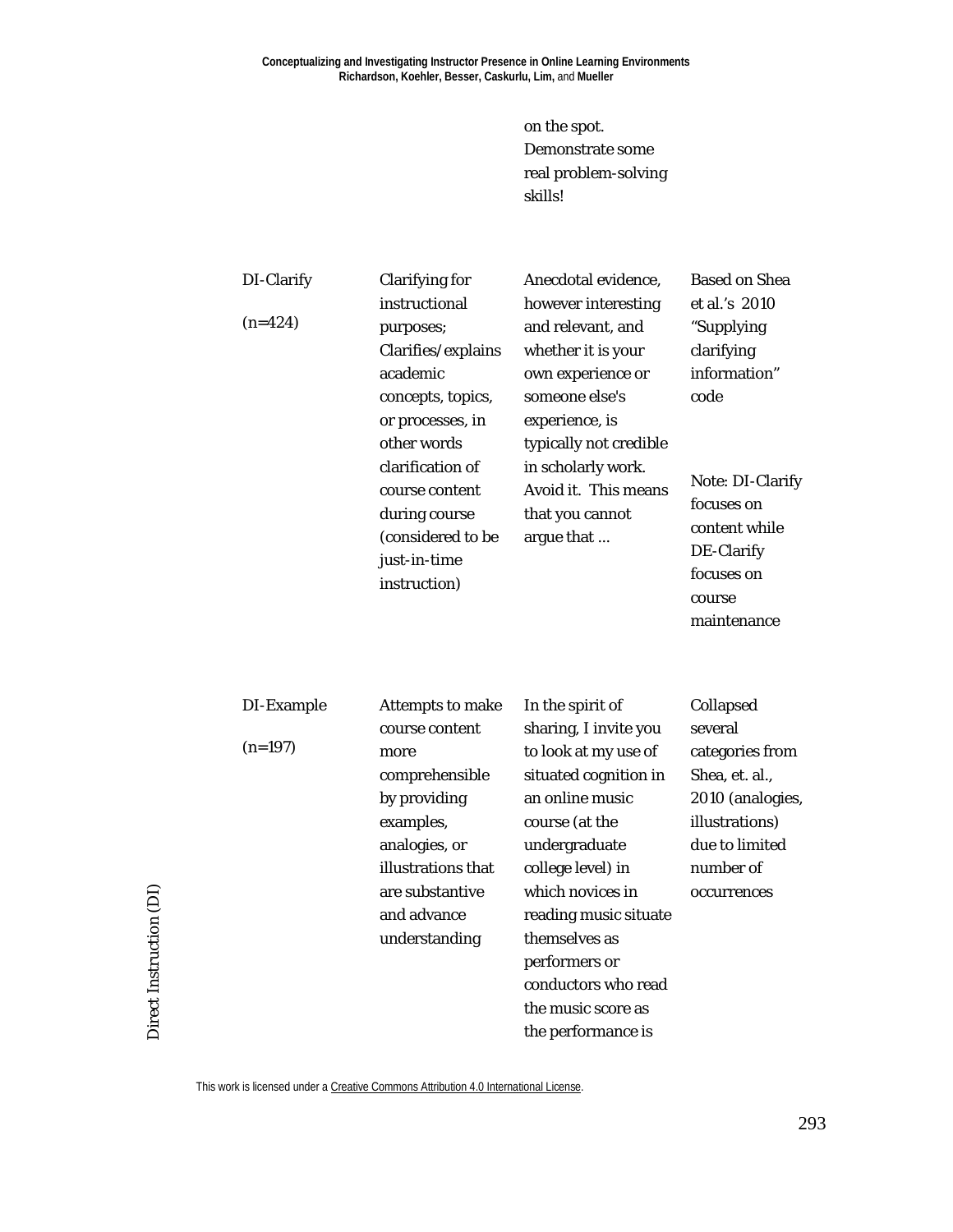### evolving.

| DI-Demo<br>$(n=6)$       | Demonstration of<br>a process or tool;<br>Attempts to make<br>course content<br>more<br>comprehensible<br>through the<br>exhibition of<br>processes through<br>video, multimedia<br>or text | I've created a short<br>video to walk you<br>through the first<br>steps with the tool<br>and principles to<br>consider when using<br>it to build a course:<br>http://XXX         | <b>Based on Shea</b><br>et al.'s, 2010<br>"Conducting<br>informative<br>demonstrations"<br>code        |
|--------------------------|---------------------------------------------------------------------------------------------------------------------------------------------------------------------------------------------|----------------------------------------------------------------------------------------------------------------------------------------------------------------------------------|--------------------------------------------------------------------------------------------------------|
| DI-Resource<br>$(n=185)$ | Provides just-in-<br>time references or<br>additional<br>resources outside<br>of the pre-<br>designed course<br>resources (e.g.<br>textbooks)                                               | Finally, check out<br>this nice illustration<br>of Gagne's 9 Events<br>of Instruction and<br>examples for those<br>events. Gagne's 9<br><b>Events</b> of<br>Instruction, (2012). | <b>Based on Shea</b><br>et al.'s 2010<br>"Making explicit<br>reference to<br>outside<br>material" code |

| AS-Frmdsc | <b>Giving formative</b> | Nice example of       | Shea et al., 2010 |
|-----------|-------------------------|-----------------------|-------------------|
|           | feedback for            | keeping sensory       |                   |
| $(n=89)$  | discussions:            | memory in mind        |                   |
|           |                         | when designing        |                   |
|           | <b>Explicitly</b>       | games for learning.   |                   |
|           | evaluates               | I think this is       |                   |
|           | discussion/offers       | particularly true for |                   |
|           | feedback OR             | games that include    |                   |
|           | diagnoses               | skills to be learned. |                   |
|           | misconceptions to       | You mention driving,  |                   |
|           | help students           | but I wonder if this  |                   |
|           |                         | would also be         |                   |

Assessment (AS) Assessment (AS)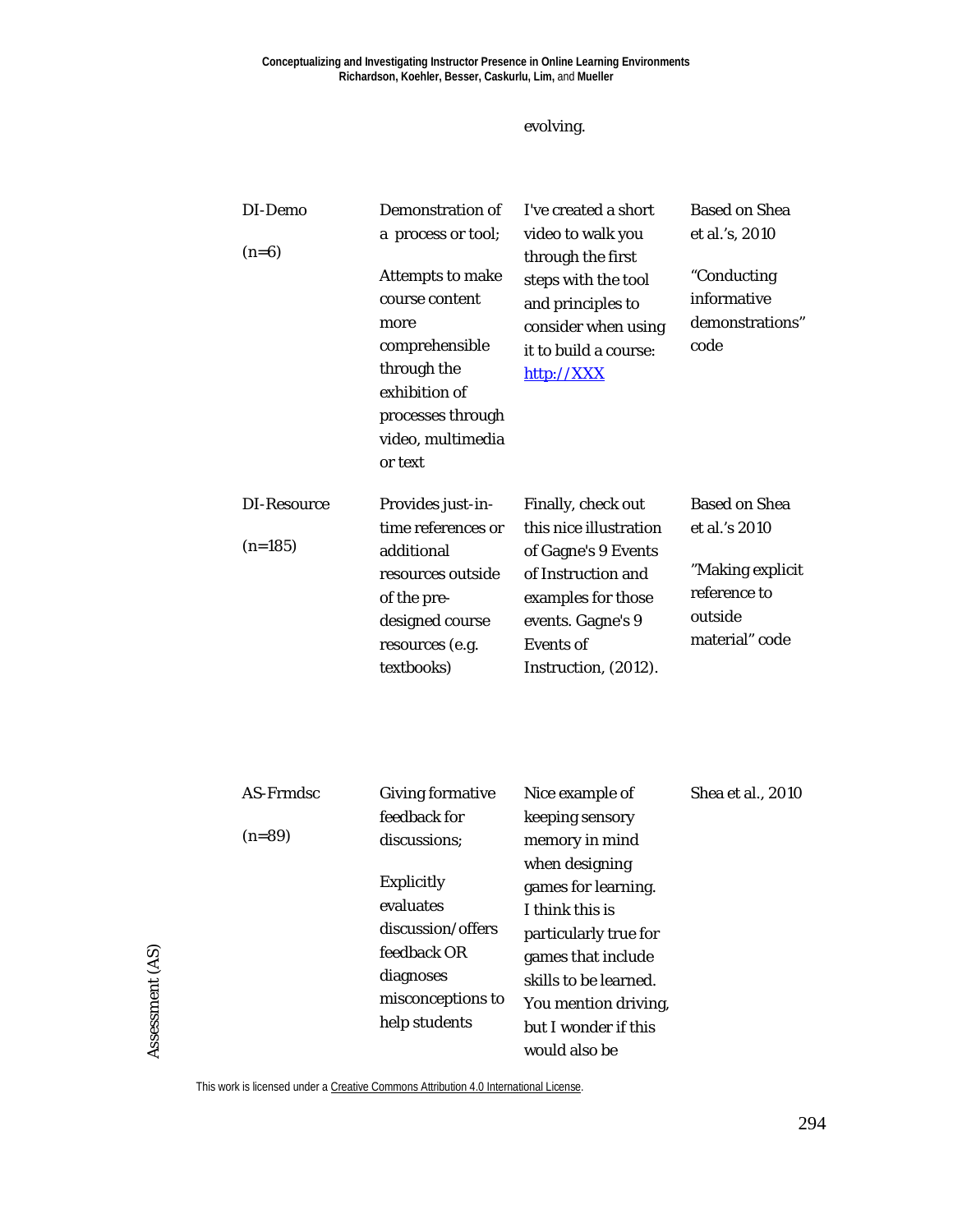#### **Conceptualizing and Investigating Instructor Presence in Online Learning Environments Richardson, Koehler, Besser, Caskurlu, Lim,** and **Mueller**

learn

| important for          |
|------------------------|
| simulations for        |
| learning skills in the |
| military. Or maybe     |
| when creating          |
| simulations for        |
| learning medical       |
| procedures. What do    |
| you think?             |

| <b>AS-Frmother</b><br>$(n=82)$ | Providing<br>formative<br>feedback for other<br>assignments;<br><b>Explicitly</b><br>evaluates other<br>assignment<br>types/offers<br>feedback OR<br>diagnoses<br>misconceptions to<br>help students<br>learn | <b>Excellent work with</b><br>your assignment,<br>very succinct<br>summary<br>Keep in mind that<br>field trials take the<br>most time and<br>money typically. The<br>one-on-one is<br>probably the<br>"cheapest" in time<br>and money. | Shea et al., 2010 |
|--------------------------------|---------------------------------------------------------------------------------------------------------------------------------------------------------------------------------------------------------------|----------------------------------------------------------------------------------------------------------------------------------------------------------------------------------------------------------------------------------------|-------------------|
| AS-Sumdsc<br>$(n=49)$          | <b>Delivering</b><br>summative<br>feedback for<br>discussions,<br>including grades                                                                                                                            | There are quite a few<br>sports enthusiasts in<br>this class and it is<br>interesting to see the<br>connections you<br>make between the<br>learning theories and<br>the teaching and<br>practice of sports.                            | Shea et al., 2010 |
| <b>AS-Sumother</b>             | <b>Supplying</b><br>summative                                                                                                                                                                                 | Your final papers<br>allowed me to catch a                                                                                                                                                                                             | Shea et al., 2010 |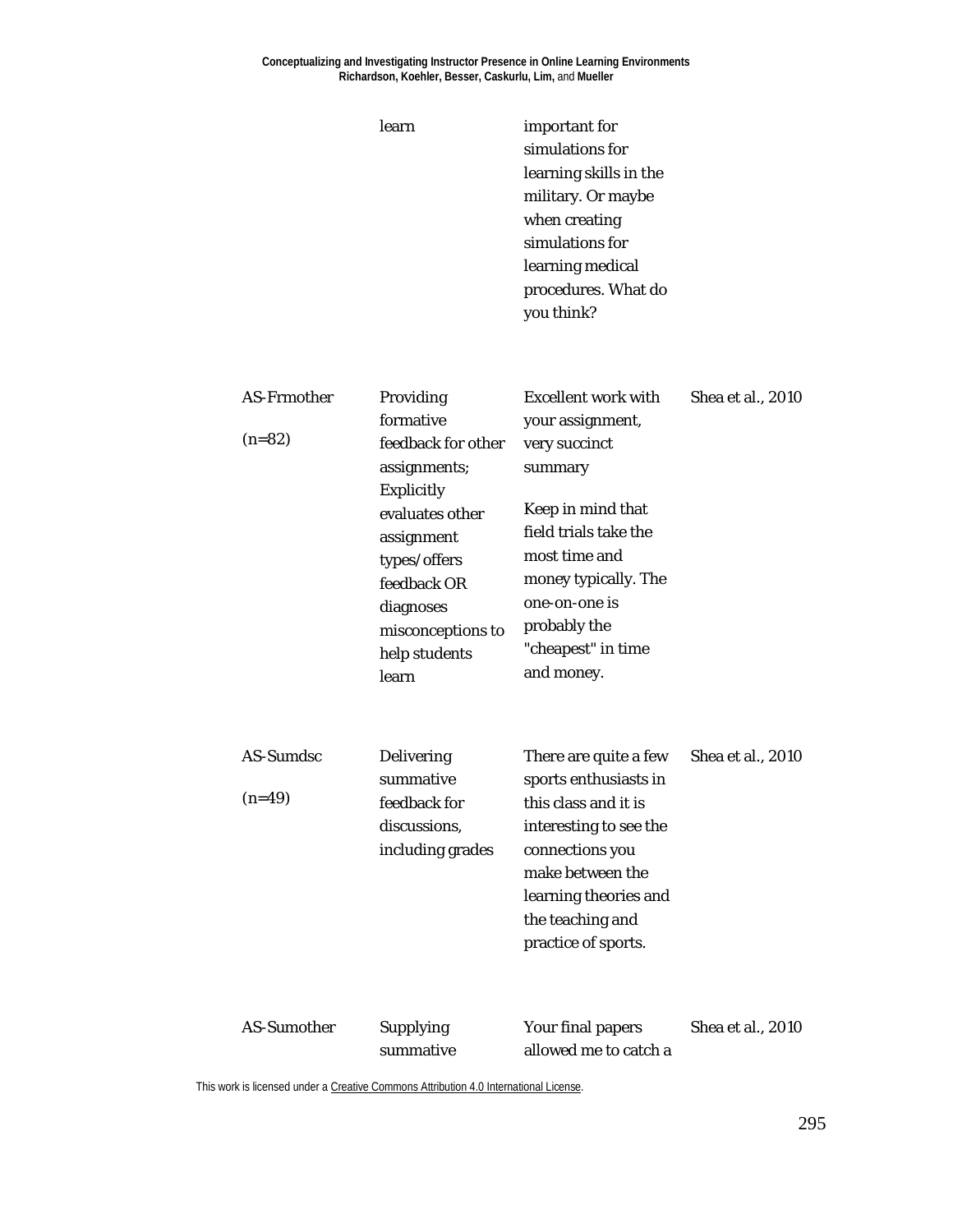| $(n=50)$                        | feedback for other<br>assignments,<br>including grades                                                                                                                                                                    | glimpse of how you<br>synthesized and<br>applied the<br>knowledge that you<br>gained about the<br>learning theories and<br>other concepts we<br>were exposed to. It<br>was interesting to see<br>how each of you<br>created your own<br>meaning of the<br>various theoretical<br>perspectives. For<br>each of you I have<br>uploaded a document<br>with my feedback. |                   |
|---------------------------------|---------------------------------------------------------------------------------------------------------------------------------------------------------------------------------------------------------------------------|----------------------------------------------------------------------------------------------------------------------------------------------------------------------------------------------------------------------------------------------------------------------------------------------------------------------------------------------------------------------|-------------------|
| <b>AS-Frmcourse</b><br>$(n=34)$ | Soliciting<br>formative<br>assessment on<br>course design and<br>learning activities<br>from students and<br>other<br>participants;<br><b>Seeks feedback</b><br>upon completion<br>of modules or<br>during mid-<br>course | It's already Week 4,<br>so we'd like to hear<br>how the class has<br>been going for<br>you. Please take<br>time to let us know,<br>so we can see how<br>things are working<br>out for everyone and<br>if we need to make<br>any modifications or<br>improvements in any<br>areas                                                                                     | Shea et al., 2010 |
| <b>AS-Sumcourse</b><br>$(n=54)$ | Soliciting<br>summative<br>assessment on<br>course design and                                                                                                                                                             | <b>Course evaluation at</b><br>the University level -<br>You must have<br>received an email                                                                                                                                                                                                                                                                          | Shea et al., 2010 |

learning activities with a link to the